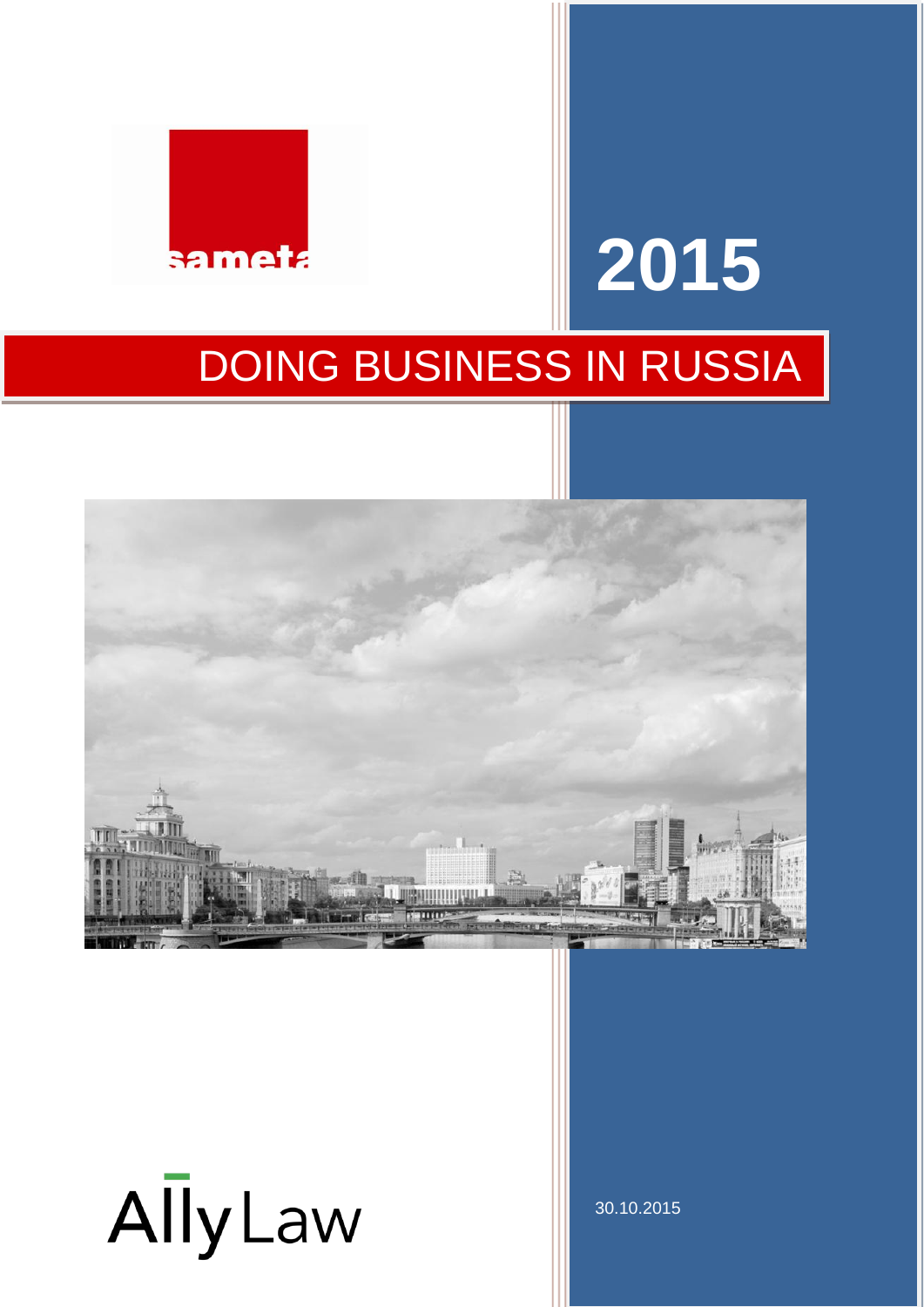#### **CONTENT**

#### **1. CORPORATE LEGAL STRUCTURE**

#### **1.1. Current legal forms**

- 1.1.1. Limited Liability Company
- 1.1.2. Joint-Stock Company
- 1.1.3. Representative office or branch

#### **1.2. New legal forms**

- 1.2.1. Business Partnerships
- 1.2.2. Investment Partnerships

#### **1.3. Registration of a Russian legal entity**

#### **2. FOREIGN INVESTMENTS**

- **2.1. Foreign investment law**
- **2.2. Currency Control**

#### **3. BUSINESS AND PERSONAL TAXATION**

#### **3.1. Tax registration and tax audit**

- 3.1.1. Tax registration
- 3.1.2. Tax audit

#### **3.2. Corporate taxation**

- 3.2.1. Profit tax
- 3.2.2. Value added tax
- 3.2.3. Corporate Property Tax
- 3.2.4. Social Insurance Contributions
- 3.2.5. Excise tax
- 3.2.6. Land tax
- 3.2.7. Transport tax

#### **3.3. Personal Taxation**

- 3.3.1. Personal income tax
- 3.3.2. Personal property tax
- 3.3.3. Transport tax and land tax

### **4. LABOR AND EMPLOYMENT**

#### **4.1. Labor regulations**

#### **4.2. Employment conditions**

- 4.2.1. Employee guarantees
- 4.2.2. Collective bargaining agreement

#### **4.3. Specifics of employment of the foreign nationals**

- 4.3.1. Work permits for foreign nationals
- 4.3.2. Work permit application for highly-qualified specialists ("HQS")
- 4.3.3. Migration registration procedure

#### **5. ANTIMONOPOLY REGULATIONS**

#### **5.1. General regulation**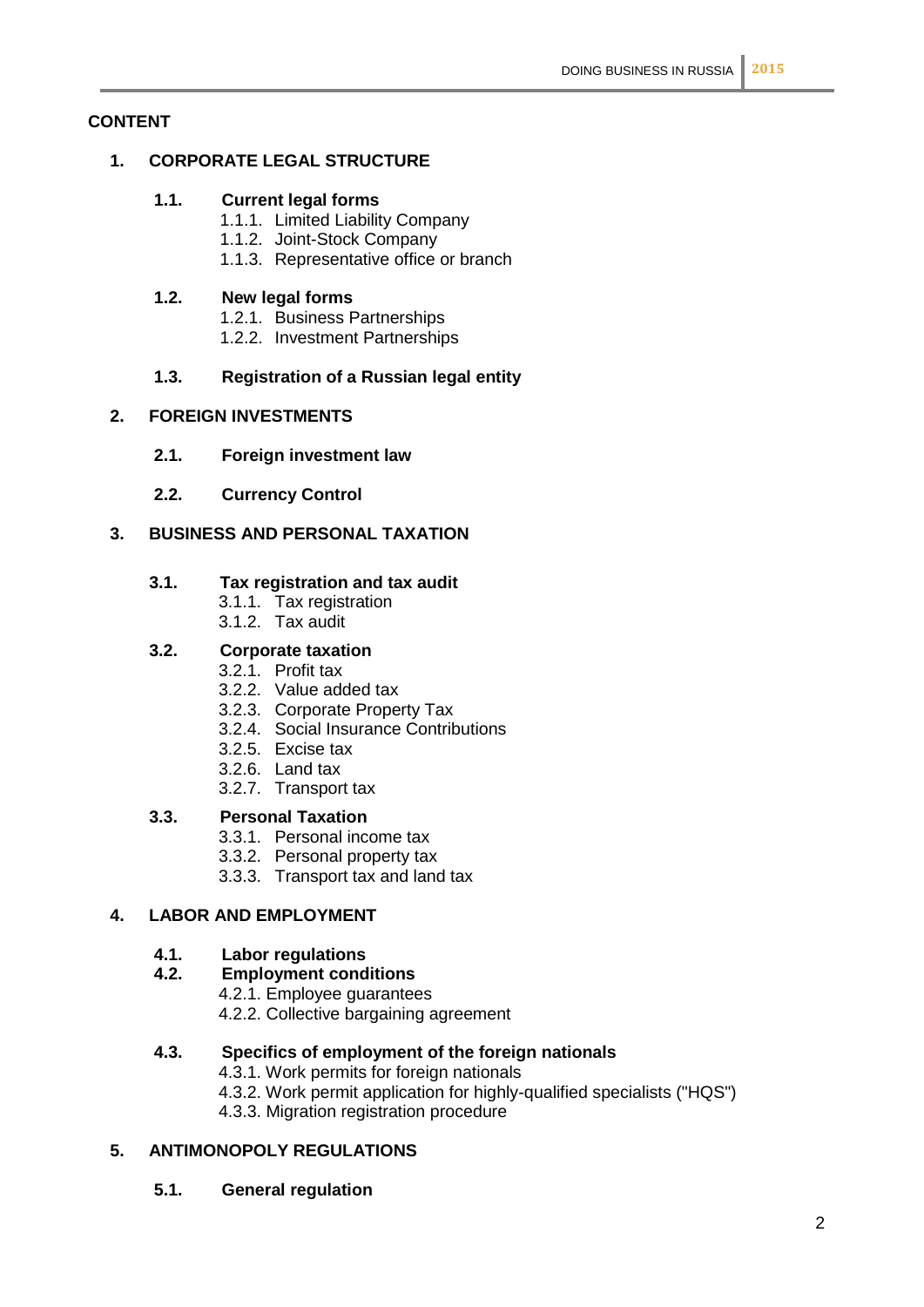## **5.2. Scope of application of Competition Law**

#### **5.3. Anti-competitive Practices and restriction of competition**

- 5.3.1. Abuse of a dominant position
- 5.3.2. Cartel agreements and concerted actions
- 5.3.3. Vertical agreements
- 5.3.4. Economic coordination
- 5.3.5. General restriction of competition
- 5.3.6. Unfair competition
- 5.3.7. Antimonopoly scrutiny of the transaction

#### **5.4. Liability**

- 5.4.1. General liability
- 5.4.2. Specific forms of liability

#### **6. REAL ESTATE AND CONSTRUCTION**

- **6.1. General regulation**
- **6.2. Real estate rights**

#### **6.3. Real estate transactions**

- 6.3.1. Sale and purchase transactions
- 6.3.2. Leases
- 6.3.3. Mortgages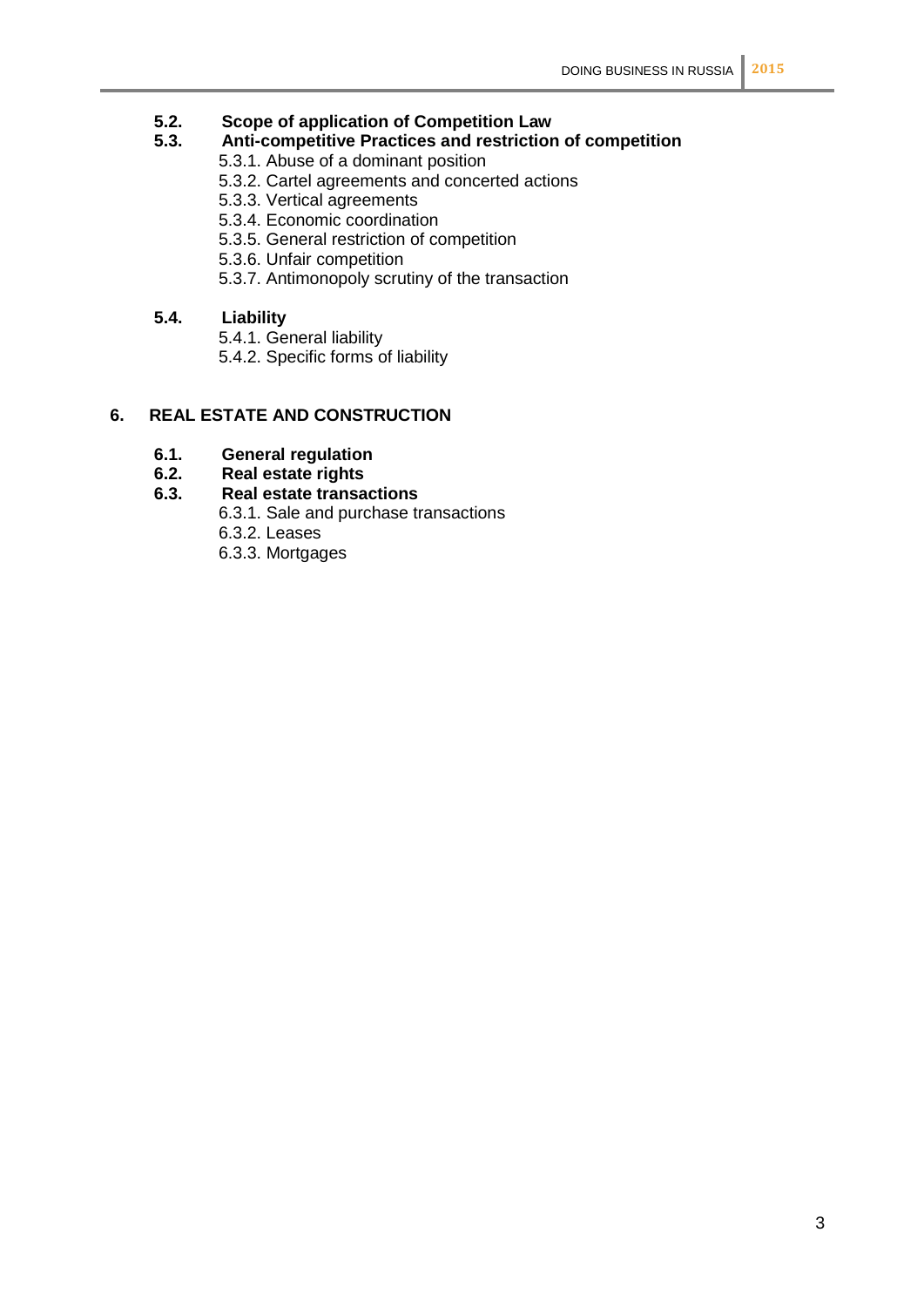#### **1. CORPORATE LEGAL STRUCTURE**

#### **1.1. CURRENT LEGAL FORMS**

A foreign company may choose to establish a presence in Russia through a Russian subsidiary.

The most common business structures in Russia are Limited Liability Companies **(the "LLC")** and Joint Stock Companies **(the "JSC").**

In the LLC (the Russian abbreviation – **"ООО"**) the participatory shares attributable to Shareholders **(the "Participants")** are not considered securities under Russian securities legislation.

Shares in the JSC are considered to be securities and are subject to registration with the Central Bank of Russia**.**

Generally, one Participant (individual or legal entity) may establish an LLC or JSC. However, the legal entity, which is wholly owned by one Participant/Shareholder, cannot establish another 100%-owned LLC or JSC.

The current Russian legislation that provides the legal forms for corporate entities comprises the respective provisions of the Civil Code of the RF (**the "Civil Code"**), No. 14-FZ "On Limited Liability Companies" dated 8 February 1998 (**the "LLC Law"**) and the Federal Law No. 208-FZ "On Joint Stock Companies" dated 26 December 1995 (**the "JSC Law"**).

#### 1.1.1. Limited Liability Company

A Limited Liability Company is currently deemed to be the most common and simple form of the Russian legal entity (prior to introduction of the Business Partnership, as specified in Section 1.2.2 below). The Limited Liability Company is often used by foreign investors who want to set up a wholly owned subsidiary.

#### **Charter capital and contributions**

The **charter capital** of a Limited Liability Company is divided into participatory shares ("*doli*"). Unlike the shares issued by a Joint-Stock Company, these participatory shares are not deemed to be the securities and therefore shall not be subject to registration with the Central Bank of Russia. Each holder of the participatory share is referred to as a "Participant".

The minimum charter capital of a Limited Liability Company is currently RUB 10,000 (approximately, EUR 135). **Contributions** to the charter capital of a Limited Liability Company may be made in cash or in kind (i.e. securities, property or other tangible or intangible rights or assets having a monetary value).

The LLC Participant may not be released from the respective obligation to pay the agreed contribution to the charter capital. Upon a respective resolution of the general Participants' meeting additional contributions to the charter capital can be made by means of a debt-forequity swap.

Assets contributed to the charter capital must be subject to independent appraisal in case if nominal value of the share interest paid is more than 20 000 rubles.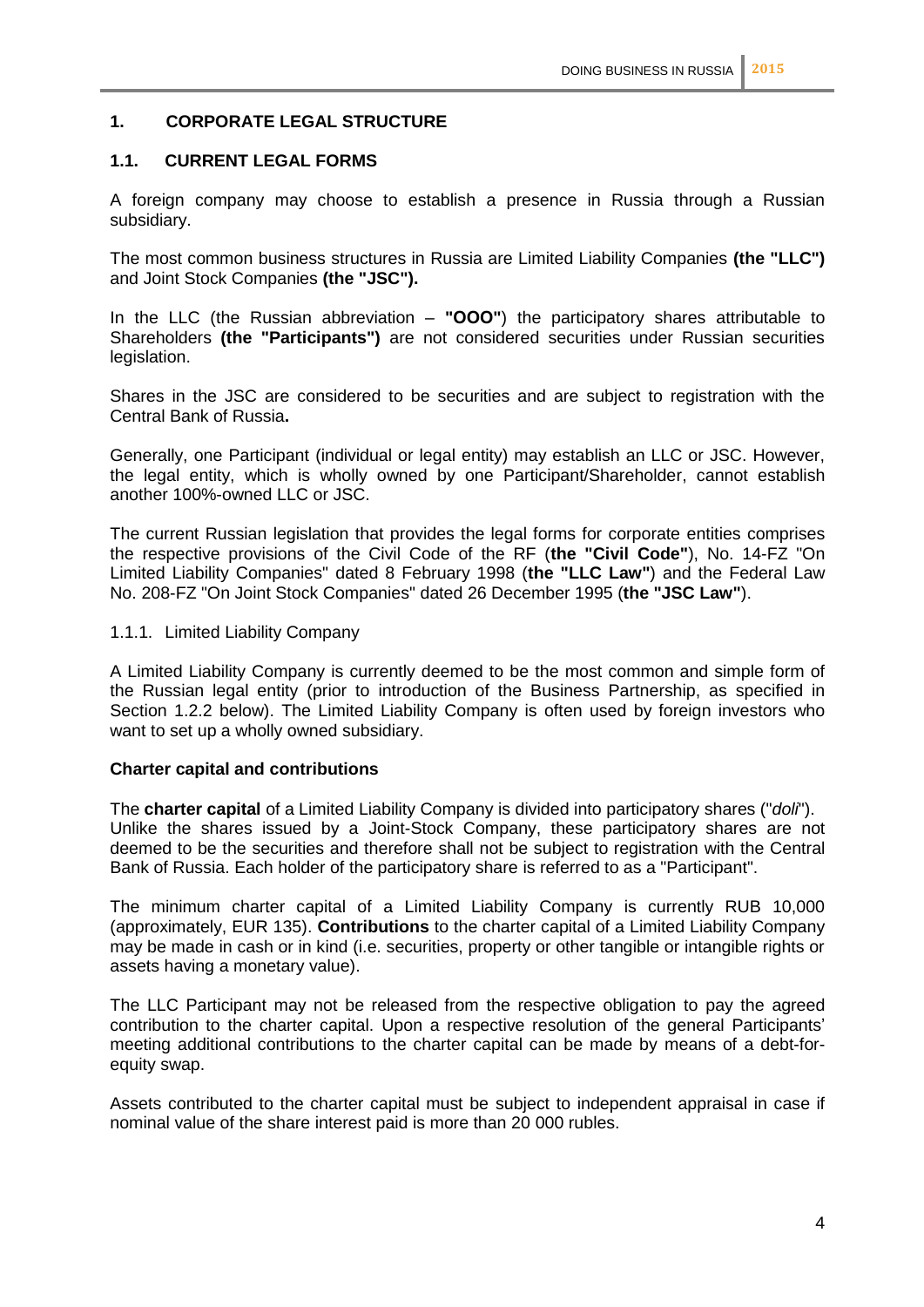#### **Net asset requirements**

A Limited Liability Company must ensure that the value of its net assets does not fall below the amount of its charter capital. Failure to comply with this requirement may result in the company being required to decrease its charter capital accordingly. This shortfall may also be used as grounds for the company's compulsory liquidation if the value of its assets is less than the minimum charter capital amount.

Starting from 1 January 2012, a Limited Liability Company is obliged to provide all interested persons with the information about its net assets' value, but this does not mean that the company is obliged to disclose its balance sheet.

#### **Participation Threshold**

If the number of the LLC Participants exceeds 50, the company must either reduce the number of Participants or reregister as a Joint-Stock Company within a year.

All limited liability companies must maintain a register of Participants. This register sets out the names of the Participants and the number of participatory interests they have in the company.

As a general rule, responsibility of Participants for the company's liabilities is limited to payment (in full) of the amount of their participatory shares. In a limited number of cases however, the corporate veil can be pierced, resulting in the Participant's having unlimited liability for the obligations of the company. This can happen if, for example, a Participant had given binding instructions to the company that entailed its insolvency.

#### **Management structure**

The managing bodies of a Limited Liability Company are:

- the General Participants' Meeting;
- the General Director;
- the Board of Directors (optional); and
- the Executive Board "*Pravlenie*" (optional).  $\bullet$

Decisions on the most significant matters (such as amending the company's corporate documents, changing the charter capital, distributing profits and approving the annual reports and balance sheets of the company) must be adopted by the **Participants' Meeting**.

The annual Participants' Meeting must be held no earlier than two months before and no later than four months after the end of the company's financial year. Extraordinary Participants' Meetings may be held at any time. Participants' Meetings must be convened according to the procedure set out in the company's charter and the LLC Law.

Subject to contrary provisions in the company's charter, a Participant's voting power at a Participants' Meeting will normally correspond to the proportion of the company's charter capital it holds.

Generally, the corporate decisions are adopted by a simple majority of the votes of all Participants of the company. Higher voting majority may be specified in a company's charter. although certain majorities are fixed by law. All decisions (except approval of the company's annual reports and balance sheets) may be adopted without holding a meeting (by absent vote).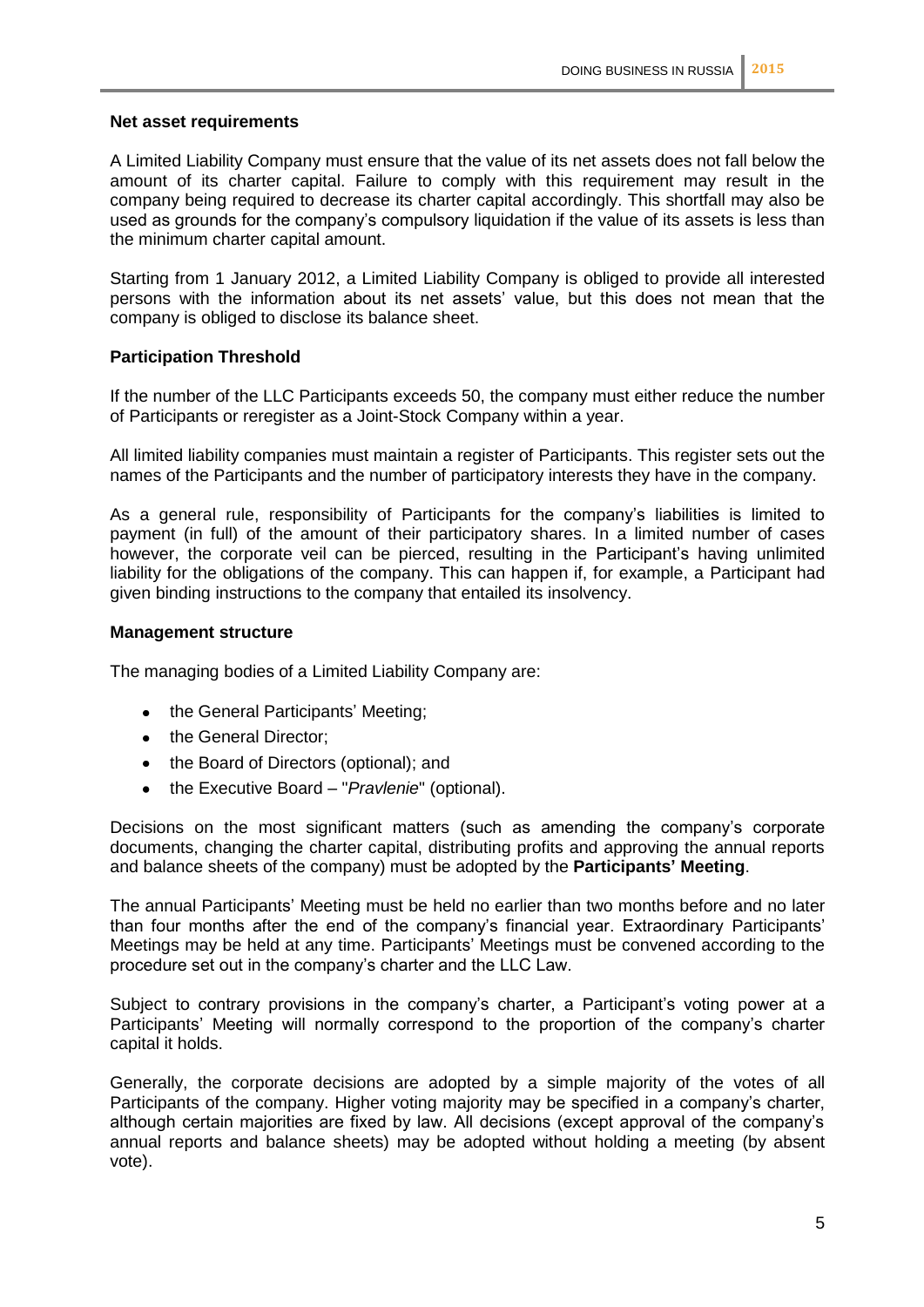The **General Director** manages the day-to-day operations of the company and transactions with respect to all other matters not falling within the authority of the General Participants' Meeting and the Board of Directors (if there is one). The General Director acts on behalf of the company, represents its interests, enters into transactions on its behalf, issues powers of attorney and hires and dismisses employees.

The General Director is the only person who can represent the company without a power of attorney. The General Director's powers may be limited by the company's charter, meaning that certain transactions can be subject to approval by Board of Directors and thus the Director would not be entitled to make such transactions before obtaining proper approval. Upon a decision taken by the Participants' meeting, the General Director's authority may be transferred to a management company (in whole only). A foreign national may be appointed as General Director of a Limited Liability Company, subject to compliance with work permit regulations.

Starting from 1 September 2014 it is allowed to appoint two or more General Directors, acting jointly or separately. Unless otherwise stated in the Unified State Register of Legal Entities, the General Directors are deemed to be authorized to act independently on all matters of their competence. However, there is no practice of using such opportunity yet, so realization thereof will most likely lead to practical difficulties.

**Board of Directors** is an optional supervisory management body of a Limited Liability Company. The charter defines its authority, which typically might include appointment and dismissal of the General Director or approval of major transactions and interested-party transactions.

A Limited Liability Company can also have **Executive Board** acting along with the General Director. In this case the Executive Board will have its own competence. By law, the General Director chairs the Executive Board. Unlike the General Director, however, members of the Executive Board must obtain a power of attorney issued by the General Director in order to conduct transactions on company's behalf.

#### **Audit**

The charter may provide for an **internal auditor** (an individual or a commission). In companies with more than 15 Participants the internal auditor is required. In this case the general Participants' meeting will not be able to consider the company's annual reports and balance sheets without preliminary internal auditor's approval.

An **external auditor** may also be appointed by the Participants' meeting to audit the company's financial and business activity. If certain turnover or asset value thresholds are exceeded, or if the company conducts certain regulated activities, an external auditor must be appointed.

#### **Transfer of participatory shares**

Participatory shares are freely transferable between the Participants. However, the charter or a Participants' agreement may specify that a participatory share transfer requires the consent of the other Participants and/or the company. A Participant may transfer its participatory interest to third parties, subject to a statutory pre-emption right in favor of other Participants.

The charter may also provide for the company's pre-emption right. Further, the charter may prohibit the transfer of participatory shares to a third party or make such a transfer subject to the consent of the other Participants or of the company. If such consent is not given, the company itself is obliged, by law, to purchase the relevant participatory interests.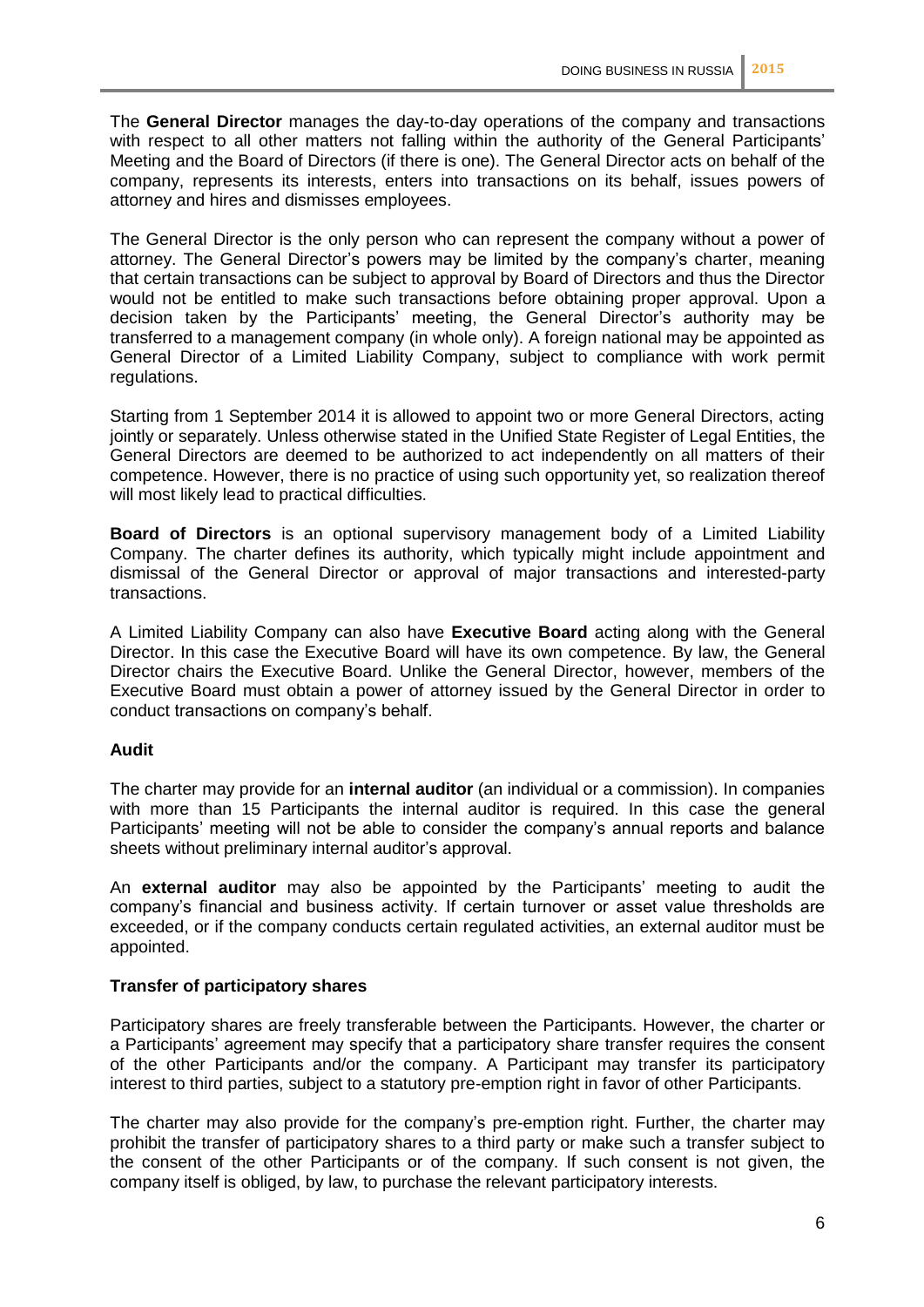The procedure for selling participatory shares and for determining their offer price is set out in the LLC Law, although the company's charter and/or Participants' agreement may vary this statutory procedure.

A participatory share transfer agreement must be notarized and the participatory interest is transferred immediately upon notarization of the transfer agreement. This creates difficulties in the context of Russian agreements for the sale and purchase of participatory shares under which exchange and completion are to occur on different dates and especially where the sale agreement is conditional. By way of exception, notarization is not required:

- for the transfer of company-owned participatory shares to its current Participants or  $\bullet$ third parties;
- for the transfer of participatory share to the company; or  $\bullet$
- for the sale of participatory shares from one Participant to another as a result of the exercise of pre-emption rights.

Where notarization is not required the transfer of title to the participatory shares is effective when the transfer is recorded in the Unified State Register of Legal Entities.

#### **Participant's agreement**

Russian law allows Participant's agreements under which Participants may agree on exercising their corporate rights in a certain way, e.g. to vote in a certain manner, to sell share interest or abstain from doing so. However, this institute is not well developed in Russia and courts have not tested it.

#### **Expulsion of a Participant**

A Participant may be expelled from an LLC pursuant to a court decision if Participants, together holding at least 10 % of shares, initiate legal proceedings and prove that the Participant whose expulsion is sought has grossly violated its duties or made the operation of the LLC impossible, or materially impaired its operation. If a Participant is expelled, the company must pay the expelled Participant the actual value of his share interest calculated according to the company's balance sheet as of the date of the court decision on the Participant's expulsion. There is an expulsion right available only to the shareholders of a Non-Public JSC.

#### 1.1.2. Joint-Stock Company

JSC is a more complicated legal form of business compared to LLC.

The JSC is a legal entity that issues shares to generate capital for its activities. A Shareholder of the JSC is not generally liable for the JSC's obligations, and the Shareholder's losses are limited to the value of its respective shares. Different classes of shares are permitted; dividends and voting rights are equal for each share in a class.

Russian corporate law provides for the Shareholders' agreements under which the respective Shareholders may, *inter alia*, determine voting obligations at general Shareholder meetings, coordinate voting options with other Shareholders, determine the price at which shares can be sold and coordinate other actions related to the JSC's management, activities, reorganization and liquidation. However as well as Participant's agreements for LLC use of Shareholders agreements is not developed in Russia.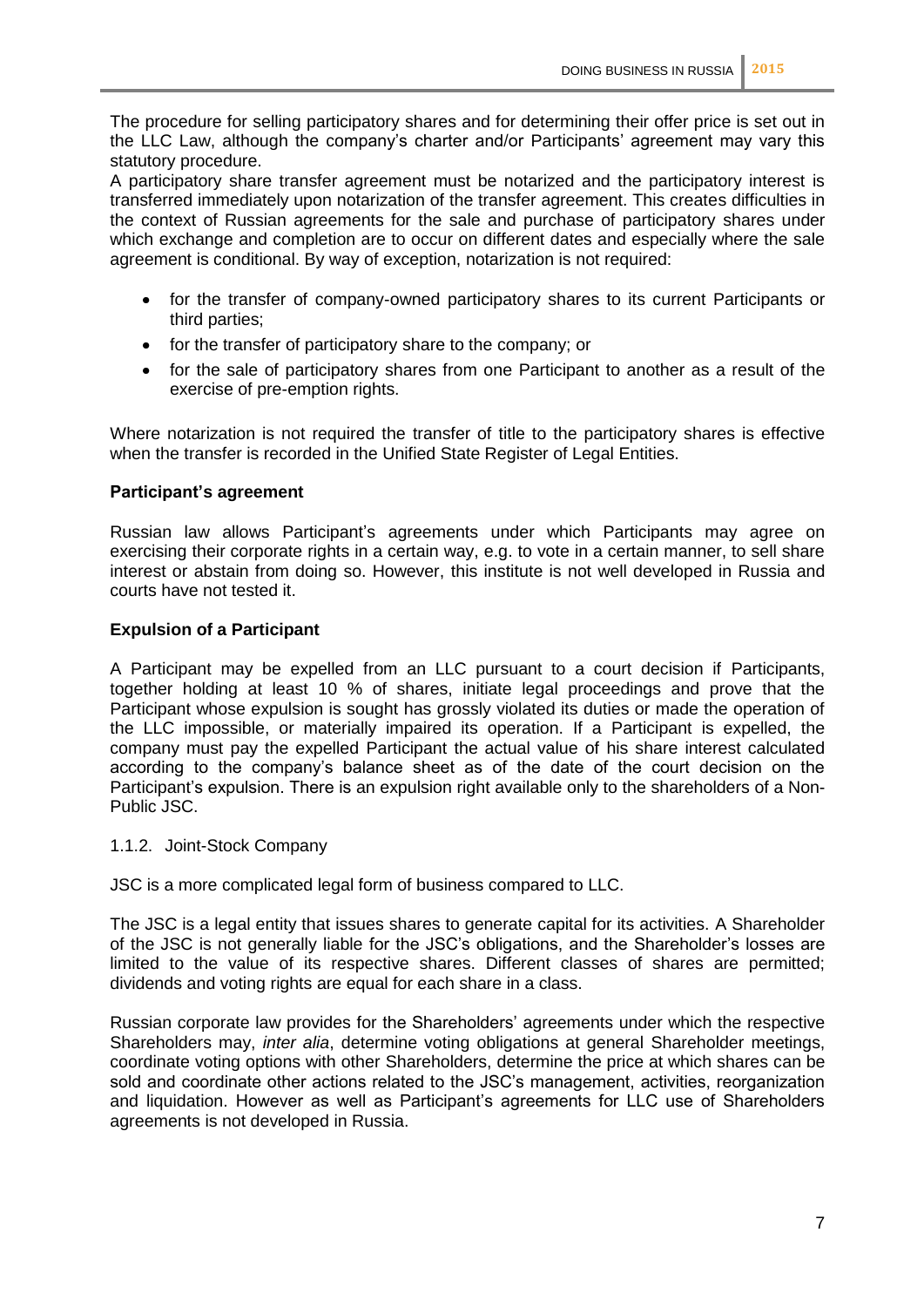#### **Public and Non-public Joint-Stock Companies**

Legislation governing Russian joint-stock companies comprises Civil Code and the JSC Law.

A Joint-Stock Company can either be "Public" (PJSC) or "Non-Public" (NPJSC). Both types of joint stock companies may issue common or privileged shares.

A JSC is considered public if it publicly offers its shares or other securities convertible into shares. Rules applied for PJSC also apply to those JSCs charters and names of which contain the "public" wording.

The major differences between the two forms are as follows:

- public offering of shares is only possible for PJSC;
- there are statutory provisions regarding mandatory information disclosure regarding PJSCs, which generally do not apply to NPJSCs. However, those NPJSCs where the number of shareholders exceeds 50, should disclose the annual statement and annual accounting statement;
- $\bullet$ shareholders in a NPJSC, as well as the NPJSC itself may enjoy the preemptive right in respect of the shares sold by other shareholders while such right cannot be provided for in the OJSC;
- the charter of the NPJSC may specify that a consent of other shareholders is required  $\bullet$ for alienation of shares to third parties, which does not apply to OJSC.

The PJSC may terminate its public status. This will imply applying to the Central bank of Russia for a permission not to disclose information in accordance with the laws and then applying to the tax authority in order to exclude the "public" wording from the name of the company. The public status terminates as of the day of state registration of the change of the name by the tax authority.

The NPJSC may acquire the public status by way of applying to the tax authority for state registration of the company's name including the "public" wording therein. The condition of such application is registration of the issue prospectus of the shares of the company as well as entering into a listing agreement with the trade institutor. The company acquires the public status as of the day of state registration of the change of the name by the tax authority.

#### **Charter capital and contributions**

The **charter capital** of a Joint-Stock Company is divided into shares (which may be split into ordinary shares and privileged shares). These shares are securities for the purposes of Russian securities legislation and must be registered with the Central Bank of Russia.

For a Public Joint-Stock Company the minimum charter capital is currently RUB 100,000 (approximately, EUR 1,350) and for a Non-public Joint-Stock Company it is RUB 10,000 (approximately, EUR 135). Similar to the limited liability companies, the **contributions** to the charter capital may be paid either in cash or in kind.

Other types of securities, such as corporate bonds, must be paid in cash only. It is possible to pay for new shares issued during closed subscription by way of a debt-for-equity swap.

The charter capital may be increased by issuing shares or increasing the nominal value of the shares already in issue. Each capital increase must be filed and registered with the Central Bank of Russia, which is a rather lengthy process.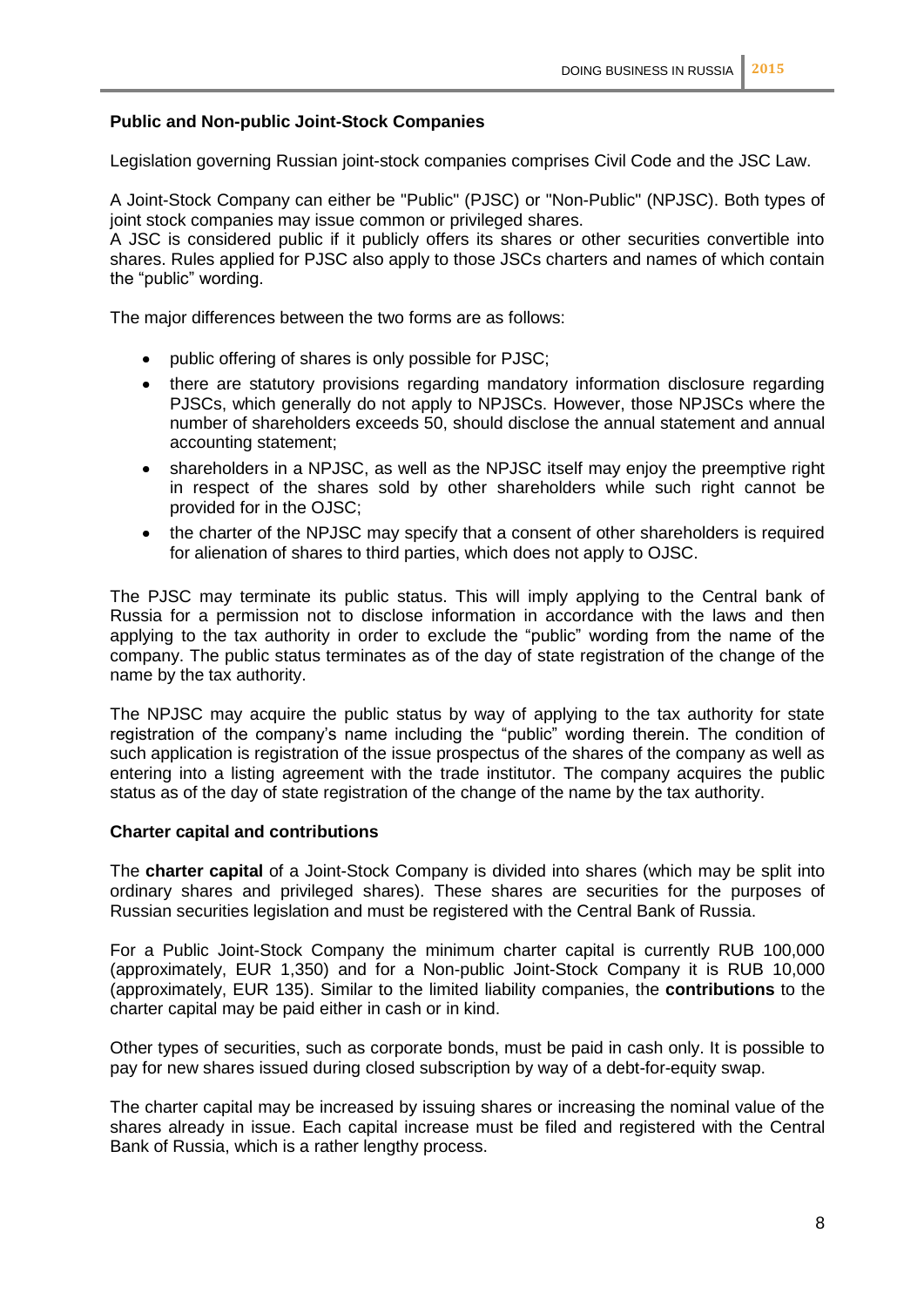As a general rule, responsibility of Shareholders for the company's liabilities is limited to the payment (in full) of their shares. In a limited number of cases however, the corporate veil can be pierced, resulting in the Shareholder's having unlimited liability for the obligations of the company. This can happen if, for example, a Shareholder gave binding instructions to the company that lead to its insolvency.

#### **Net asset requirements and creditor protection**

A Joint-Stock Company must ensure that the value of its net assets does not fall below the amount of its charter capital. Failure to comply with this requirement may result in the company being required to decrease its charter capital accordingly. This shortfall may also be used as grounds for the company's compulsory liquidation if the value of its assets is less than the minimum charter capital amount.

Joint-stock companies are obliged to file information on the value of their net assets with the Unified federal register of information on facts of activity of legal entities in addition to other filing obligations.

At least 5% of the founding capital of any Joint-Stock Company must be allocated to a reserve fund. This fund is created specifically to cover losses and to redeem bonds and shares of the company. Starting from 1 January 2012, Joint-Stock Companies have also been under an obligation to disclose information about their net asset value upon inquiry of the interested party, which is similar to the obligation on Limited Liability Companies.

#### **Management structure**

The managing bodies of a Joint-Stock Company are:

- the General Shareholders' meeting;
- the Board of Directors (optional for joint stock companies with fewer than 50 Shareholders holding voting shares);
- the General Director; and
- the Executive Board (optional).  $\bullet$

The annual **Shareholders' meeting** must be held no earlier than two months before and no later than six months after the end of a company's financial year. Extraordinary Shareholders' meetings may be called by the Board of Directors, the external auditor, the internal auditor of the company or by Shareholders owning at least 10% of the voting shares in the company.

At Shareholders' meetings most decisions may be adopted by a simple majority of the Shareholders attending the meeting (e.g. with respect to appointment of the General Director). However a limited number of more significant decisions requires not less than 75% of the votes of the Shareholders attending the meeting (e.g. with respect to liquidation or reorganization of the company, amendments to the charter or approval of a new version of the charter). It is possible to increase such statutory thresholds for the NPJSC in the charter by way of unanimous decision of Shareholders.

One share gives one vote. Subject to certain exceptions Shareholders may adopt decisions without holding a meeting (by absent vote).

The **General Director** is the only person who can act on behalf of the company without a power of attorney. In companies where the Executive Board is also established the General Director is a chairman of the Executive Board. The General Director is responsible for the dayto-day operations of the company.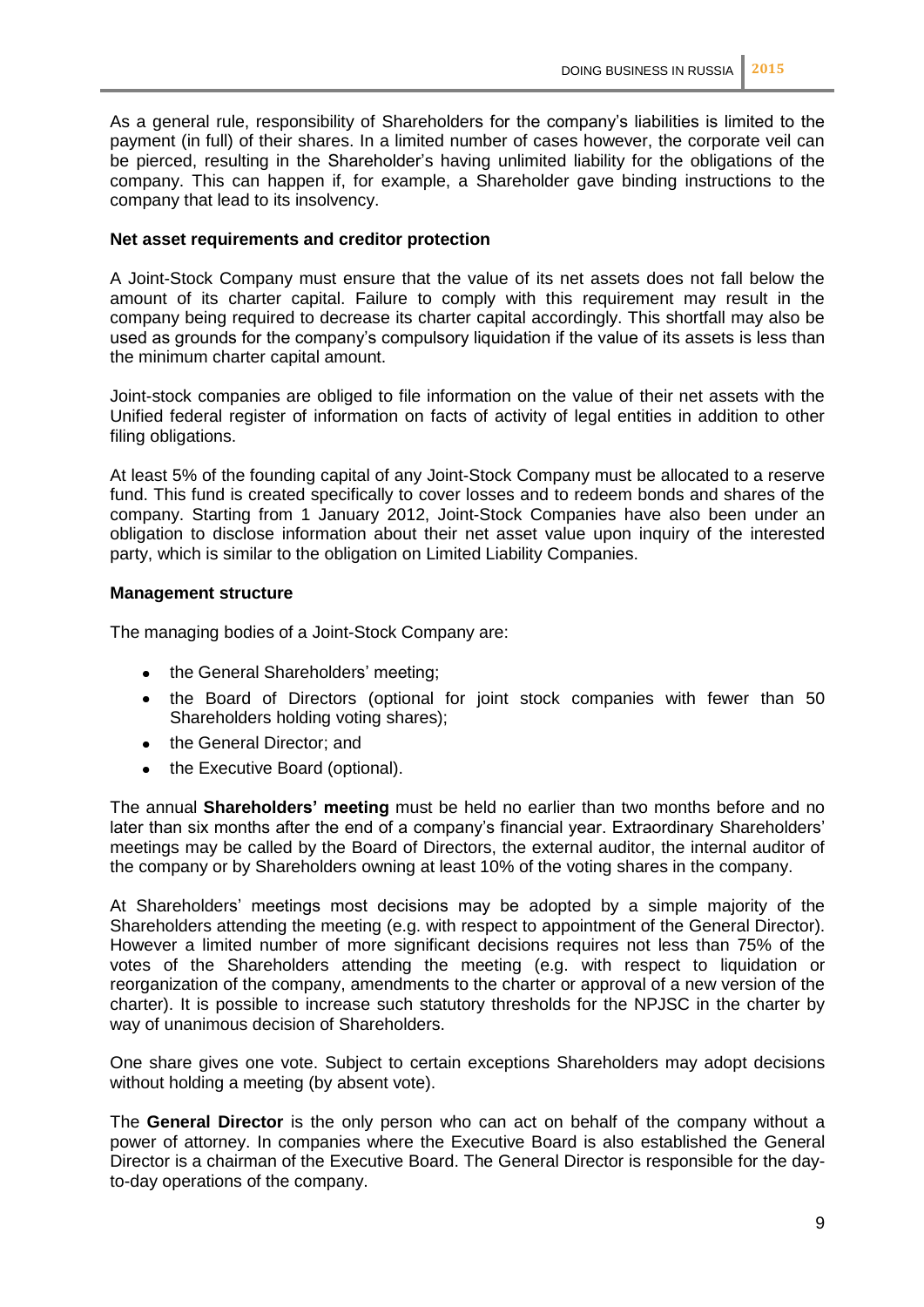He or She is appointed and dismissed by the Shareholders, unless the company's charter stipulates that this decision falls within the authority of the Board of Directors. If the latter is the case, there is a legal procedure in order to avoid deadlocks relating to the appointment or dismissal of the General Director when, for any reason, the Board of Directors fails to agree on this matter.

The authority of the General Director may be transferred to a management company if the Shareholders so decide. As well as in LLC, General Director's powers may be limited by the company's charter with regard to certain transactions. A foreign national may be appointed as General Director of a Joint-Stock Company subject to compliance with work permit regulations.

As in LLCs, the law provides for a possibility to appoint two or more General Directors. However, this innovation has not been tested by court practice.

The **Board of Directors** is responsible for the general management of the company and has the authority to take decisions on almost any issue except those for which exclusive authority is reserved for the Shareholders' meeting. Members of the Board of Directors are elected by an annual/extraordinary Shareholders' meeting and serve as directors until the next annual Shareholders' meeting. There is no limit on the number of times that a member of the Board of Directors may be re-elected.

Like LLC Joint-Stock Company can also have the **Executive Board** with its own competence acting along with the General Director. Members of the Executive Board must obtain a power of attorney from the General Director in order to conduct transactions on the company's behalf.

#### **Audit**

Joint-Stock Companies are required to appoint an **internal auditor** (an individual or a commission) to audit the company's financial and business activity. Before the annual general Shareholders' meeting, the internal auditor prepares a report on the company's annual report and balance sheet. The internal auditor's report is then communicated to the Shareholders who are entitled to attend the meeting.

Additionally, the internal auditor (revision committee) may audit the company at any time:

- $\bullet$ at its own initiative;
- upon a decision of the Shareholders' meeting;
- upon a decision of the Board of Directors;
- or
- upon demand of a Shareholder or a group of Shareholders holding at least 10% of the voting rights in the company.

All Joint-Stock Companies are subject to a statutory annual audit by an **external auditor**.

#### **Issue and transfer of shares**

The shares of a Joint-Stock Company, whether Public or Non-Public, are considered as securities and as such are subject to the registration requirements provided by the Federal Law No. 39-FZ "On the Securities Market" dated 22 April 1996 (as amended). When issuing new shares, all joint-stock companies must carry out the requisite filings with the Central Bank of Russia.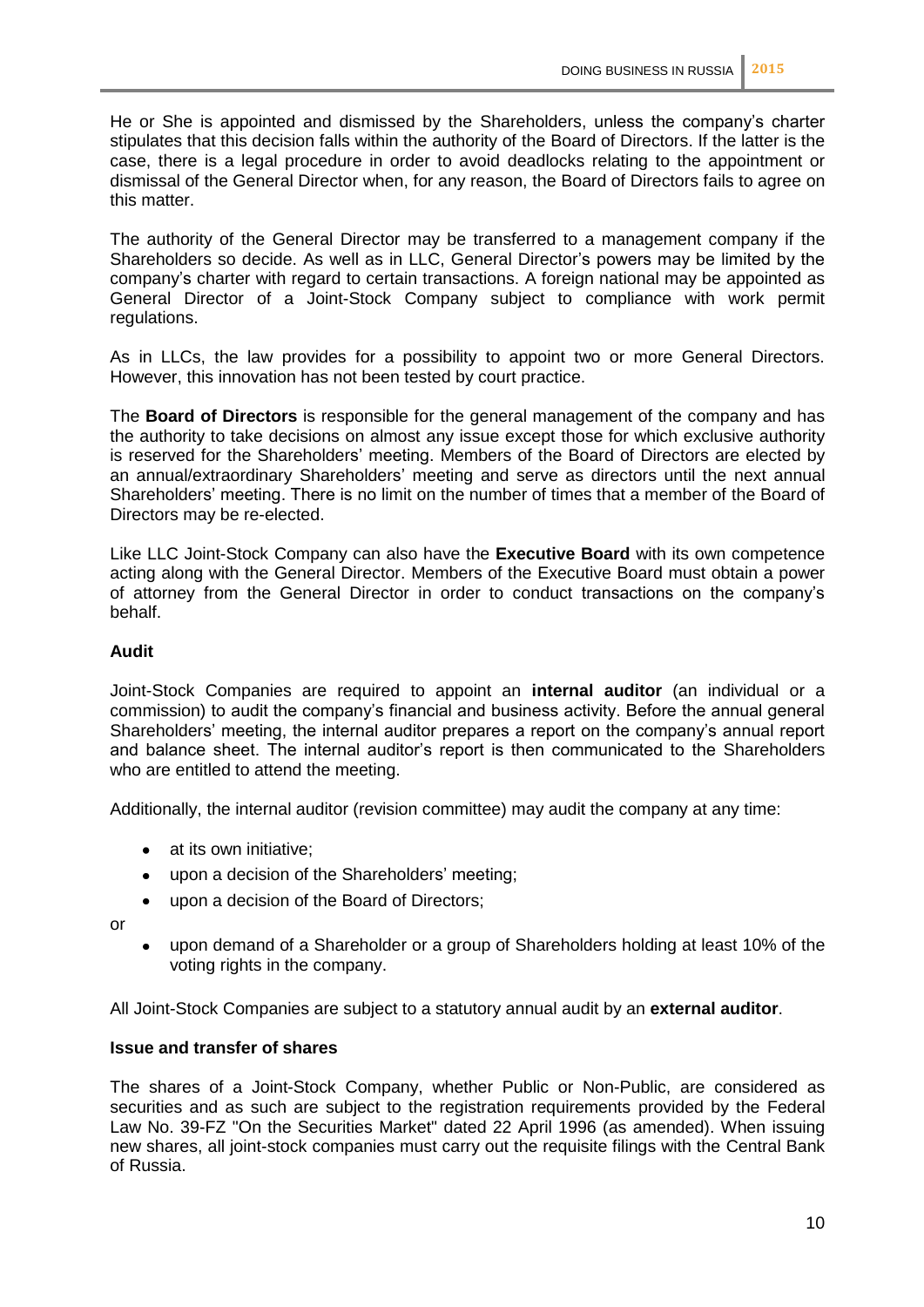The documents that must be filed comprise the decision to issue shares, the report on the results of the share issue and other documents as well as in certain cases, the prospectus for the share issue.

A share transfer takes effect when it is recorded in the register of Shareholders that all jointstock companies are required to maintain. The register must be kept an independent company duly licensed by the Central Bank of Russia.

A **Public Joint-Stock Company** may make both closed and public offerings of its shares. There are no statutory pre-emption rights or restrictions on the transferability of shares in the company whether to other Shareholders or third parties. When the charter capital is increased by issuing additional shares by public subscription, however, existing Shareholders do have the benefit of statutory pre-emption rights.

Shares of a **Non-public Joint-Stock Company** are freely transferable between Shareholders. Share sales to third parties may be subject to the statutory pre-emption rights of other Shareholders and the company itself, if so provided in the charter. The charter of the NPJSC may specify that a consent of other shareholders is required for alienation of shares to third parties. Unless otherwise stated in the charter or in the decision on allocation of the additionally issued shares/ other emissive securities, shareholders of the NPJSC enjoy the preemptive right in respect of such additionally issued shares/ other emissive securities.

#### **Redemption of shares**

In certain cases where a Shareholder did not vote "pro" with regard to decisions taken at a Shareholders' meeting or did not take part in voting it may be allowed to require the company to purchase its shares.

This applies for the following situations:

- a decision has been taken to reorganize the company;
- a decision has been made to cease the public status of the company;  $\bullet$
- a decision has been made to adopt charter amendments or to adopt a revised charter  $\bullet$ limiting the rights of the Shareholder in question;
- a major transaction has been approved; and  $\bullet$
- a decision has been taken to apply for delisting of company's shares or other  $\bullet$ securities.

The shares will be redeemed at a price fixed by the Board of Directors or by the general meeting of Shareholders if there is no Board of Directors. This price may not be less than the market value of the shares as determined by an independent appraiser in accordance with the methods prescribed in the JSC Law.

In case of delisting, the price may not be less than the weighted average price for six months determined based on the results of the trades on the exchange market.

#### **Expelling a Shareholder**

The Shareholder may only be expelled from a Non-Public Joint-Stock Company. This possibility has recently been introduced to the Civil Code. However, the law does not specify whether any shareholder is entitled to demand expelling of another shareholder, or a certain amount of voting shares is required.

In the case of an Open Joint Stock Company a Shareholder that has acquired more than 95% of the voting shares may "squeeze out" the minority Shareholders.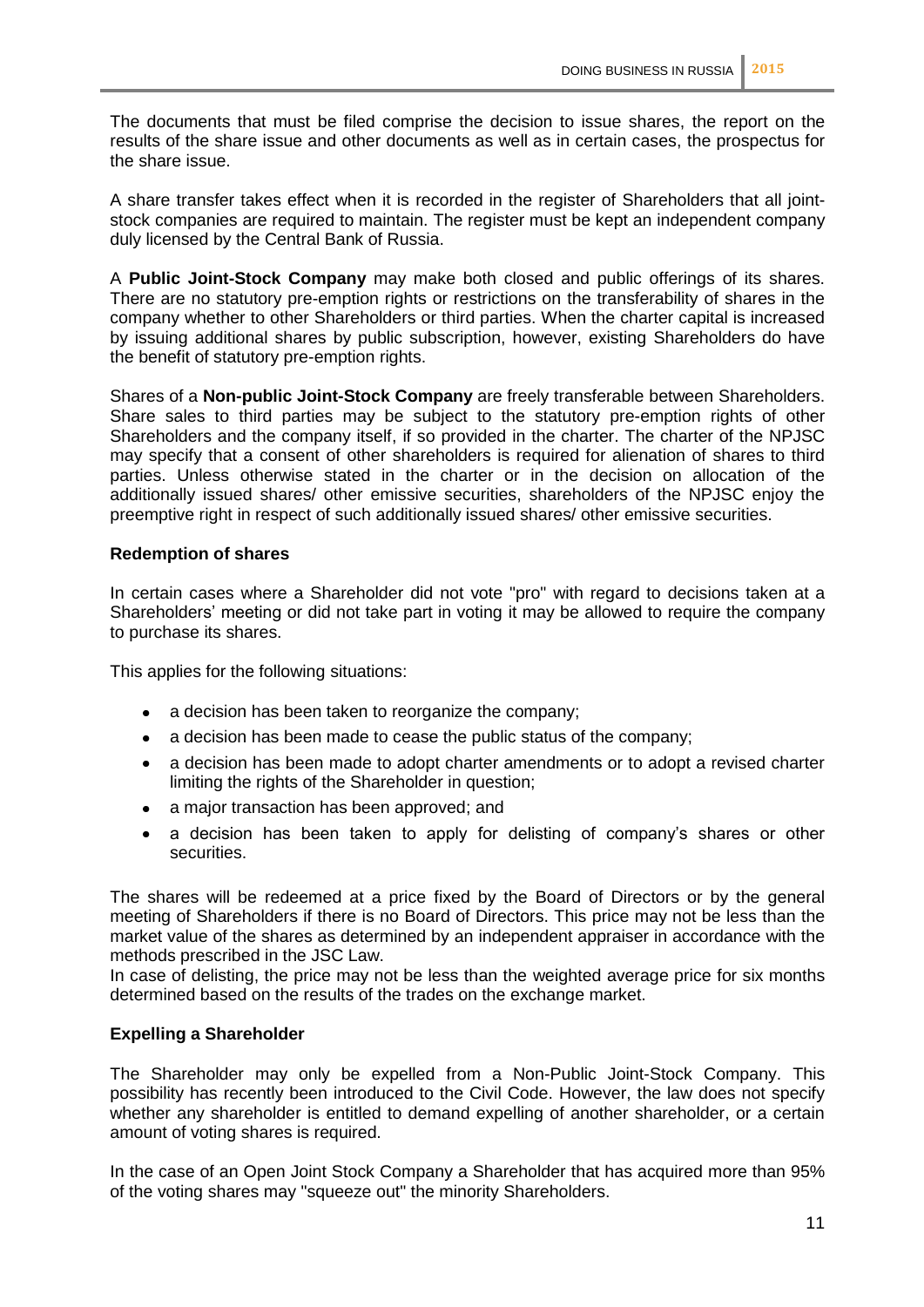#### 1.1.3. Representative office or branch

A foreign company may choose to establish a presence in Russia through a representative office (the "**RO**") or branch. The RO or a branch is not a Russian legal entity but is a legal part of the foreign parent company, and, therefore, the head office bears full responsibility for the obligations and actions of the RO or branch. The RO is authorized to conduct certain "preparatory and auxiliary" activities for the head office.

The branch, on the other hand, is able to conduct all activities that the head office itself could perform, including the execution of sales contracts. However, the Russian customs authorities often try to identify the ultimate Russian buyers of the imported goods and question the right of the branches of foreign legal entities to declare goods for customs clearance; therefore, it may be difficult for a Russian branch to clear goods through customs.

An appropriate state authority must perform accreditation of the ROs and branches established by the foreign parent company. Typically the Federal Tax Service is the authorized state registration body. However, the appropriate authority will depend on the foreign company's activities – the Central Bank of the Russian Federation accredits foreign banks' representative offices, and the Federal Aviation Service accredits foreign aviation companies' representative offices.

Setting up the RO or branch can take not less than 3-6 weeks after all necessary documents have been submitted to the registration authorities in Moscow. The accreditation process requires the preparation, approval, and, in many cases, notarization and apostillation (legalization) of a large amount of documentation. The total time required may exceed the registration period stipulated by law.

**The RO is authorized to conduct certain "preparatory and auxiliary" activities for its head office. A branch, on the other hand, is able to conduct all activities that the head office itself could perform, including the execution of sales contracts. Depending on the exact scope and nature of activities, both ROs and branches may create a taxable presence in Russia for their headquarter company.**

#### **1.2. New Legal Forms**

#### 1.2.1. Business Partnerships

From 1 July 2012, it is possible to incorporate a business in form of a **Business Partnership** (*"khozyaistvennoe partnerstvo"*). This new form of legal entity is designed for the new technology sector and is meant to provide more flexibility to its Participants than the existing Limited Liability Company and Joint-Stock Company forms.

This legal form is designed for companies involved in innovative activities (including venture capital financing). The constitutive document of a Business Partnership is the Articles of association.

A partnership can be created by two or more persons (both individuals and legal entities can participate in a partnership). A Business Partnership is governed in accordance with a special partnership management agreement concluded by the partners. This agreement is certified and kept by the notary.

The maximum number of partners in a Business Partnership is 50 persons. If the number of partners in a Business Partnership exceeds 50, it must be re-organized as a JSC within a year. Share capital of a Business Partnership shall be divided into shares.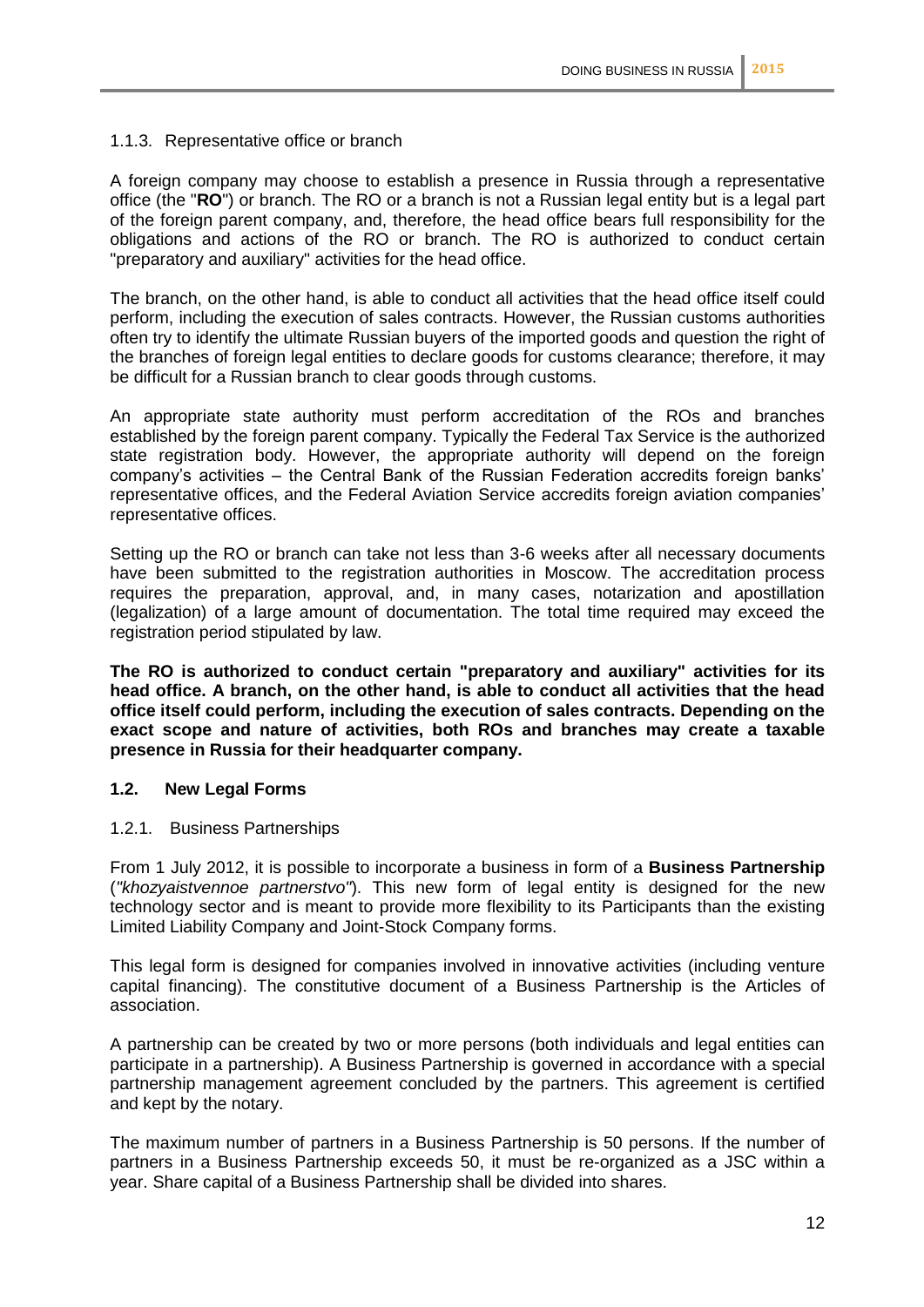Contributions to the share capital can be made in money, securities, property rights or other rights with a monetary value. The partners have the right to participate in managing the partnership and in allocation of profits and expenses. The allocation of profits and expenses can be disproportionate to number of shares owned.

All Shareholders by unanimous decision elect the governing bodies of the Business Partnership. The partnership must maintain a register of Participants, indicating the size of their stakes in the partnership capital and the stakes that belong to the partnership.

If the Business Partnership is technically insolvent and the intellectual property owned by it may be seized and sold, some or all of the partnership's Participants can fulfill its obligations.

Taking into consideration that the new law is effective starting from 1 July 2012, there is currently no practice related to establishing (including registering) Business Partnerships in Russia. Therefore, certain practical aspects of commercial activities and managing Business Partnerships are unclear.

Therefore it could be recommended to establish a Russian subsidiary in one of the most common legal forms — LLC or JSC.

#### 1.2.2. Investment partnerships

Starting from 1 January 2012, Russian law has provided for an **"Investment Partnership"** (*"investitsionnoe tovarischestvo"*), which is not a legal entity but a variation of a simple partnership.

This is similar to the concept of limited liability partnerships that exist, for example, under German law ("*Kommanditgesellschaft*") and English law. An investment partnership is designed to be the appropriate organizational form for collectively accumulating funds for investment under Russian law. It is intended only for the joint acquisition and sale of shares for investment in unquoted companies and Business Partnerships, corporate bonds and futures instruments.

An investment partnership is based on an investment partnership agreement which must be notarized but does not require State registration.

#### **1.3 Registration of a Russian legal entity**

Incorporation of legal entities is mainly governed by the Federal Law on State Registration of the Legal Entities and Individual Entrepreneurs ("**the Registration Law"**), No. 129-FZ dated 8 August 2001 (as amended). The Registration Law provides for a single procedure for the registration of legal entities regardless of their organizational/legal form and the type of business activities they conduct.

#### **Scope of registration**

A company is deemed to be duly registered under Russian law once it has undergone:

- State registration (in the Unified State Register of Legal Entities);
- Tax registration; and  $\bullet$
- Registration with the Federal Service for State Statistics and the three social funds (pension, social security and compulsory medical insurance).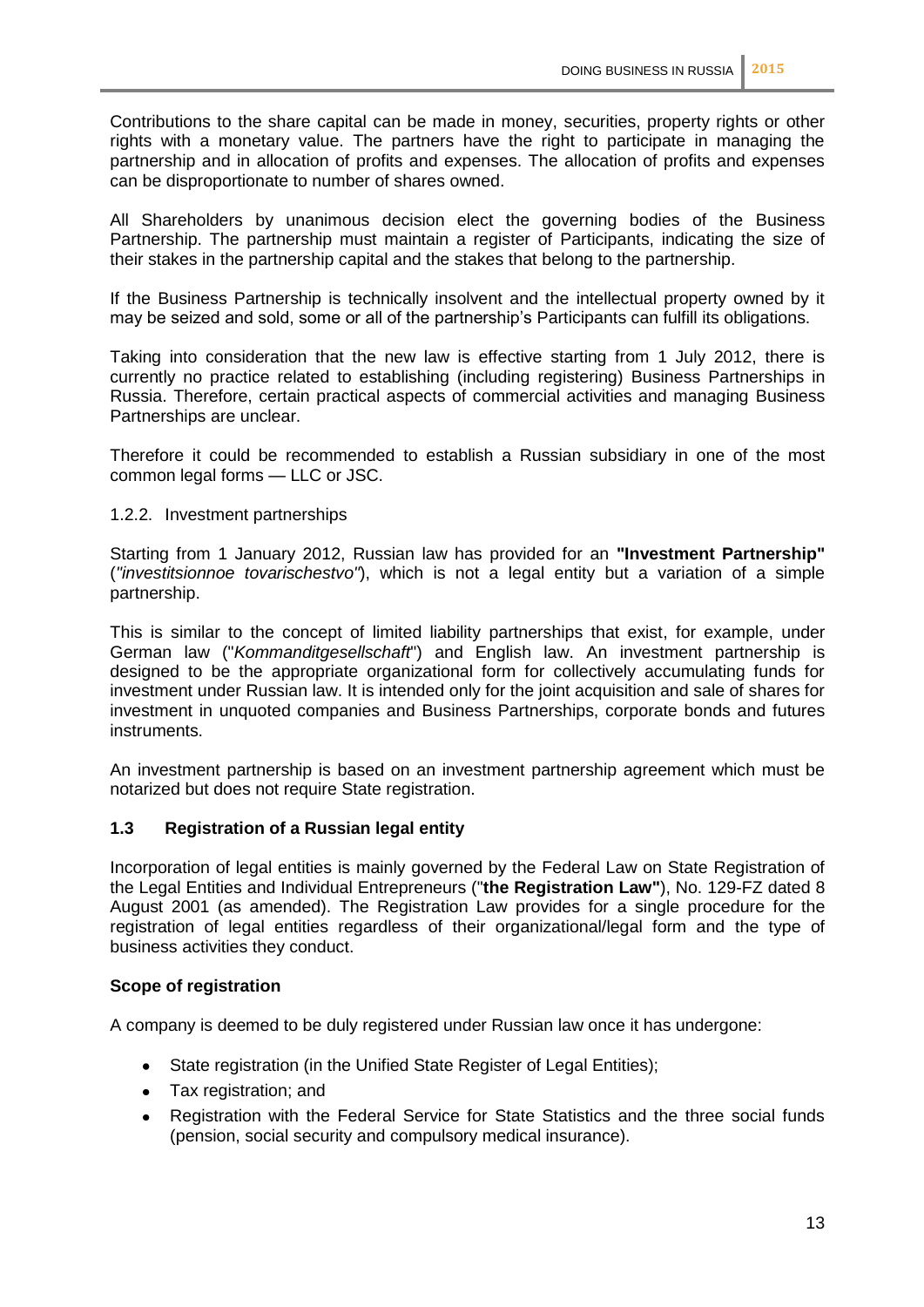#### **Registration Procedure**

The tax authorities are responsible for the state and tax registration of companies, as well as for forwarding documents to the Federal Service for State Statistics and the three social funds.

Registration takes seven days from the date of submitting the documents to the registration authorities. In practice the whole process of company incorporation, including collection of documents required, opening of the bank account, as well as registration with funds (i.e. for the company to be fully operational) takes approximately one or two months to complete.

The application to register the company can be filed by the applicant in person, can be sent by mail (the latter adding significant time to the registration process and being unreliable) or can be presented in electronic form. The applicant must be the General Director of the founding parent company or the new company's founder himself/herself (if an individual). It is not possible to appoint an attorney to sign the application which means the process of establishment will take longer where the chief executive/founder is unable to file/collect documents in person.

In case of documents submission in electronic form filing is made via Federal Tax Service of Russia website (nalog.ru) or the unified portal of the government and municipal services (gosuslugi.ru). Specifically, the procedure stipulates that documents should contain applicant's electronic signature. Likewise a notary can verify applicant's signature by electronic signature of his.

Before documents are submitted for state registration the new company must have identified its future premises (as the address is set out in the documents to be filed for state registration). It should have a lease agreement or a letter from the owner or landlord guaranteeing that, upon registration, the premises will be leased to the company. The registration application must be notarized and, if signed abroad, legalized. Foreign documents must also be accompanied by a certified Russian translation. The most practical approach is to execute the company charter and the supporting documents in Russia on the basis of a power of attorney (except for the application which must be signed in person by the chief executive of the founder as stated above).

#### **Payment of charter capital**

The charter capital must be paid up not later than 4 months after the registration for a Limited Liability Company. For a Joint-Stock Company, 50% of the shares should be paid up 3 months after the registration, and other 50% may be paid up within a year after the registration. If a founder fails to pay the total amount of its shares/participatory interests within these time limits, then the non-paid shares/participatory interests become the property of the company.

#### **Registration of the initial share issue**

As shares in joint-stock companies are treated as securities, there are certain additional registration requirements imposed by the Central Bank of Russia. The share issue registration process comprises the following stages:

- passing a decision to issue shares;  $\bullet$
- approving the decision to issue shares;
- state registration of the share issue;
- subscription for shares; and  $\bullet$
- state registration of the report on the results of the share issue. $\bullet$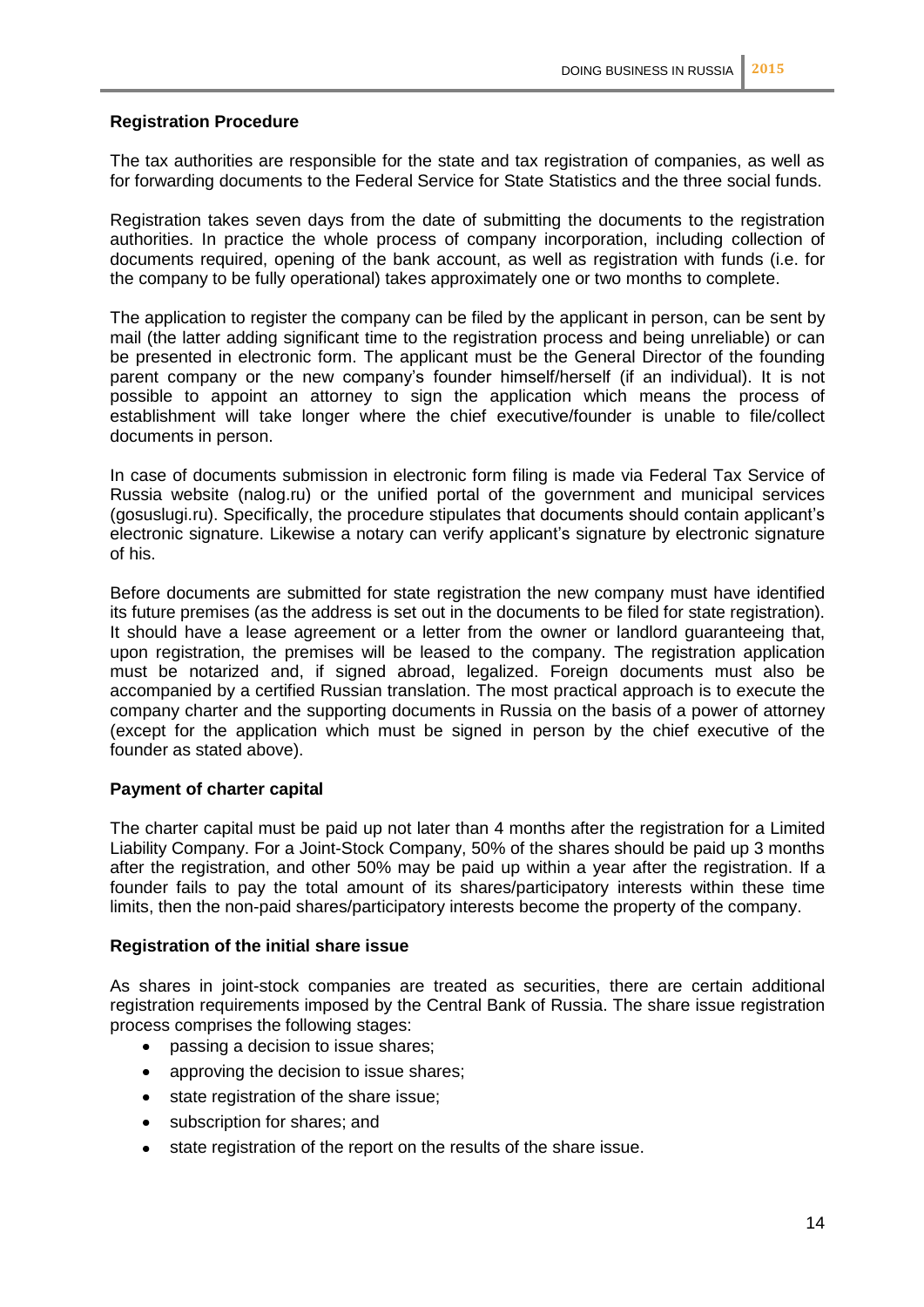#### **2. FOREIGN INVESTMENTS**

#### **2.1. Foreign investment law**

Foreign investors are guaranteed certain property rights to their investments in the Russian Federation and to profits derived from Russia. Foreign investments are regulated at both federal and regional level.

The principal law at the federal level is Federal Law No.160-FZ on Foreign Investments in the Russian Federation dated 9 July 1999 (the "Foreign Investment Law"). The Foreign Investment Law applies to various forms of foreign capital investment, except foreign capital investments in banks, credit organizations, insurance companies or non-commercial organizations; foreign investments in such entities are regulated under different Russian legislation.

According to the Foreign Investment Law, the rights of foreign investors to conduct business activities in Russia and their rights to dispose of profits gained in Russia cannot be less favorable than those of national investors. Certain limitations can be placed on foreign investors but only where such limitations are required to protect constitutional guarantees, the health, rights and lawful interests of nationals, or state defense and security measures.

The Foreign Investments Law provides a wide range of guarantees for foreign investors, including:

- Guarantees of legal protection for foreign investors' activities in the Russian Federation.
- Guarantees that foreign investments can be made in various forms in the Russian Federation.
- Guarantees of compensation for the nationalization and requisition of the property of a  $\bullet$ foreign investor or a commercial organization with foreign investments. In other words, the property of a foreign investor or company with foreign participation cannot be seized by way of nationalization or requisition except in the cases stipulated by Russian federal laws or international law. In case of requisition, the value of the seized property must be reimbursed to the foreign investor or company with foreign participation. In case of nationalization, the value of the nationalized property and incurred losses must be reimbursed.
- Guarantees for foreign investors and commercial entities with the foreign investments  $\bullet$ against unfavorable changes in the legislation of the Russian Federation. Particularly, one of the most important features of the Foreign Investment Law is the tax stabilization clause, also known as the 'Grandfather Clause', set forth in Article 9. This clause applies to foreign investors that are implementing 'priority investment projects', Russian companies with more than 25% foreign equity ownership, and Russian companies with some foreign participation that are implementing 'priority investment projects'.
- Guarantee of the proper resolution of a dispute arising in connection with the investment and business activities of a foreign investor in the Russian Federation.
- And other guarantees.

Foreign investments in the Russian Federation are also governed by other federal laws, regulatory acts and international conventions of the Russian Federation. These laws include Federal Law No. 57-FZ on the Procedure for Foreign Investment in Businesses of Strategic Significance for National Defense and State Security of the Russian Federation dated 29 April 2008 (the "Strategic Businesses Law").

The Strategic Businesses Law restricts foreign investments in companies that are of strategic importance to Russia ('strategic companies')*.* These companies operate in strategic sectors,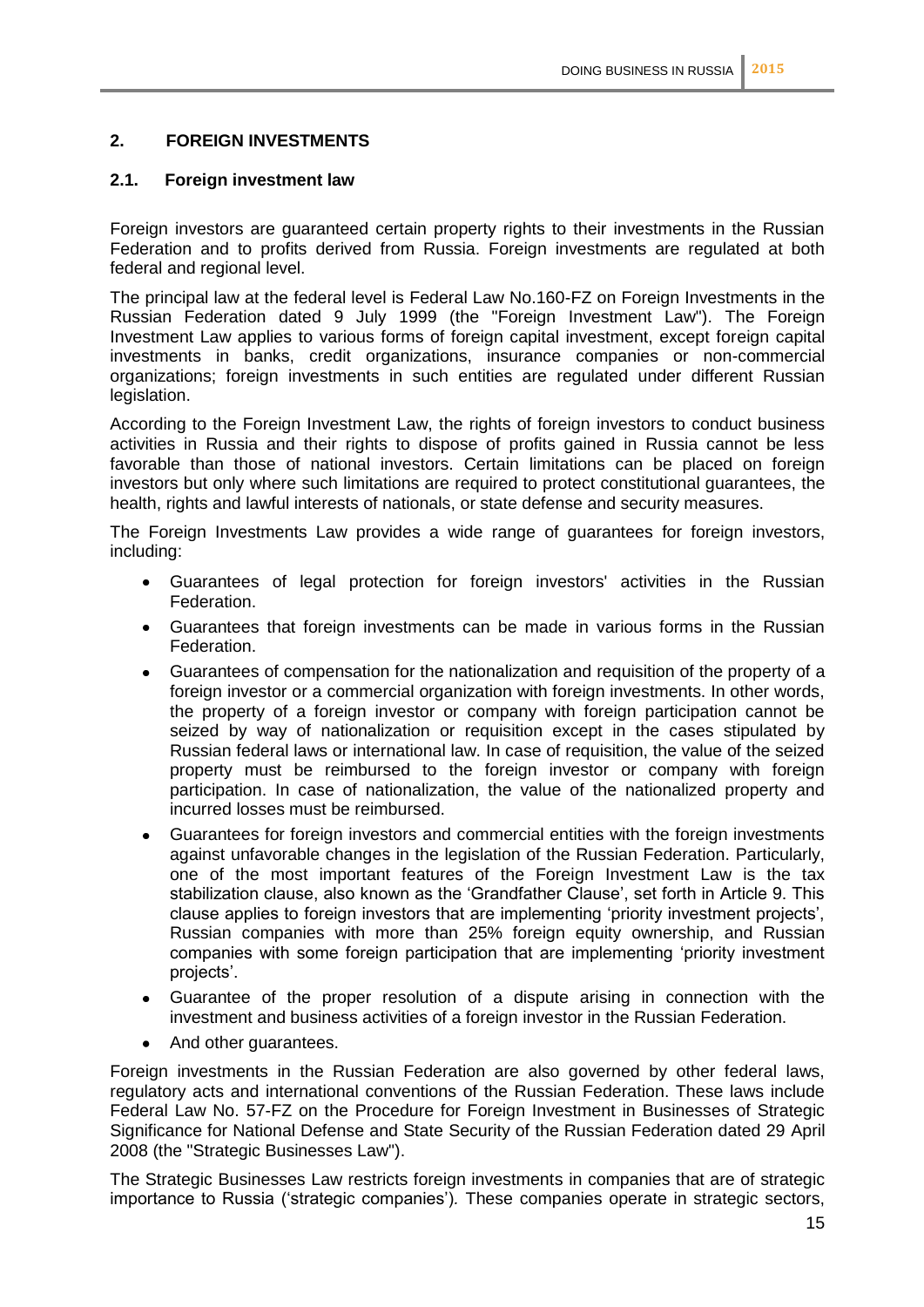including services provided by natural monopolies (for instance, transportation of crude oil and petroleum products, pipeline transportation of gas, rail transportation), television and radio broadcasting in certain territories and certain other sectors.

A foreign investor is understood as a non-Russian incorporated legal entity or foreign individuals, as well as Russian companies and organizations controlled by foreign investors. The criteria for 'control by foreign investor' are defined in article 5 of the Strategic Businesses Law (e.g., purchase of more than 50 percent of the voting shares (participation units) in a strategic company, participation in the governing body of a strategic company, etc.).

Some transactions involving the acquisition of control over strategic companies (i.e. purchase of more than 5 % of voting shares/participatory interest in a strategic company (different thresholds are set for different types of strategic companies)) by foreign investors require prior approval by a state commission. The approval application is filed with the Federal Antimonopoly Service of the Russian Federation (the "FAS"). The initial period within which the governmental commission must make a decision on the application is three months from submission of the application.

There are regional variations in foreign investment regulations. Russia uses the well-tested practice of Special Economic Zones (the 'SEZ-s'). An SEZ is a designated state territory with special rules for business granting certain tax, customs and other concessions to its residents. Federal Law No. 116-FZ on Special Economic Zones in the Russian Federation dated 22 July 2005 provides for four types of SEZ-s: industrial and development SEZs, innovation SEZs, tourism and recreation SEZs, and port SEZ-s.

#### **2.2. Currency Control**

Federal Law No. 173-FZ on Currency Regulations and Currency Control dated 10 December 2003 (as amended) (the 'Currency Law') establishes the basic rules of currency regulation and control. The objective of the Currency Law is to ensure the stability of Russian financial markets and to create a stable Russian currency.

Currency transactions regulated by the Currency Law include foreign currency transactions between residents, foreign currency transactions between non-residents and foreign currency transactions between residents and non-residents.

Generally, foreign currency operations between residents are prohibited, although there are some exceptions. For example residents may borrow from, and then repay, Russian banks in foreign currency. Contracts in Russia may be concluded in foreign currencies. However, the actual payment must be made in rubles. This can lead to exchange rate differentials arising between the date the transaction is entered into and the payment date.

Payments in any currency are permitted without restriction between non-residents, provided that any such payments in Russian rubles in the Russian Federation are made to and from the non-residents' accounts opened with Russian authorized banks<sup>1</sup>. Settlements in securities purchase and sale transactions between non-residents are also permitted, although they can be subject to Russian securities market and anti-monopoly regulations.

Generally, foreign currency transactions between residents and non-residents are also permitted without restriction. However, certain special rules are provided by the Currency Law.

Non-residents and residents must use special bank accounts for account transactions abroad or into Russia. A special bank account is an ordinary bank account with a bank that holds a license for foreign currency banking transactions (authorized bank). Residents must also notify the tax authorities of the opening of foreign accounts and submit regular cash flow reports for such accounts. State and municipal officials as well as their relatives do not have the right to open accounts abroad.

 $1$  Credit organizations holding a CBR license for conducting transactions in a foreign currency.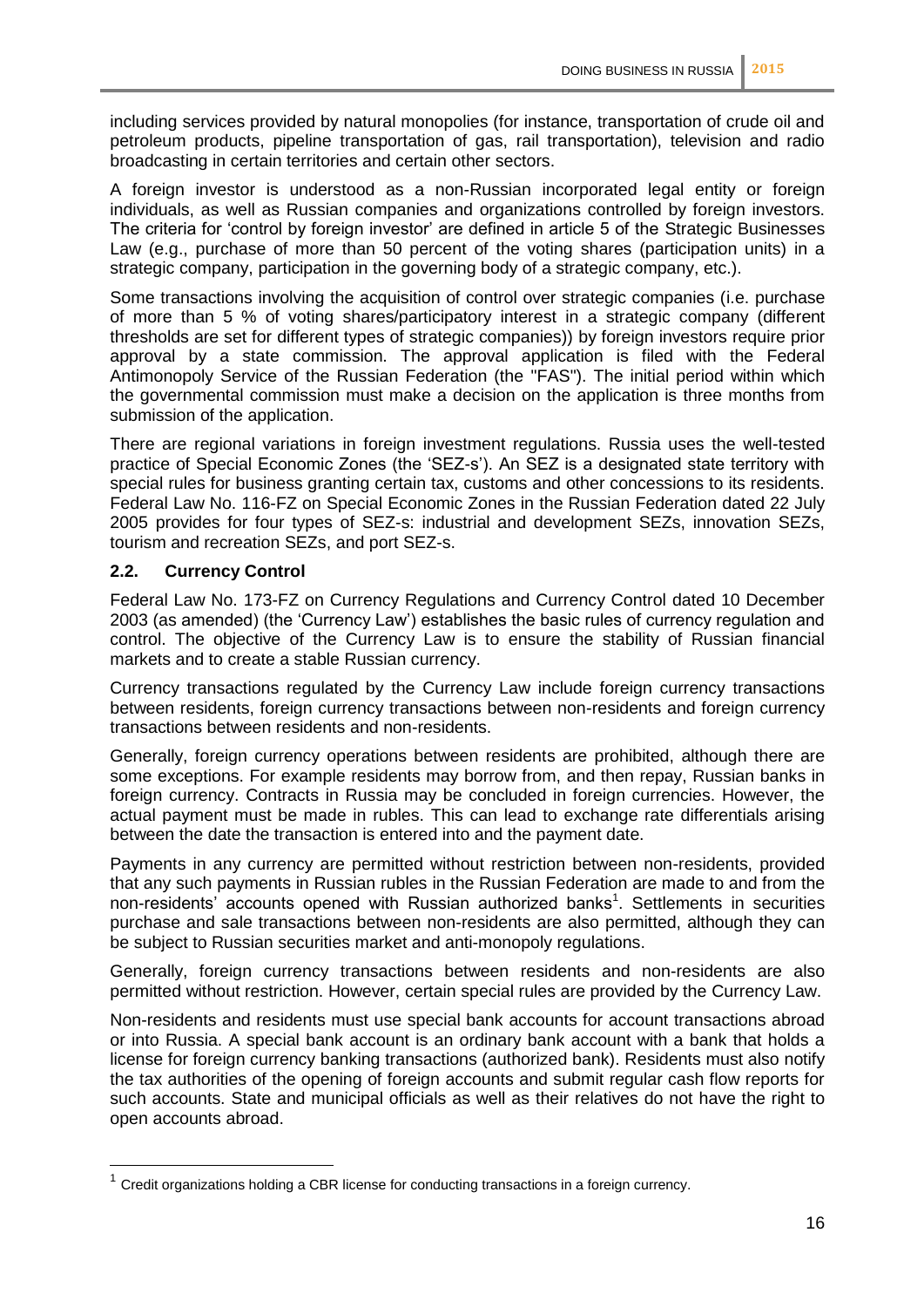In accordance with the Currency Law, Russian companies must receive full payment due under a foreign trade contract to an account with Russian banks in accordance with the terms of the relevant foreign trade contract (the so-called "repatriation rule").

The Currency Law requires the opening of a "transaction passport" with an authorized bank (with which the resident has an account), which records foreign currency flows through Russian authorized banks. This rule applies to all transactions involving the import or export of goods, loans, the provision of services and intellectual property between residents and nonresidents for the amount equal or exceeding the equivalent of USD 50 000. Under the transaction passport (and as part of its regular reporting), the bank reports the receipt and repayment of the currency to the Central Bank of Russia (the 'CBR').

Residents and non-residents can import and export cash foreign currency subject to the following rules:

• Import rules

| Amount                   | <b>Restriction requirements</b>        |
|--------------------------|----------------------------------------|
| $ $ Up to \$10,000       | No restriction                         |
| Over \$10,000            | Subject to written customs declaration |
| $\overline{\phantom{0}}$ |                                        |

Export rules  $\bullet$ 

| Amount             | <b>Restriction requirements</b>        |
|--------------------|----------------------------------------|
| $ $ Up to \$10,000 | No restriction                         |
| Over \$10,000      | Subject to written customs declaration |

Breach of the currency control rules may entail administrative or criminal liability.

The Administrative Penal Code prescribes administrative fines for illegal currency transactions that range from 75% to 100% of the restricted transaction's value. Fines may be imposed on individuals, legal entities, and company executives.

Violation of repatriation requirements in respect of foreign currency proceeds may result in administrative fines of 1/150 of the CBR refinancing rate (currently 8.25 % p. a.) on the proceeds not promptly repatriated for each day of such delay. Failure to repatriate foreign currency proceeds may result in a fine of up to 100 % of the amount of the proceeds.

More serious criminal sanctions may apply under the Criminal Code. In particular, persons not repatriating foreign currency to accounts in Russia where required by law may face detention, compulsory labor or imprisonment in each case for a term of up to five years. This type of punishment is only applicable to a company's general director.

#### **3. BUSINESS AND PERSONAL TAXATION**

The Tax Code of the Russian Federation establishes three levels of taxation:

- federal taxes (VAT, profit tax, excises, personal income tax, mineral extraction tax,  $\bullet$ state duty, water tax);
- regional taxes (corporate property tax, transportation tax, gambling tax);
- $\bullet$ local taxes (land tax and personal property tax).

The taxation system is uniform across Russia, with only minor variations in regional and local taxes.

Other compulsory payments include, in particular: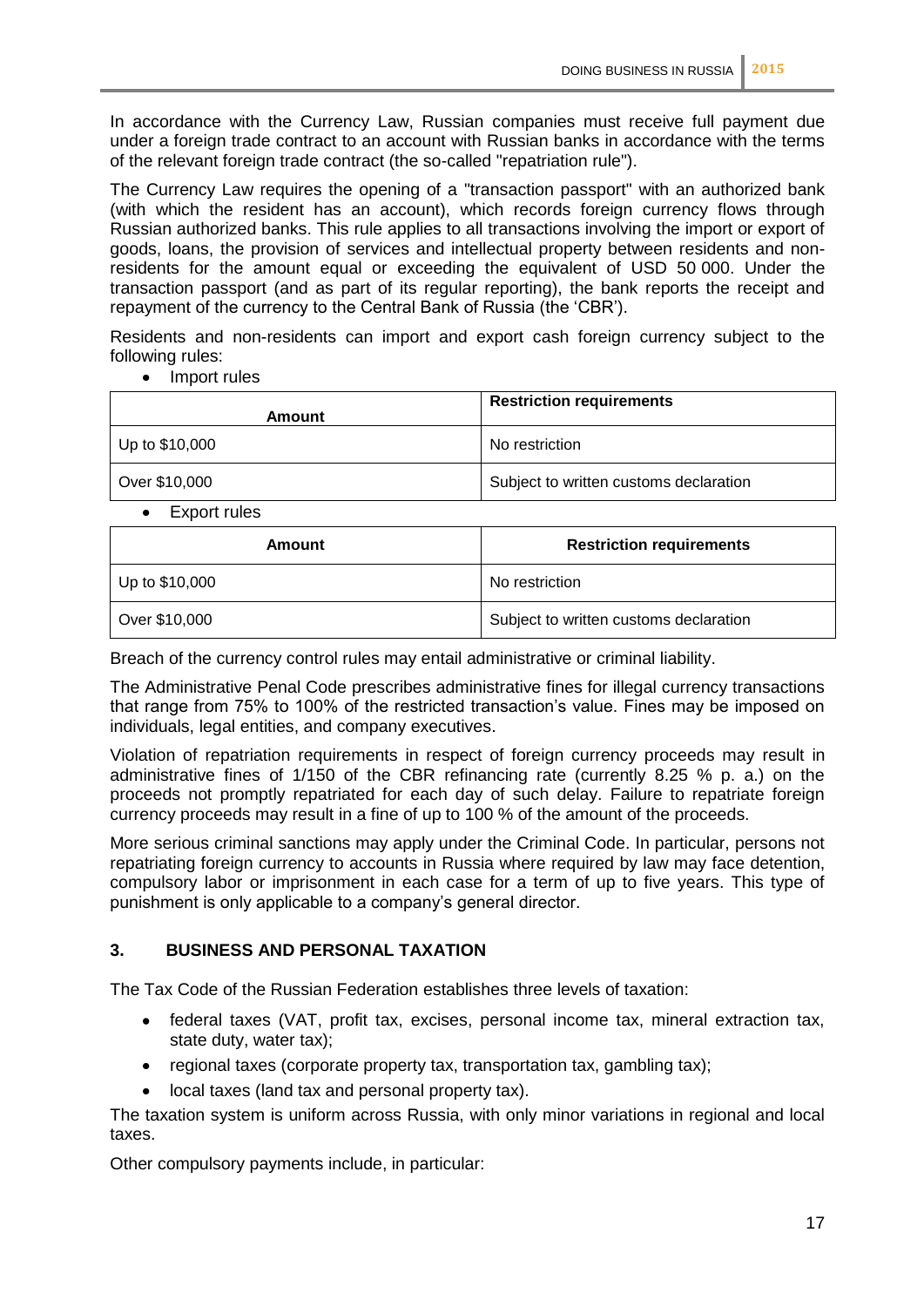social security contributions.

#### **3.1. Tax registration and tax audit**

#### 3.1.1. Tax registration

Under Russian legislation the following types of business entities may operate upon registration with the tax authorities:

- sole traders;
- Russian legal entities;
- Foreign legal entities.  $\bullet$

Sole traders are individuals holding Russian Federation citizenship or residence who have been registered in accordance with the established procedure and carry out entrepreneurial activity without forming a legal entity. In most cases, the provisions of law concerning the business of sole traders coincide with the provisions concerning the business of Russian legal entities. Registration with tax authorities takes not more than five days.

A Russian legal entity is a legal entity formed in accordance with Russian Federation legislation. The following forms of commercial legal entity are open to foreign investors:

- full partnerships;
- limited partnerships;  $\bullet$
- limited liability companies;
- $\bullet$ additional liability companies;
- production cooperatives;
- $\bullet$ joint-stock companies.

The term foreign legal entity includes companies and other corporate entities which have been established and possess civil capacity in accordance with legislation of foreign states, international organizations, as well as branches and representative offices thereof, and international organizations which have been established in the territory of the RF.

A foreign company that carries out activity in Russia through a "separate division" (a division with workplaces equipped for more than one month) is required to register with the Russian tax authorities within 30 days of commencing activities. This rule applies irrespective of whether the activity is taxable or not.

If a foreign company operates at more than one location, it must register separately for each location.

Each real estate project or construction site must also be separately registered with the respective local tax authority.

#### 3.1.2. Tax audit

#### **Office (cameral) tax audits**

Office tax audits are performed at the tax authority on the basis of tax returns (calculations) and documents submitted by a taxpayer, and other documents concerning a taxpayer's activities that are in the possession of the tax authority.

#### **Field tax audits**

Field tax audits are performed at the site (on the premises) of a taxpayer on the basis of a decision of the director chief (deputy chief) of a tax authority. Where a taxpayer is unable to provide premises for the performance of a field tax audit, such tax audit may be performed at the tax authority.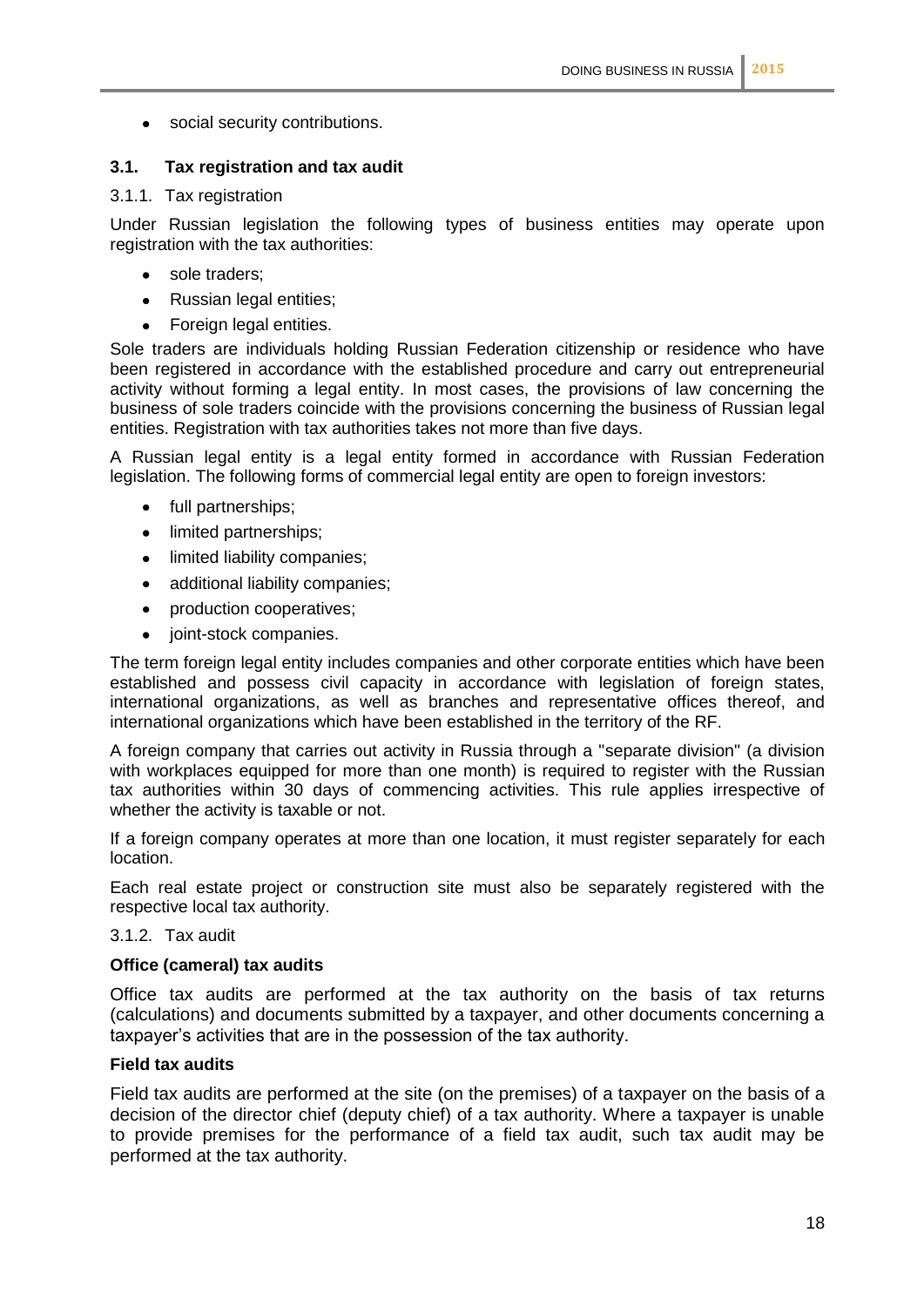Generally the period covered by a field tax audit may not exceed a period of more than three years preceding the year of the field tax audit.

Tax authorities do not have the right to perform two or more field audits in relation to the same taxes for one and the same period. A field tax audit may not take more than two months.

In certain cases, the period of field tax audit may be extended or suspended.

It is worth mentioning that over the past several years the Federal Tax Service has been taking systematic measures to prevent tax evasion by entering into transactions with unfair contractors paying special attention to the credibility of business operations (including cases when the Federal Tax Service has no claims in respect of the source documents).

#### **Tax monitoring**

On January 1, 2015 a new type of tax control – tax monitoring was introduced into the Tax Code.

Tax monitoring applies tothe major taxpayers (volume of income – not less than 3 billion rubles and tax duties – not less than 300 million rubles) and only subject to their application.

Features of tax monitoring:

- a taxpayer allows tax authorities permanent and full access to its tax and accounting documentation;
- a taxpayer may request clarifications concerning the correctness of the tax accounting  $\bullet$ and tax payment from tax authorities in certain situations;
- $\bullet$ no field tax audits are performed in respect of the taxpayer during the term of tax monitoring.

#### **Transfer pricing control**

Generally the contractual price agreed to by the parties, including related parties, is taken into account when determining income and expenses for the purposes of taxation.

Tax authorities have the right to verify the conformity of prices used in transactions to market prices in relation to controlled transactions. A transaction is a controlled transaction if the income from such transaction of all the parties for a particular calendar year exceeds the following thresholds:

| Type of transaction                                                                                                                             |                                                                             | Total revenue in a calendar year                   |
|-------------------------------------------------------------------------------------------------------------------------------------------------|-----------------------------------------------------------------------------|----------------------------------------------------|
| Transactions with residents of offshore states and territories<br>indicated in the list established by the RF Ministry of Finance               |                                                                             | RUB 60 million<br>(approximately USD 950 k.)       |
| Cross-border transactions with oil and petroleum products,<br>ferrous and nonferrous metals, mineral fertilizers, precious<br>metals and stones |                                                                             | RUB 60 million<br>(approximately USD 950 k)        |
| Transactions between related parties if at least one of the<br>parties is non-resident of the RF                                                |                                                                             | Regardless of the amount of income                 |
| Transactions<br>between related<br>parties if all parties<br>are residents of the<br>$RF$ if:                                                   | party uses market price<br>to<br>One<br>calculate mineral extraction tax    | RUB 60 million<br>(approximately USD 950 k)        |
|                                                                                                                                                 | One party pays unified agricultural tax<br>or unified tax on imputed income | RUB 100 million<br>(approximately USD 1.6 million) |
|                                                                                                                                                 | One party applies profit tax preferences                                    | RUB 60 million<br>(approximately USD 950 k)        |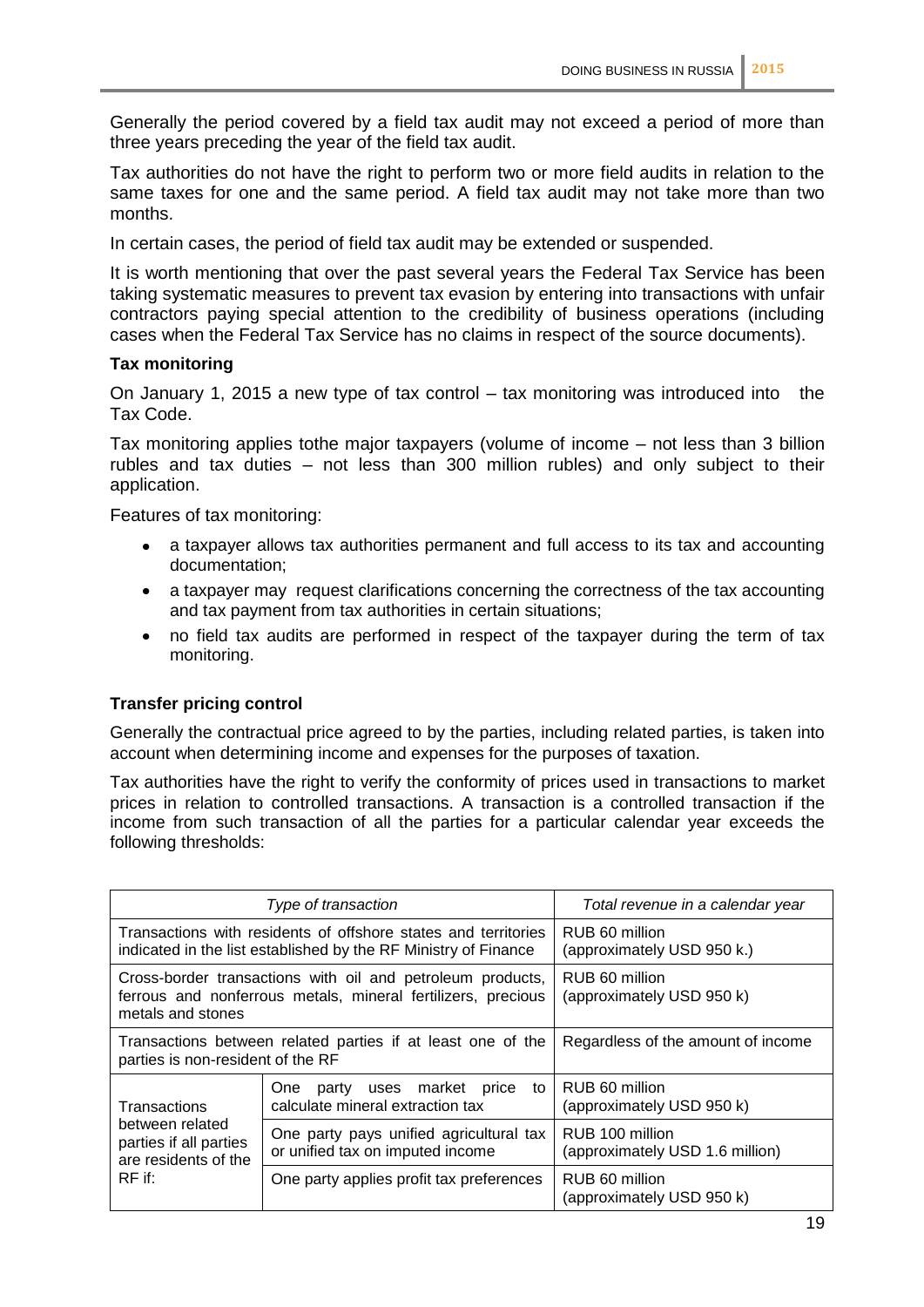| Other transactions between related parties if all parties are RF   RUB 2 billion |                                |
|----------------------------------------------------------------------------------|--------------------------------|
| residents                                                                        | (approximately USD 32 million) |

Transactions between taxpayers forming a consolidated taxpayer group are exempt from transfer pricing control.

The Tax Code of the Russian Federation sets forth five transfer pricing methods, of which the comparable market price method is the primary method.

#### **3.2. Corporate taxation**

3.2.1. Profit tax

#### **Tax base**

Russian organizations determine their tax base as total income received by a taxpayer, less expenses related thereto.

Foreign organizations operating in the Russian Federation through permanent establishments ("PE") determine their tax base as the total income received by the PE less related expenses of the PE.

Other foreign organizations pay taxes on the entire income derived from sources in the Russian Federation.

#### **Recognition of income and expenses**

For the purposes of the tax base. income and expenses are recognized on accruals basis (irrespective of actual receipt or payment of monetary funds).

Only taxpayers with an average income of less than RUB 1 million (approximately USD 16,000) per quarter for the previous four quarters can use cash basis.

Income received in a foreign currency must be converted into rubles at the official exchange rate set by the Central Bank of Russia at the date of the income was recognized.

#### **Taxable and non-taxable income**

Russian organizations include all their income when determining their tax base, except nontaxable income (the legislation provides an exhaustive list of non-taxable income).

*Taxable income* includes inter alia goods, works, services and property rights received free-ofcharge, based on market value.

Property received free-of-charge by a Russian company from a parent or subsidiary where the parent owns more than 50% of the subsidiary is exempt from taxation provided the property is not transferred to a third party within one year.

*Non-taxable income* also includes property and property rights received as a contribution to a company's charter capital, leasehold improvements made by a lessee to the lessor's property, and interest received on overpaid tax.

#### **Expenses**

Expenses are considered deductible for profit tax purposes if they are economically justifiable (the expenses must be incurred in the course of a taxpayer's income generating activity) and supported by relevant documentation.

In practice, the tax authorities apply the general criteria very strictly and may challenge any expense that is not directly related to the generation of income. Expenditure that indirectly benefits or promotes the growth of the business may be considered "economically unjustified".

Moreover the Tax Code of the Russian Federation provides a list of non-deductible expenses (e.g., dividends, contributions to charter capital, value of assets which are transferred free of charge, any kinds of remunerations provided to management or workers in addition to remunerations which are payable on the basis of labor agreements etc.).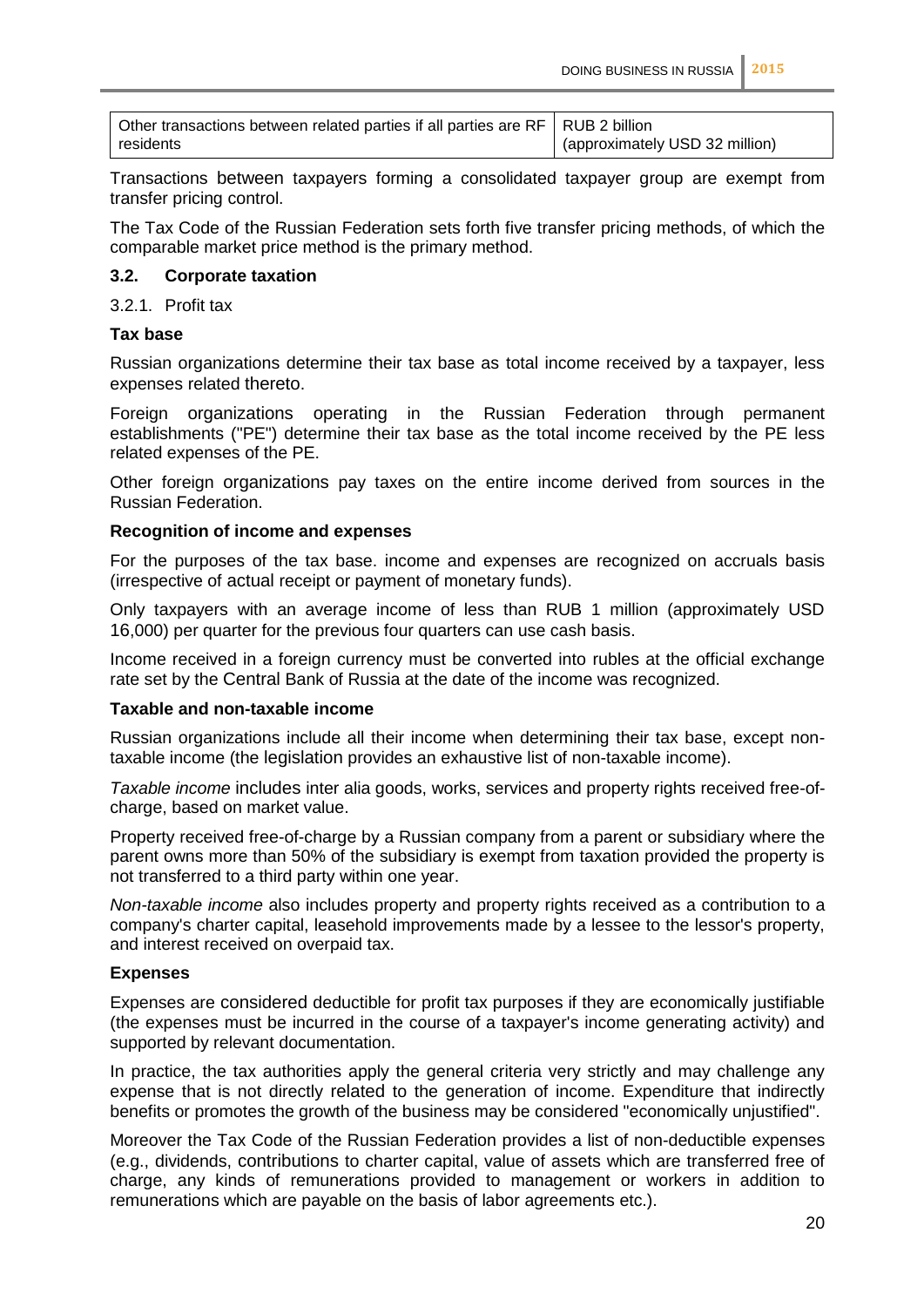#### **Accounting for specific types of expenses**

#### *Depreciation*

Depreciable property is property, both tangible and intangible, which has the following characteristics:

- a useful life of at least 12 months;
- a value of no less than RUB 40,000 (approximately USD 645).

#### *Interest Deductibility*

Interest is deductible on the basis of the actual interest rate specified in the agreement except for the cases when the loan transaction is acknowledged a controlled transaction.

In the latter case, the interest amount deductable for the purposes of taxation is defined as specified in Article 269 of the Tax Code (depends, first of all, on the currency of the loan).

Any excessive part of the interest is not deductible.

If (i) the debtor is a Russian organization; and

(ii) the debt is owed to or secured by a foreign organization holding more than a 20% interest in the borrower company (or Russian affiliate of such a foreign organization); and

(iii) the amount of indebtedness is more than three times (or, in the case of banks and leasing companies, more than 12.5 times) the difference between the assets and obligations of the Debtor,

Then interest is deductible partly with respect to the capitalization ratio. Excess interest is not deductible. It is treated as dividend and subject to withholding tax.

Russian judicial practice assumes that double tax treaty benefits do not impede this restriction of interest deduction provided for in the national legislation.

#### **Tax rates**

The maximum profit tax rate is 20%, comprising:

- 2%, payable to the Federal budget;
- 18%, payable to the Regional budget.

Regional governments have the right to reduce their portion of profit tax by up to 4.5%.

Other tax rates are established for certain types of income:

- income from the sale of unlisted shares and participations in Russian companies, and  $\bullet$ of listed shares in Russian high-technology companies acquired after 1 January 2011 and held for at least 5 years, is subject to **0%** profit tax rate.
- a **15%** tax rate applies to interest income on state and municipal securities (other than  $\bullet$ the securities distributed outside the Russian Federation).
- a **30%** tax rate applies to interest income on securities issued by Russian legal entities  $\bullet$ rights in which are recorded in a depositary account of a foreign holder where that income is paid to persons in relation to which information was not provided to the tax agent.
- dividend income is taxable at the following rates:

| % Rate | Type of income                                                                                                                                                                                                                                                                                                                                                     |
|--------|--------------------------------------------------------------------------------------------------------------------------------------------------------------------------------------------------------------------------------------------------------------------------------------------------------------------------------------------------------------------|
| 0      | Dividends received by a Russian company if the Russian company has owned at least<br>50 percent of shares in the dividend payer for 365 consecutive days, provided that the<br>dividend payer is not a resident of an offshore country on the list established by the RF<br>Ministry of Finance (the list includes 42 states and territories, e.g., BVI, Guernsey, |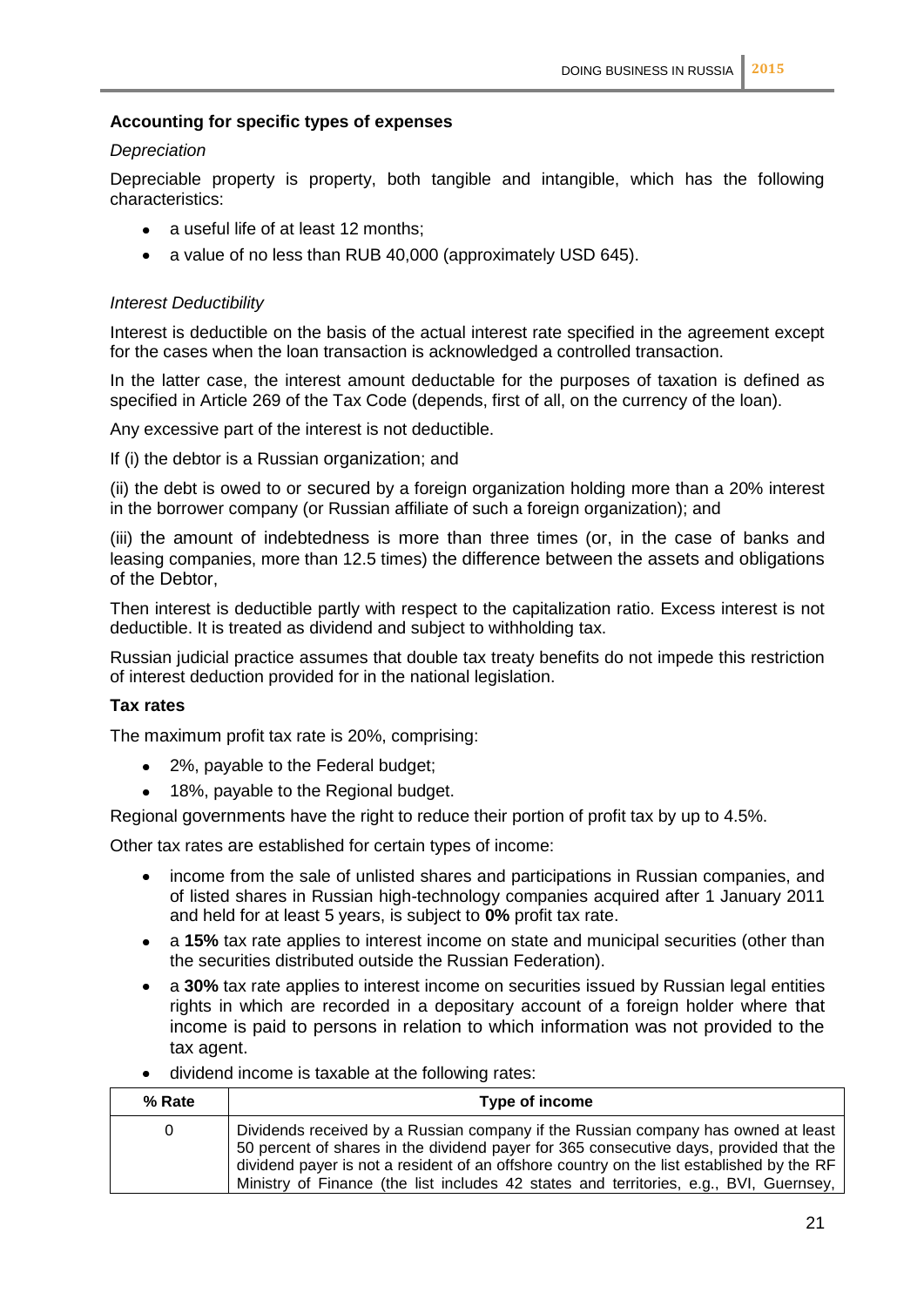|    | Jersey)                                                                                  |
|----|------------------------------------------------------------------------------------------|
| 13 | Dividends received by the Russian company from the Russian company or foreign<br>company |
| 15 | Dividends payable to the foreign company by Russian company.                             |

Dividends paid by Russian companies are subject to withholding tax. Taxpayers that receive dividends from foreign organizations shall independently pay taxes on such dividends. For more information on reduced tax rates under DTTs see the section on withholding tax.

#### **Permanent establishment**

The Tax Code defines the term "*permanent establishment"* as a branch ("*filial*"), representative office or any other separate fixed place of activity, through which a foreign company regularly performs business activity in Russia related to:

- exploration for, or extraction of, natural resources;  $\bullet$
- construction, installation, assembly, adjustment, maintenance and operation of  $\bullet$ machinery and equipment;
- sales from warehouses owned or rented by a foreign legal entity in Russia;
- provision of services or performance of any other activity, apart from "preparatory and  $\bullet$ auxiliary" activities.

A foreign legal entity may also be considered as having а PE if it conducts the activities listed above through a *dependent agent*. A dependent agent represents a foreign company in Russia under a contract, acts on its behalf, and has and regularly exercises the right to sign contracts on behalf of the foreign company, or negotiates the material terms thereof.

Preparatory and auxiliary activities include, in particular:

- the maintenance of a fixed place of business solely for the purpose of the purchase of  $\bullet$ goods by that foreign legal entity;
- gathering and distribution of information, marketing, advertising, market research  $\bullet$ where those activities are not the main activity of that legal entity.

Import and export of goods by a foreign company do not as such lead to the creation of a PE.

If a foreign company qualifies as a resident of a country with which Russia has a tax treaty in force, then the definition of PE in that treaty will prevail.

#### **Taxation of foreign organizations that carry out their activities through PEs**

Generally, Russian legal entities and foreign legal entities carrying out their activities through PE's apply similar rules for determining taxable profits.

The taxable profit of a foreign entity includes income derived from activities in the Russian Federation through PE, reduced by the amount of that PE's expenses.

Russian tax law does not impose a "branch profit" tax on profit repatriated by the PE to its head office.

Taxable income includes both income derived from activities of a PE, and income of foreign organization derived outside the Russian Federation that is associated with activities of a PE in the Russian Federation.

The allocation of income between the foreign company and its Russian PE is determined by reference to the foreign company's accounting policy and should take into account the functions to be performed in Russia, the assets to be used and the commercial risks to be borne.

Expenses incurred by the head office that relate to the PE are deductible in the cases provided by double tax treaties.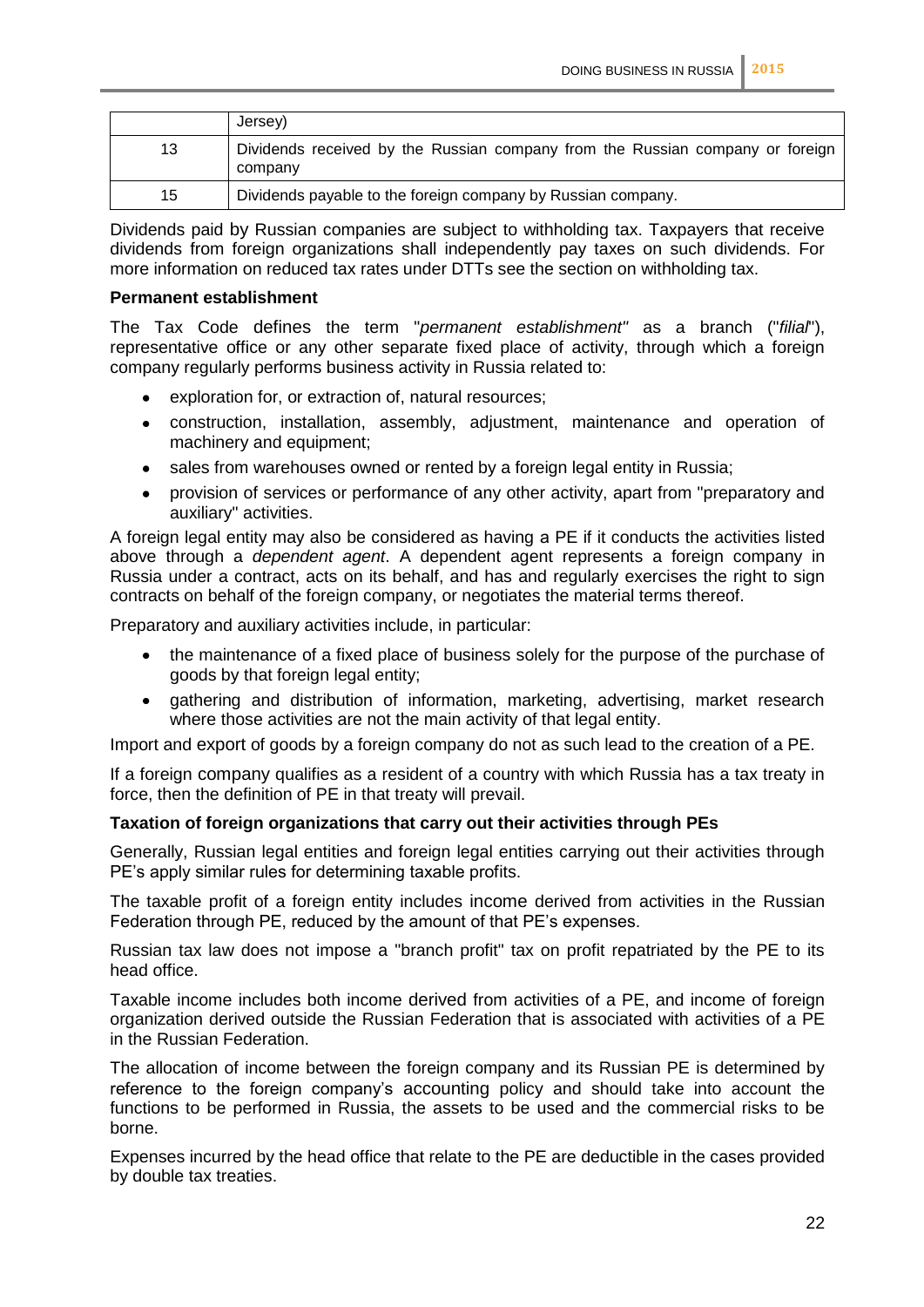The tax authorities may require documentary support and justification of any amounts allocated.

Particulars of taxation of foreign companies compared to Russian companies:

- where a foreign organization has more than one division in the Russian Federation qualifying as a permanent establishment, the tax base and the tax due are calculated separately for each division.
- in contrast to the majority of Russian legal entities, which pay profit tax monthly in  $\bullet$ advance payment, foreign legal entities pay in advance on a quarterly basis.
- when a foreign entity has a PE because it performs preparatory and auxiliary activities  $\bullet$ in Russia for third parties on a free-of-charge basis, the PE will be deemed to have taxable income equal to 20% of the expenses of the PE.

#### **Withholding income tax**

A foreign company receiving Russian-sourced income that is not attributable to its Russian PE is subject to withholding income tax at source.

#### *Taxable income*

Withholding tax is applied to the following types of Russian-sourced income:

- dividends;
- income relating to the distribution of profit or property of a legal entity, including payments made upon liquidation;
- interest on debt instruments, including profit-sharing debt and convertible bonds;  $\bullet$
- royalties;
- income from sales of immovable assets located in Russia;  $\bullet$
- income from the sale of shares of a Russian company if more than 50% of its assets  $\bullet$ consist of immovable assets located in Russia, or from sales of financial instruments which are derived from such shares (excluding sales on a foreign stock exchange);
- income from sale of investment units in rental or realty closed investment funds;  $\bullet$
- income from leases and sub-leases of property used in Russia (including shipping and aircraft);
- income from international freight, including demurrage and other payments relating to freight:
- fines and penalties due by Russian parties for breaking contractual obligations  $\bullet$
- other similar types of income.

There is no withholding tax on the repatriation of profits from the local Russian representative office or branch of a foreign company to the head office.

Unless otherwise specified above, income generated from the sale of goods, works, and services in Russia is not subject to Russian withholding tax, provided that the activity does not lead to the creation of a Russian PE.

Withholding tax is applicable irrespective of the form of payment (including payments in kind or by means of a mutual set-off of obligations between the seller and the buyer).

#### *Tax rate*

Generally, foreign companies without a PE in Russia are subject to a 20% withholding income tax on most Russian source income such as interest, royalties, income from leasing and rental operations, etc.

Income from international freight is taxed at a 10% rate.

The general tax rate for dividend income is 15%.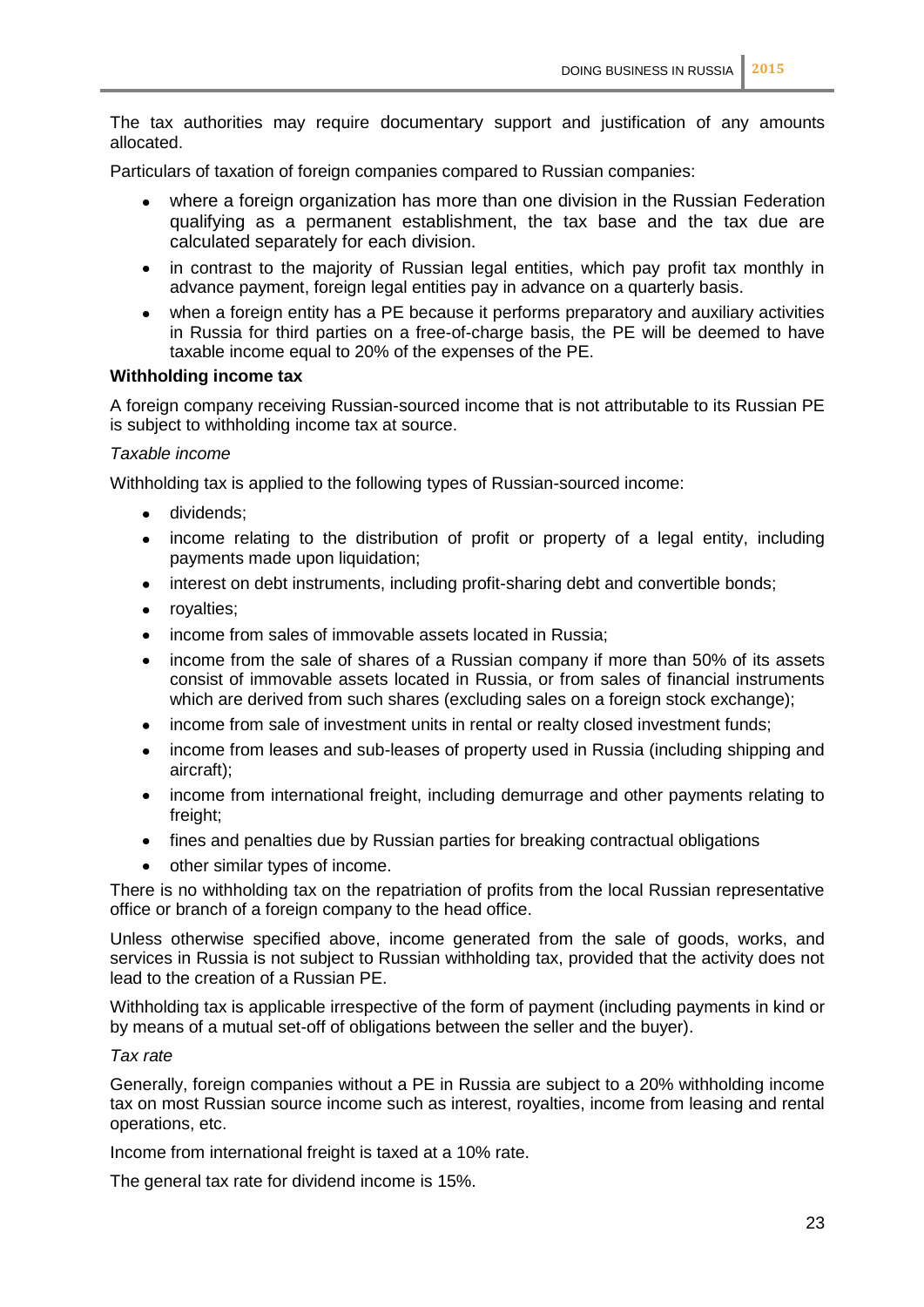Expenses are not deductible, except expenses related to income from the sale of shares or immovable assets, provided that the tax agent receives supporting documentation for the expenses before payment is made.

#### *Procedure of withholding taxes*

The responsibility for withholding tax lies with the tax agent — the Russian entity or foreign company with a registered PE — making the payment to the foreign company that does not have a Russian PE.

Tax should be withheld from income payable to the foreign company and remitted to the budget on the date payment is made to the foreign company.

Failure to withhold and (or) pay taxes to the budget may lead to fines of 20% of the tax amount and also to a duty to pay a tax at a tax agent's own expense.

The tax agent is not obliged to withhold tax if the tax agent has received notification from the taxpayer that the income relates to a PE of the taxpayer in Russia, and the taxpayer has provided a notarized copy of its tax registration certificate.

#### *Reduced withholding tax rate under DTT*

Withholding income tax rates may be reduced to 0% rate in accordance with double tax treaties concluded between the Russian Federation and the income recipient's home country.

The main conditions to enjoy the reduced withholding income tax rates are:

- the actual right of the foreign organization to receive income:
- evidence of the foreign organization's residency status. This evidence is in the form  $\bullet$ certificate issued by the relevant foreign authorities that must be provided before the payment date.

In the absence of the proper certificate or evidence of the actual right to income, tax should be withheld and remitted to the budget. If tax is withheld even though treaty relief is available, the foreign recipient can file a refund claim.

#### 3.2.2. Value added tax

#### **Taxable transactions**

Generally VAT should be charged by on the following transactions:

- sale of goods (works, services);
- transfer of property rights;
- import of goods;
- construction and installation works carried out for internal consumption;
- transfer of goods, works and services for the taxpayer's own consumption if the  $\bullet$ incurred expenses are non-deductible for profits tax purposes.

The transactions referred to above are subject to Russian VAT, if they are performed on the territory of the Russian Federation and Russian continental shelf.

Goods are deemed sold in Russia if at the time of the commencement of shipment and transportation the goods are situated in the territory of the Russian Federation.

Works and services are subject to Russian VAT if:

- the work/services is/are directly connected with immovable property which is  $\bullet$ situated in the Russian territory;
- the work/services is/are directly connected with movable property that is situated in the Russian territory (installation, repair etc.);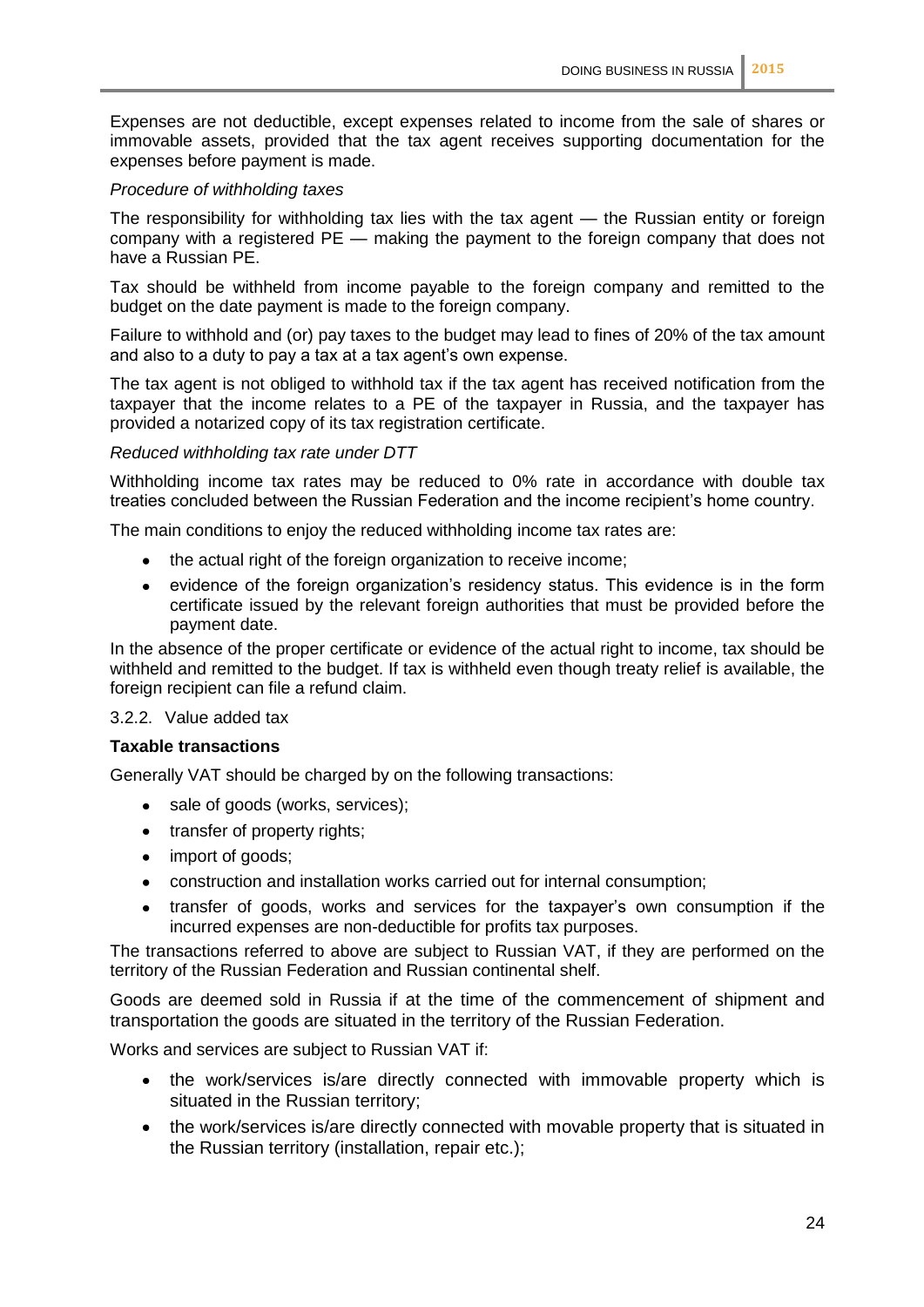- $\bullet$ the purchaser of the work/services carries out activities in Russia – for provision of exclusive rights as well as for rendering certain types of services (consulting, legal, marketing etc.)
- $\bullet$  the person providing work/services carries out activities in Russia for the majority of other types of works/services.

#### **Tax rates**

The standard rate of VAT is **18%**.

A reduced VAT rate of **10%** shall apply to certain types of medical goods, books and periodicals, foods and children's goods (according to the list established by the RF Government).

The Tax Code also provides for a list of transactions that are charged at a 0% VAT rate. This list includes inter alia export sales, international transportation services and related freight forwarding services and the sale of precious metals.

#### **VAT Exemptions**

The Tax Code lists certain activities that are exempt from VAT, in particular:

- $\bullet$ the letting of premises located in Russia to foreign individuals and foreign representative offices accredited in Russia;
- sale of land and residential real estate;  $\bullet$
- sale of participating interests in the charter capital of organizations, securities and term  $\bullet$ transaction financial instruments;
- licensing or assigning of exclusive rights in inventions, utility models, industrial  $\bullet$ designs, computer programs and trade secrets (know-how);
- banking and insurance services;
- certain medical goods, medical services, public conveyance services, cultural services, art services, etc.

Import of the specific types of goods into Russia may also be VAT exempt.

#### **Output VAT**

Generally, the seller calculates VAT and issues a VAT invoice (a specific document for VAT recovery distinct from a commercial invoice) to the purchaser when advance payment is received or goods are dispatched.

When importing goods, VAT is calculated and paid by the importer together with import customs duties and other customs fees.

In all other cases, taxpayers calculate VAT on a quarterly basis.

#### **Input VAT**

Generally, Russian taxpayers are entitled to deduct input VAT related to purchased goods (works, services) and property rights, provided that:

- the goods, works, services and property rights are acquired for the purpose of carrying  $\bullet$ out VAT-able transactions;
- goods, works, services and property rights are booked in accounts;
- VAT invoices and primary documentation are duly generated.

#### **Taxation of foreign legal entities**

Foreign organizations which operate in the Russian Federation through permanent establishments or which are registered with the tax authorities as taxpayers on other grounds pay VAT on the same basis as Russian organizations.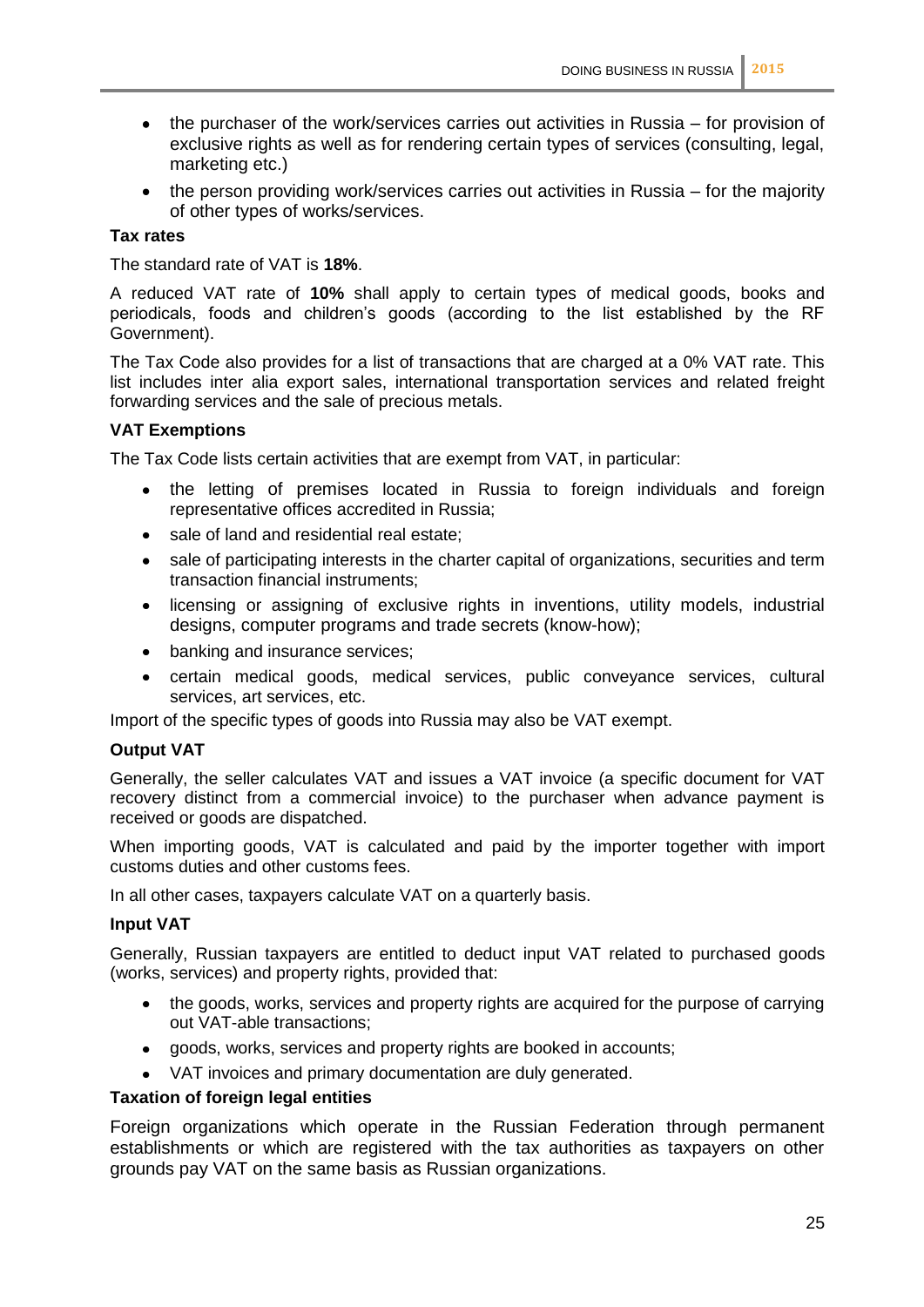When foreign organizations that are not registered with the tax authorities as taxpayers sell goods (works and services) the purchaser, as a Russian taxpayer, is deemed a tax agent and must withhold and pay VAT to the budget. When VAT is withheld by a tax agent, the input VAT is not deductible.

#### **Submission of tax declarations**

Since January 1, 2015 in the Russian Federation VAT returns are submitted only in an electronic form. The VAT return form effective year 2015 shall contain detailed information on the sale and purchase transactions made during the quarter (for the purpose of tax control and prevention of unjustified VAT refund).

#### 3.2.3. Corporate property tax

#### **Taxable property**

Property tax is levied on:

- both movable and immovable property for Russian companies and foreign  $\bullet$ companies which perform their activity via permanent establishments in Russia (but movable property which was entered in accounting records on or after 1 January 2013 as fixed assets is not subject to corporate property tax (except for the assets acquired during the company reorganization or under transactions between interdependent persons);
- immovable property for foreign companies that own immovable property but do not perform their activity via permanent establishments in Russia.

Tax duty is levied on the property owner, or in the event of transfer of the property into temporary use or in trust – on the person holding the property on its balance sheet.

Land, water and other natural resources are not subject to property tax.

#### **Tax base**

The tax base is determined as:

- the average annual residual value of taxable property (i.e. cost less depreciation),  $\bullet$ calculated in accordance with Russian accounting principles – for Russian companies and foreign companies which perform their activity via permanent establishments in Russia;
- cadastral value for foreign companies which own immovable property but do not  $\bullet$ perform their activity via permanent establishments in Russia.

For all the categories of taxpayers, administrative and business centers, shopping centers, and premises therein as well as dwelling houses and premises may be subject to tax at the cadastral value, if provided by regional law. This procedure has been introduced in Moscow and Moscow Oblast in 2014 for large shopping centers.

#### **Tax rates**

The maximum rate of the corporate property tax as set forth by the Tax Code is 2.2%. The rate may vary in some regions but 2.2% is currently applied in the majority of Russia's regions, including Moscow and St. Petersburg.

Property taxed at cadastral value is subject to lower rates (1.2% in Moscow in 2014, 1.5 % in Moscow Oblast).

#### **Tax payments**

The usual fiscal period is a calendar year.

Unless otherwise provided by regional law, taxpayers are required to make tax payments quarterly in advance (that is, calculated as the result of tax rate and ¼ of the average annual residual value or ¼ of cadastral value).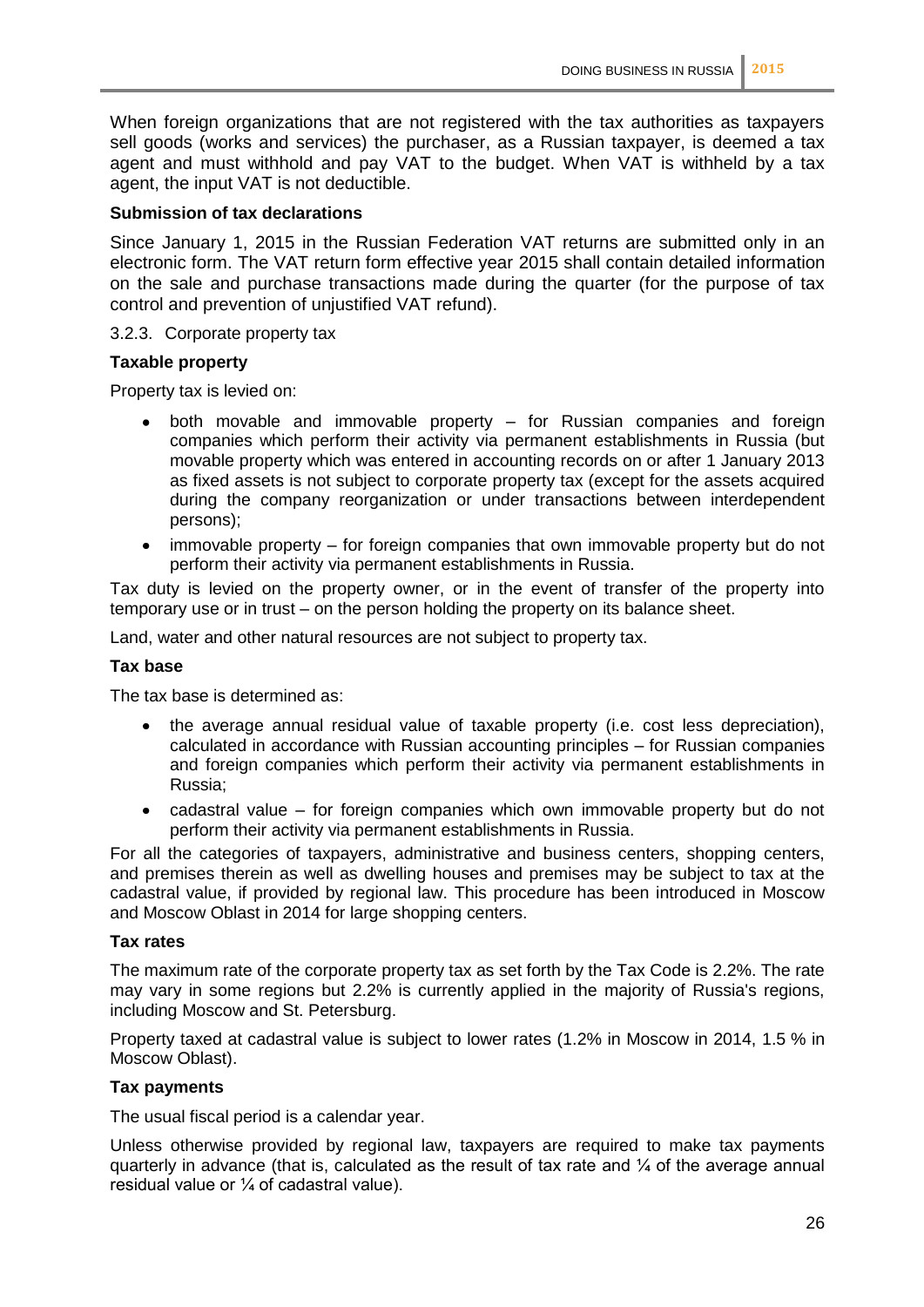#### 3.2.4. Social insurance contributions

#### **Base for calculating social contributions (SIC)**

SIC are levied on remuneration payable to individuals under:

- employment contracts;
- work and service agreements;
- authors' agreements (commission agreements; alienation of exclusive rights, license agreements for use of works of science, literature or art).

Payments to foreign citizens temporarily or permanently residing in the Russian Federation are also subject to SIC.

Additionally, payments to temporarily resident foreign nationals who have concluded an employment contract for an indefinite period or for a period of at least six months in a calendar year are subject to RF Pension Fund contributions.

If a Russian legal entity makes payments to employees carrying out labor activity at a separate division of that Russian legal entity which is set up outside Russian territory, then only payments to Russian citizens are subject to social contributions.

#### **Social insurance contributions rates**

SIC are payable wholly by the employer; the employee is not liable for any part of the contribution.

For the purposes of SIC calculating the employee income for the calendar year is calculated.

Payments to employees within the established caps are taxed at the following rates:

- $\bullet$ 26% - for contributions payable to the RF Pension Fund;
- 2.9% for contributions payable to the RF Social Insurance Fund;
- 5.1% for contributions payable to the Federal Compulsory Medical Insurance Fund.

The SIC cap is established by the Government of Russian Federation and is increased annually. For 2015, the cap is RUB 670,000, that is, approximately USD 10,000).

Payments exceeding the cap are not subject to social insurance contributions to the RF Pension Fund.

There is also a special SIC for compulsory social insurance against industrial accidents and occupational diseases are established. Contributions are paid on payments to individuals (both Russian and foreign citizens) on the basis of:

- employment contracts;
- civil contract for works (if the payment of contributions provided by the contract).

SIC rates range from 0.2% to 8.5% depending on the type of economic activity.3.2.5. Excise tax

#### **Excisable goods**

The primary categories of excisable goods are cigarettes and tobacco products, motor vehicles, ethyl alcohol and certain spirit-based and oil products. There is no excise tax on natural gas and crude oil.

#### **Taxable transactions**

Excises apply to the transfer of excisable goods by manufacturers thereof in the Russian Federation, as well as operations to import such goods into Russia.

Export of excised Russian goods outside of Russia is free from excise.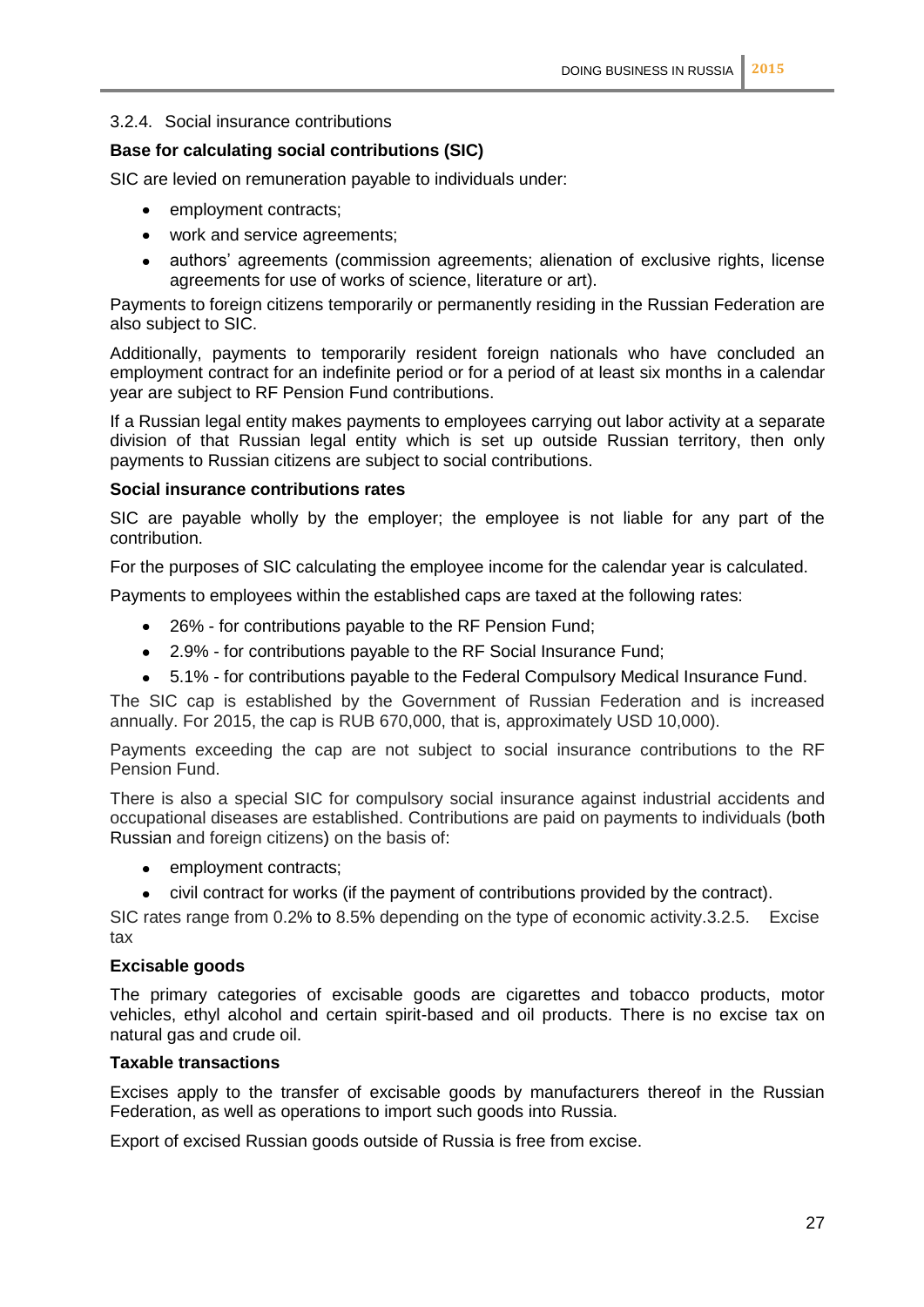#### **Tax rates and tax base**

Excise rates vary depending on the category of excised goods. The rates are periodically adjusted. The tax base is determined by either the quantity of excisable goods or the value of such goods depending on whether the tax rates are specific (i.e. a fixed amount per unit) or *ad valorem* (a percentage of the sales price).

A producer of excised goods may deduct excise paid on the purchase or import of excisable goods used in the production of those goods. Otherwise, excise tax is non-deductible.

3.2.6. Land tax

#### **Tax base**

The tax base is the cadastral value of the land as determined on 1 January of the reporting year.

Cadastral value is determined by appraisers to order for the regional authorities, which approve the results of the appraisal. The taxpayer may dispute cadastral value if it exceeds market value. In this case the cadastral value will be the same as the market value assessed by the appraiser.

#### **Tax rates**

Tax rate set by local authorities may not exceed:

- 0.3% of the cadastral value of land which is either (i) used for agricultural purposes, or (ii) occupied by residential properties or utilities;
- 1.5% of the cadastral value of other land.

#### 3.2.7. Transport tax

#### **Taxable vehicles**

The companies that are registered owners of "vehicles" are subject to transport tax.

Vehicles are not limited to cars, motorcycles, motor scooters or buses, but include other means of transport, including aircraft, helicopters, yachts, snowmobiles, etc.

However, aircraft, ships and river vessels owned by companies whose main activity is the transportation of passengers or freight are exempt, as are vehicles used in agricultural production.

#### **Tax rates**

Tax rates are set out in the Tax Code depending on the type of the vehicle and may be increased or reduced by regional authorities by no more than 90%.

For motorized transport vehicles tax rates vary from RUB 2.5 to 50 (approximately USD 0.04 to 0.81) per unit of horsepower.

#### **3.3. Personal Taxation**

#### 3.3.1. Personal income tax

Personal income tax **("PIT")** in Russia depends on the taxpayer's tax residency status.

An individual is considered a Russian tax resident if he/she is physically present in Russia for a period of 183 days or more during 12 consecutive months.

Residents are subject to PIT on worldwide income, while non-residents are liable only with regard to Russian-source income.

Generally, income received from legal entities (including employment income, dividends) is subject to withholding tax.

Residency status is determined at the time of payment by the tax agent (i.e. for 12 months prior to the payment). If at the end of a year residency status changes, the tax is re-calculated.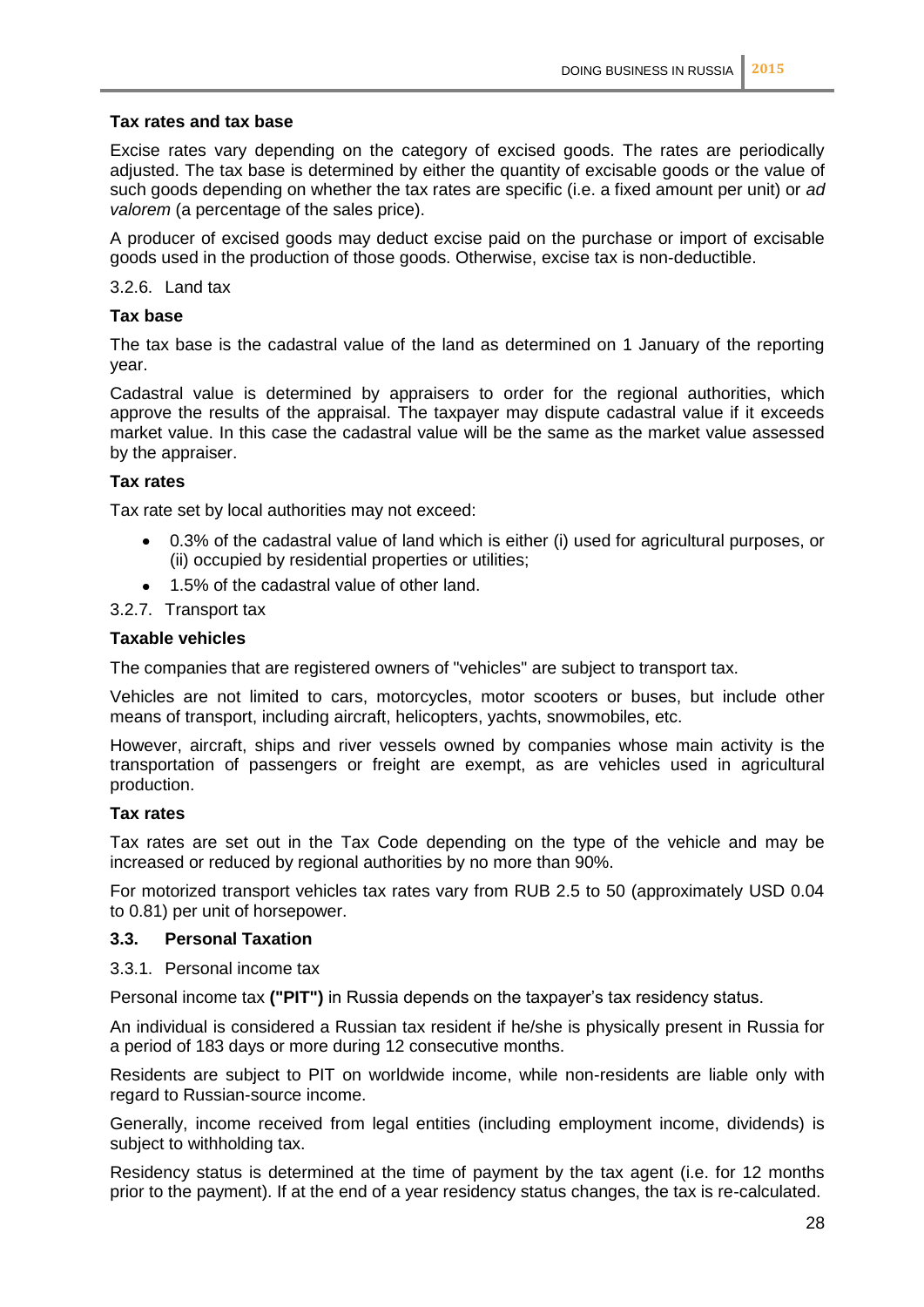#### **Tax base**

Taxable income includes income received in cash, in kind, and in a form of deemed income. *Income in kind* is assessed based on the market price of the goods received or services consumed.

*Deemed income* results when:

- interest payments on loans from organizations and sole traders when the payments are benchmarked to a rate of 2/3 of the refinancing rate of the Bank of Russia on loans in Russian rubles, or to 9% per annum on loans in other currencies. The use of credit cards issued by non-Russian banks may also trigger deemed taxable income for the cardholder.
- favorable prices are paid by an individual for goods or services purchased from related  $\bullet$ parties.
- securities and financial instruments are acquired at a price below market level.

An RF resident's income from sale of property is not subject to PIT if the taxpayer has owned the property for 3 years or more.

PIT is not charged on income from the sale of unlisted shares and participatory interests in Russian companies, or of listed shares in Russian high-technology companies, acquired after 1 January 2011 and held for at least 5 years.

#### **Tax deductions**

The RF Tax code sets up the following types of tax deductions:

- $\bullet$ social deductions (deduction of amounts spent on medical treatment, education, charity etc.);
- property deductions (expenses related to purchase of property is deductible when property is sold);
- professional deductions (sole traders, privately practicing individuals (e.g., notaries,  $\bullet$ attorneys), and individuals rendering services (executing works) under civil law contracts are entitled to deduct expenses incurred in obtaining the income).

Generally if individuals want to claim tax deductions they must file a PIT return.

#### **Tax rates**

The PIT rate is **13%** (for residents) and **30%** (for non-residents) for all types of income, with the following exceptions:

- dividend income is subject to **13%** PIT (for residents) and **15%** (for non-residents);
- income from securities which are recorded in a foreign holder's depositary account is  $\bullet$ subject to **30%** PIT, if a tax agent does not receive information on the taxpayer;
- **35%** tax rate applies to certain types of non-employment income (e.g., deemed  $\bullet$ income resulting from favorable interest for the use of loans);
- **13%** tax rate applies to certain types of employment income of non-residents (e.g.,  $\bullet$ income of highly-qualified specialists).

#### **Elimination of double taxation**

Tax paid by RF residents on income received outside the RF can only be deducted from RF tax if stipulated by double tax treaties

To obtain a tax privilege under a double tax treaty, the taxpayer must file documents proving his/her residency status, received income and payment of taxes before tax is paid or within one year after the end of the tax period in respect of which the taxpayer is seeking to obtain a tax privilege.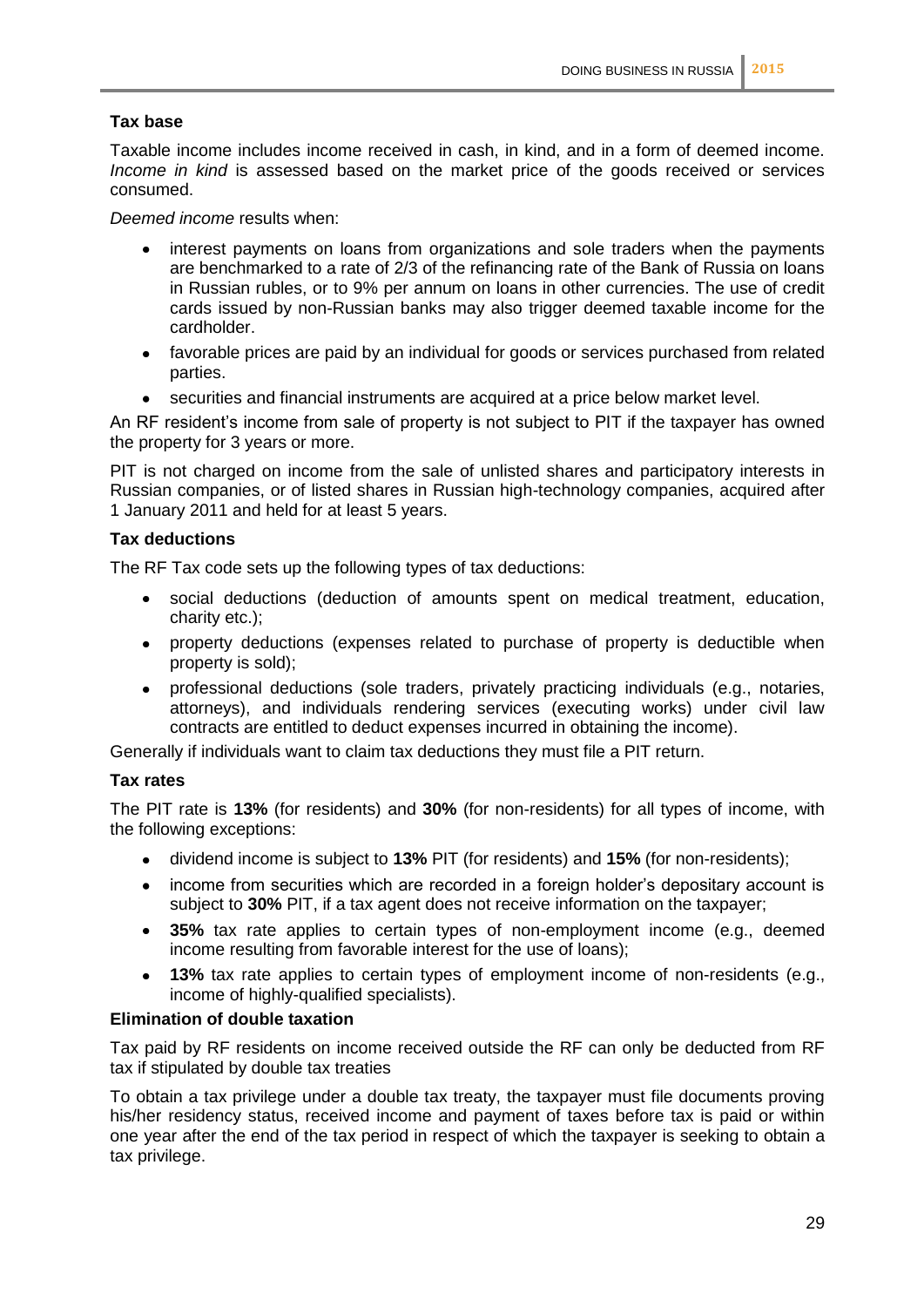#### 3.3.2. Personal property tax

Houses, apartments, garages and other buildings, premises and structures owned by individuals are subject to personal property tax.

The tax base is the inventory value of the property multiplied by the deflator coefficient. Inventory value was determined by special state authorities and generally was substantially lower than market price.

Tax rates vary depending on region and inventory value of property (the maximum rate is 2%, but for most taxpayers tax the rate does not exceed 0,1%).

Individual property tax is assessed by the tax authorities annually and should be paid by taxpayers based on a tax assessment not later than 1 November of the subsequent calendar year.

#### 3.3.3. Transport tax and land tax

Transport vehicles and land owned by individuals are subject to transport tax and land tax respectively.

#### **4. LABOR AND EMPLOYMENT**

#### **4.1. Labor regulations**

Relations between employers and employees are primarily regulated by Labor Code of the Russian Federation (Labor Code). Such relations are also subject to other legal acts of the Russian Federation containing labor regulations (including local acts adopted by the employer), the employer's collective agreement (if any) and direct employment contracts with the employee. However Labor Code is the core legal act that is currently regulating labor relations between employees and employers and rules contained in other sources should comply with the Labor Code.

Labor Code establishes an important provision ensuring employee rights according to which employment contracts may not worsen the position of employees as compared to labor legislation.

#### **4.2. Employment conditions**

4.2.1. Employee guarantees

#### **Employment contracts**

Under the Labor Code employers are required to conclude an individual written employment contract with each employee. After the contract is signed, a respective order for the employee's admission to work should be issued by the General Director.

Main responsibilities of an employer are as follows:

- providing employee with work adequate to the labor function,
- providing for proper working conditions,
- full scale payment of salary in a timely manner.  $\bullet$

The Labor Code provides that an employment contract should contain "essential" conditions (e.g., place of work, starting date, position, working hours, salary and benefits, other) and "additional" conditions (e.g., trial period, confidentiality, other).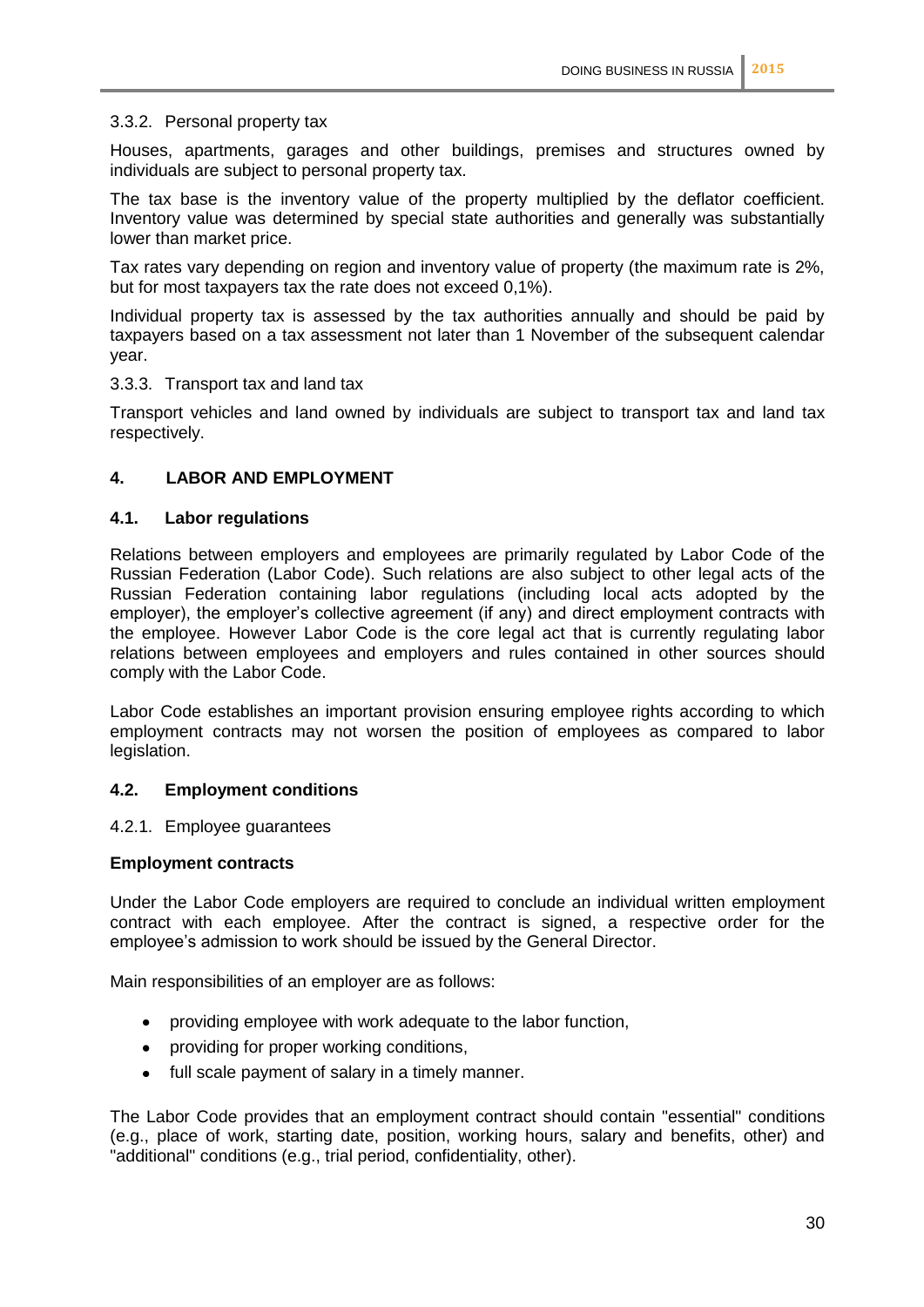There are following major types of employment contracts:

- an indefinite term contracts; and
- a fixed term contracts concluded for the period not exceeding five years.  $\bullet$

As a general rule the employment contract is concluded for an indefinite term. The Labor Code limits application of fixed term contracts by two possible grounds.

Firstly, a fixed term contract **should be concluded** in case if the employment relationships cannot be established for an indefinite term and if the specific conditions are satisfied (seasonal operations, substitution of a temporarily absent employer, other).

Secondly, a fixed term contract **may be concluded** by mutual agreement of the employee and the employer with certain types of employees expressly specified by law (e.g., directors, deputy directors, chief accountants, employees working in companies created for a specific project, part-time workers having more than one job, other).

The grounds for termination of employment according to the Russian labor law are as follows:

- by mutual agreement between the parties;
- $\bullet$ expiry of the term of the employment contract;
- cancellation of the employment contract at the initiative of the employer (as discussed below) or employee;
- transfer of the employer at their request or by their consent to another employer or  $\bullet$ transfer to the elective work (office);
- refusal of the employee to continue working due to a change in owner or subordination of the employer, or its reorganization;
- refusal of the employee to continue work owing to relocation of the employer;
- refusal of the employee to continue working due to change of the conditions of work agreed by parties as well as due to transfer of the employee to another job for health purposes;
- circumstances beyond the parties' control (call to military service, death of the employee or of the employer, loss of labor capacity, case of emergency, other).

In general, an employee may terminate a contract at any time by providing two weeks prior written notice to the company, unless an earlier termination is mutually agreed.

It is important to note that the employee is entitled to withdraw a notice at any time prior to expiry of the two-week term.

An employee working under an employment contract concluded for a term not exceeding two months should give at least a three days prior written notice to the company.

An employer may terminate a contract under circumstances strictly determined by law. Some of them are as follows:

- liquidation of the company or personnel reduction;  $\bullet$
- employee's inconsistency with the office or job due to insufficient qualifications which  $\bullet$ is proved by performance review;
- an employee submitted false documents when hired;  $\bullet$
- an employee fails to discharge work duties on a regular basis for no good cause  $\bullet$ (absent for no good cause, is inebriated at work, discloses state, commercial information or internal confidential information of the employer, steals from the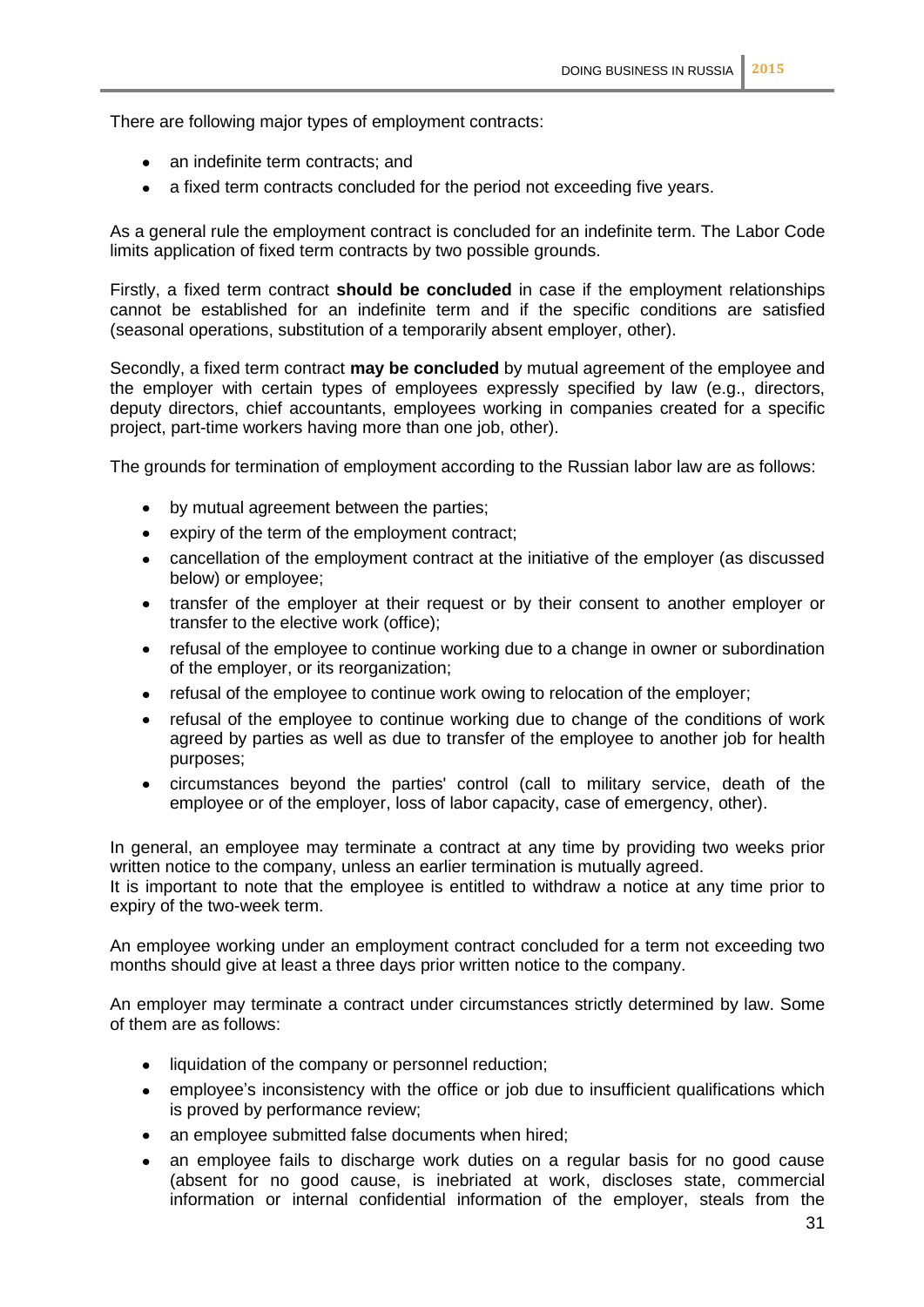employer, fails to comply with labor protection requirements, resulting in significant damage);

- an employee commits a single violation of employment responsibilities; and  $\bullet$
- an employee with financial responsibilities commits an act in breach of the trust of the company.

Russian law further provides that the employment contracts with pregnant women cannot be terminated at the employer's initiative (except for the case of company's liquidation). Employment contracts with women having children under the age of three, single parents having children under the age of fourteen or disabled children under sixteen may be terminated only in a limited number of cases specified by the Labor code.

In case the employees are under 18 years of age, an employment contract may be terminated with the approval of the State Labor Inspectorate and Commission on Minors.

It may also appear difficult to terminate the employment contract on the grounds that the employee is not fully matching the position unless there are clearly stated job requirements that can demonstrate failures on the employee's side. The Russian courts generally decide to the favor of the employee when considering cases of alleged wrongful dismissal. In practice, companies seek where possible to secure the employee's voluntary resignation.

The procedure and paperwork requirements for employment contract termination are governed by the Labor code. Failure to comply with the said requirements entails a risk of employer's reinstatement in a job under a court decision due to formal grounds.

#### **General Guarantees**

Russian labor legislation provides certain guarantees for employees that can be summarized as follows:

- standard working hours are not to exceed 40 hours per week;
- overtime is permitted under specified circumstances and is not allowed for certain categories of employees. Generally it should not exceed four hours in two successive days and 120 hours per year. Overtime is payable at the following rates: 1.5 times normal salary per hour for the first two hours and, 2 times for subsequent hours and for work on weekends and non-working days. This minimum guaranteed amount of compensation may be increased by the local normative act or a contract. Employees may demand additional days-off as compensation for overtime instead of increased payment;
- an employer may not require an employee to perform functions beyond those set out  $\bullet$ in his/her employment contract unless case of emergency requires that this is done, in which case the employer has the right to transfer the employee to a position in a different line of work for a period not exceeding one month. In such situation an employee may be assigned to a job which requires lower qualifications subject to the employee's written consent;
- employees are entitled to 14 public holidays and an annual leave of at least 28 calendar days. For some categories of employees, the minimum annual leave established by legislation may exceed 28 calendar days;
- employees are entitled to sick leave allowance paid by the employer and Social  $\bullet$ Insurance Fund based on an employee's wages and vary between 60 percent to 100 percent of the wage amount, depending on the length of service but may not exceed RUB 1,633 per day of sickness (which is approximately USD25);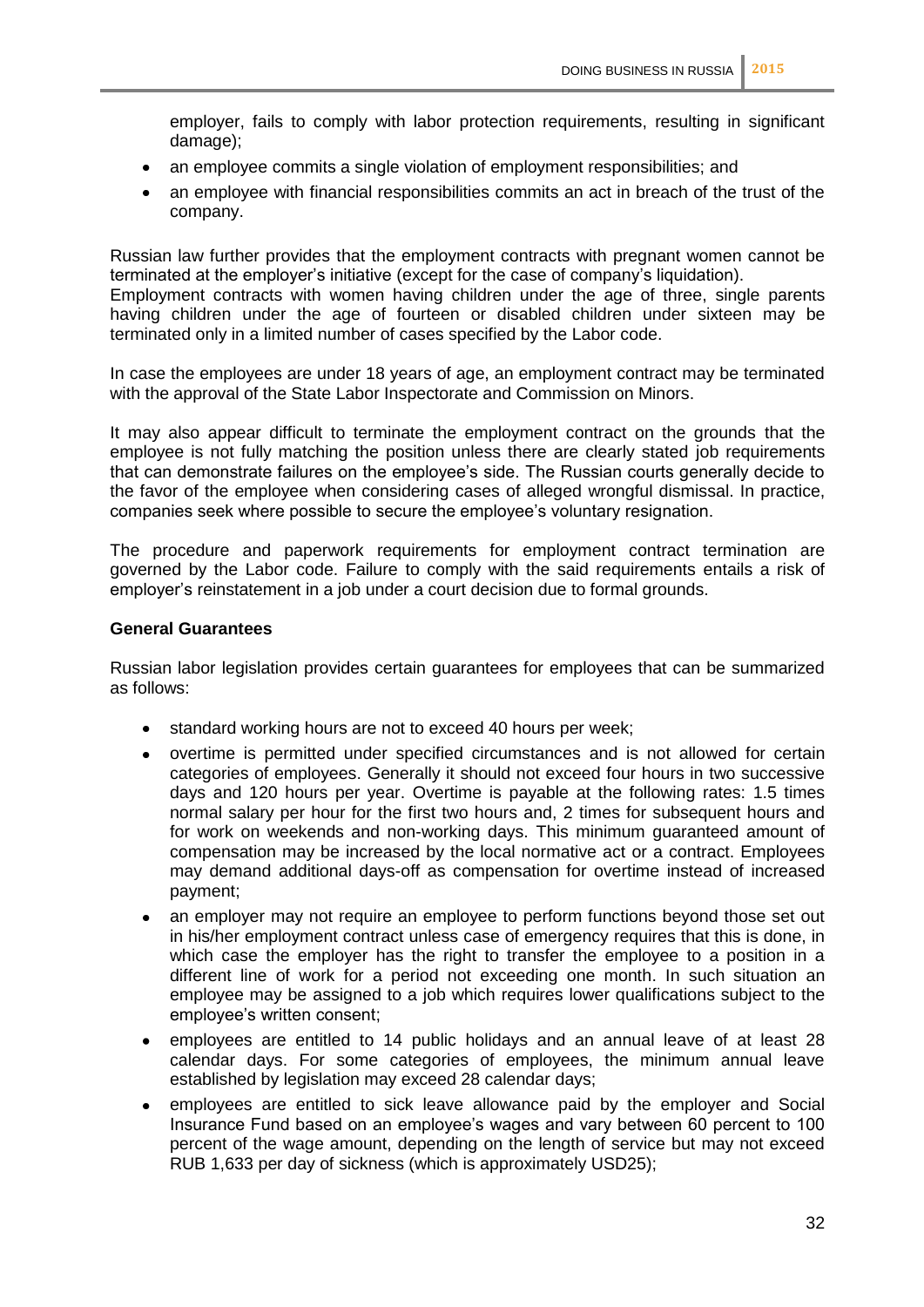- $\bullet$ wages for time spent away from work, for the performance of the functions of a trade union officer, appearing in court, going to vote, and fulfilling other state or social responsibilities;
- imperative severance pay in certain situations (e.g. in case of termination of the employment contract due to company's liquidation or personnel reduction);
- guarantees for employees sent to business trips (maintenance of office, average  $\bullet$ earnings and business trip expenses reimbursement);
- additional guarantees for employees receiving education (providing additional paid leaves);
- providing guarantees and compensations in case of accidents at work and  $\bullet$ occupational diseases; and
- a right of the employee to obtain a work record book and other documents related to  $\bullet$ work at their request.

#### **Guarantees for Women Employees**

- women are entitled to maternity leave for 70 calendar days (84 days for multiple births)  $\bullet$ prior to childbirth and 70 calendar days (86 days in the case of birth complications, and 110 calendar days for multiple births) after childbirth;
- maternity leave is granted together with social insurance benefit paid out in the amount established by statutory legislation;
- regardless of the employment period with a specific company, a woman is entitled to  $\bullet$ annual paid vacation which may be taken either before or immediately after maternity leave, as well as leave up until the child's third birthday;
- during the period of maternity leave until the child reaches one and a half years of age, the woman is paid a social insurance allowance;
- fathers, grandparents and other relatives are entitled to baby care leave under certain  $\bullet$ circumstances.

#### **Trade Unions**

Employees may organize trade unions and participate in the management of the company.

The primary trade union represents the interests of employees in dealings with the employer, ensures that the terms of the collective agreement are being complied with and participates in the resolution of labor disputes in accordance with statutory legislation.

#### **Work book**

Russian labor legislation requires that a work book shall be kept for each employee who has worked for at least five days at a company, if this work is the employee's main employment. This is the basic document in which is recorded the employment history of each individual over his/her lifetime. This book indicates the grounds for termination of employment contract and records of rewards for achievements at work, work performed by the employee, transfers to another permanent work, etc.

Every entry to the work book is attested by the signature of the authorized representative of the employer and by the employer's stamp.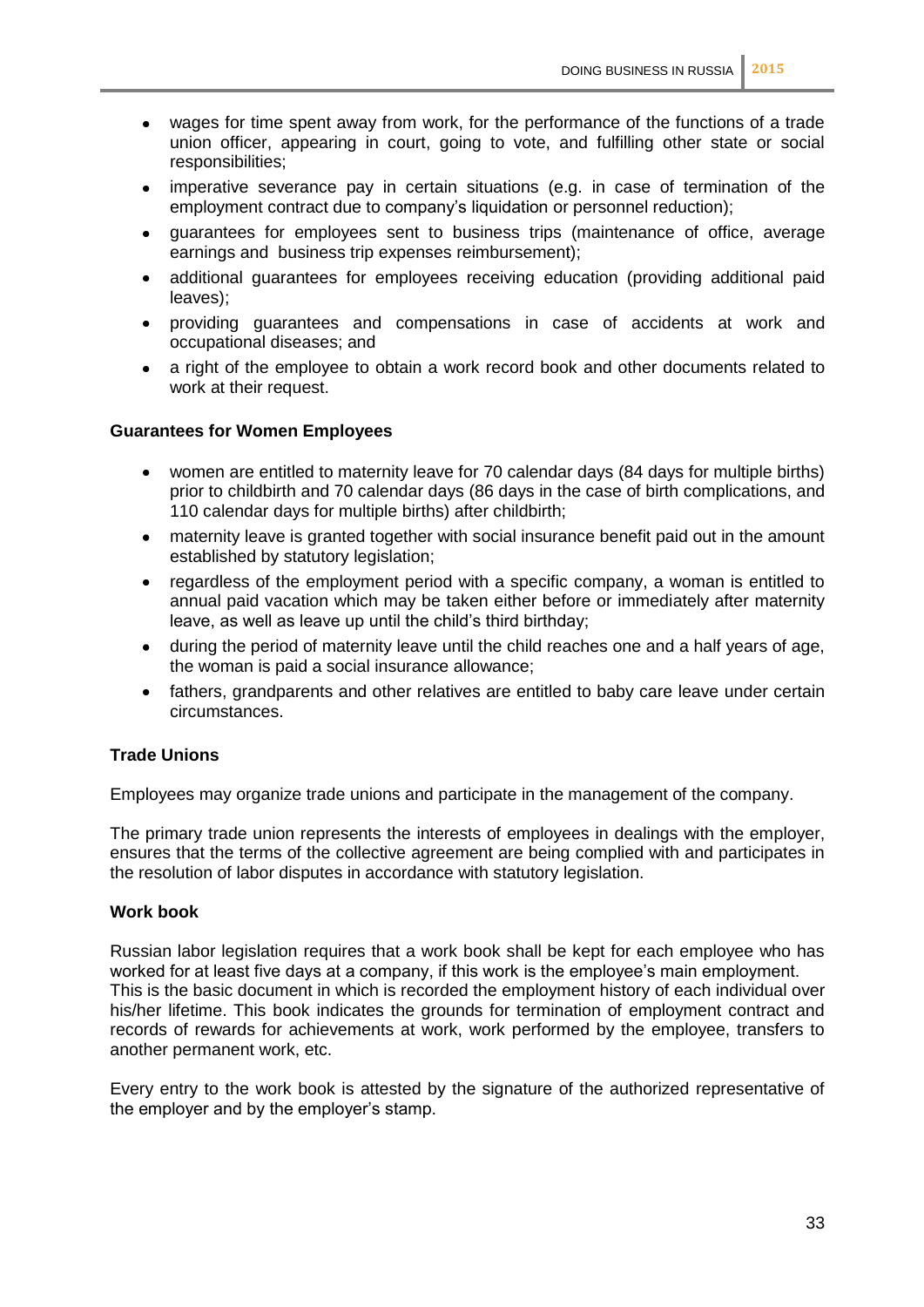#### **Trial period for an employee**

Trial periods (typically up to a maximum of three months) are permitted to assess the suitability of employees for a position. Certain categories of employees are not subject to a trial period (e.g. pregnant women, minors, transferees).

A trial period may not be established in case if an employment contract is concluded for a fixed period not exceeding two months.

In case if an employment contract is concluded for a period from two up to six months, the trial period may not exceed two weeks.

The trial period may be established for six months for directors, deputy directors, chief accountants, deputy chief accountants and directors of branches, representative offices or other divisions.

The trial period for an employee typically lasts for 3 months.

#### **The trial period for an employee typically lasts for 3 months.**

#### **Salary**

The Labor Code secures the interests of employees related to timely salary payments as follows:

- the employer should pay salaries at least twice a month on days set by the local normative act or the employment contract.
- $\bullet$ Delays in salary payment are not permitted. In such cases, the employer must pay interest for each day of salary payment delay in the amount of not less than 1/300 of the refinancing rate established by the Bank of Russia (from September 14, 2014 the refinancing rate amounts to 8,5%);
- $\bullet$ If salary payment is delayed by more than 15 days, the employee has the right to notify the employer and to stop working;
- $\bullet$ administrative fines can be levied on employing organizations and their responsible officials for delayed salary payments – RUB 30,000 - 50,000 (which is approximately USD 450 - 760) and RUB 1,000 - 5,000 (which is approximately USD 15 - 75), respectively. In some cases, the employer's activities may be suspended for up to 90 calendar days. If the responsible company's official has already been penalized for delayed salary payments, then they may be prohibited from holding the executive positions for 1 to 3 years.
- if salary payments are delayed for more than three months, the criminal liability may  $\bullet$ also apply. Under the Criminal Code, if it is proved that the delay was due to the General Director's unethical actions or other vested interest of the General Director, the General Director can be liable to pay a fine in the amount of up to RUB 120,000 (USD 1,820), or in an amount equal to his/her wages or income from another source for a period of up to one year. In addition, the General Director may be deprived of the right to occupy certain positions or to be engaged in a certain activity for a period of up to five years; or the imprisonment for a term of up to two years could be imposed; and
- if the full amounts of salary payments are delayed for more than two months or salary  $\bullet$ paid is below federal minimum statutory monthly wage (RUB 5 554) during that period, the Criminal Code provides for a fine in the amount of RUB 100,000 - 500,000 (approximately USD 1,515 - 7,575) or in the amount equal to the salary or wages or earnings from another source of income of the convicted person for a period of one to three years. In addition, the right to occupy certain positions or to be engaged in a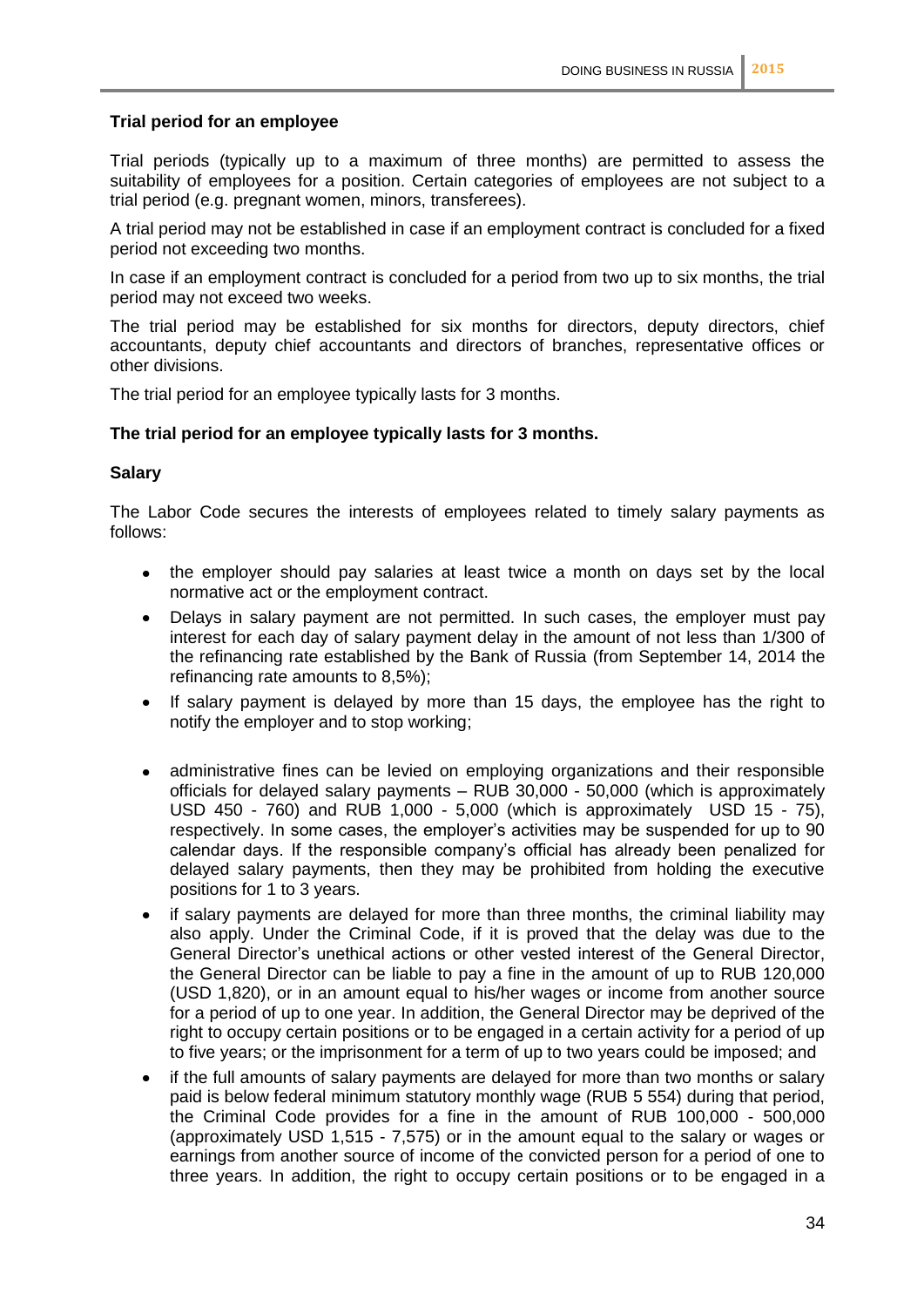certain activities could be relinquished for a period of up to three years with or without imprisonment for a term of three to seven years.

#### **Minimum statutory monthly wage**

Minimum statutory monthly wage is used to regulate wages, compensation and other payments made under labor legislation.

As of 1 January 2015, the federal minimum statutory monthly wage amounts to RUB 5,965 (approximately USD 90). This minimum statutory monthly wage in the amount stated above is used to calculate labor remuneration and allowances for temporary inability to work.

Different minimum monthly wages may be established by subjects of Russia, but no lower than RUB 5,965. Minimum wage for Moscow is established at the level RUB 16,500 as of 1 June 2015 (approximately USD 250).

#### **Currency of salary payment**

In Russia salaries are normally paid in monetary form in rubles. Direct salary payment to employees in Russia in foreign currency is prohibited.

In accordance with collective agreements or employment contracts upon an employee's written request, labor may be remunerated in other forms as long as they do not contradict Russian legislation or international treaties to which Russia is party. The percentage of remuneration made in non-monetary form may not exceed 20 percent of an employee's total salary.

#### **Severance payments**

The Labor Code requires severance pay equal to at least two week's average earnings where an employment contract is terminated due to:

- $\bullet$ drafting or enlisting of an employee into military or alternative civil service;
- $\bullet$ refusal of an employee to be transferred to work in another location together with the enterprise, institution or organization upon its relocation;
- inability to work under the medical certificate issued in accordance with the legislation;
- refusal to continue work due to a unilateral change of the labor agreement conditions  $\bullet$ made by the employer (such change is only possible in exceptional cases);
- reinstatement of an employee who previously performed the work;  $\bullet$
- $\bullet$ refusal of an employee to change work as prescribed by relevant medical authorities or if the employer is not able to offer relevant work.

In the event of the dissolution of an enterprise, institution, or organization, or staffing cuts, a one-off payment of monthly average earnings is required. Additional payments are required if the dismissed employee is unable to find work but no more than two months of payments (three months subject to specific conditions).

Other grounds for severance payment as well as increased amount of it may be provided for under the employment contract.

#### 4.2.2. Collective bargaining agreement

The Labor code provides for an opportunity of employer and employees to enter into a collective bargaining agreement. The law does not require a collective bargaining agreement if neither party requests it.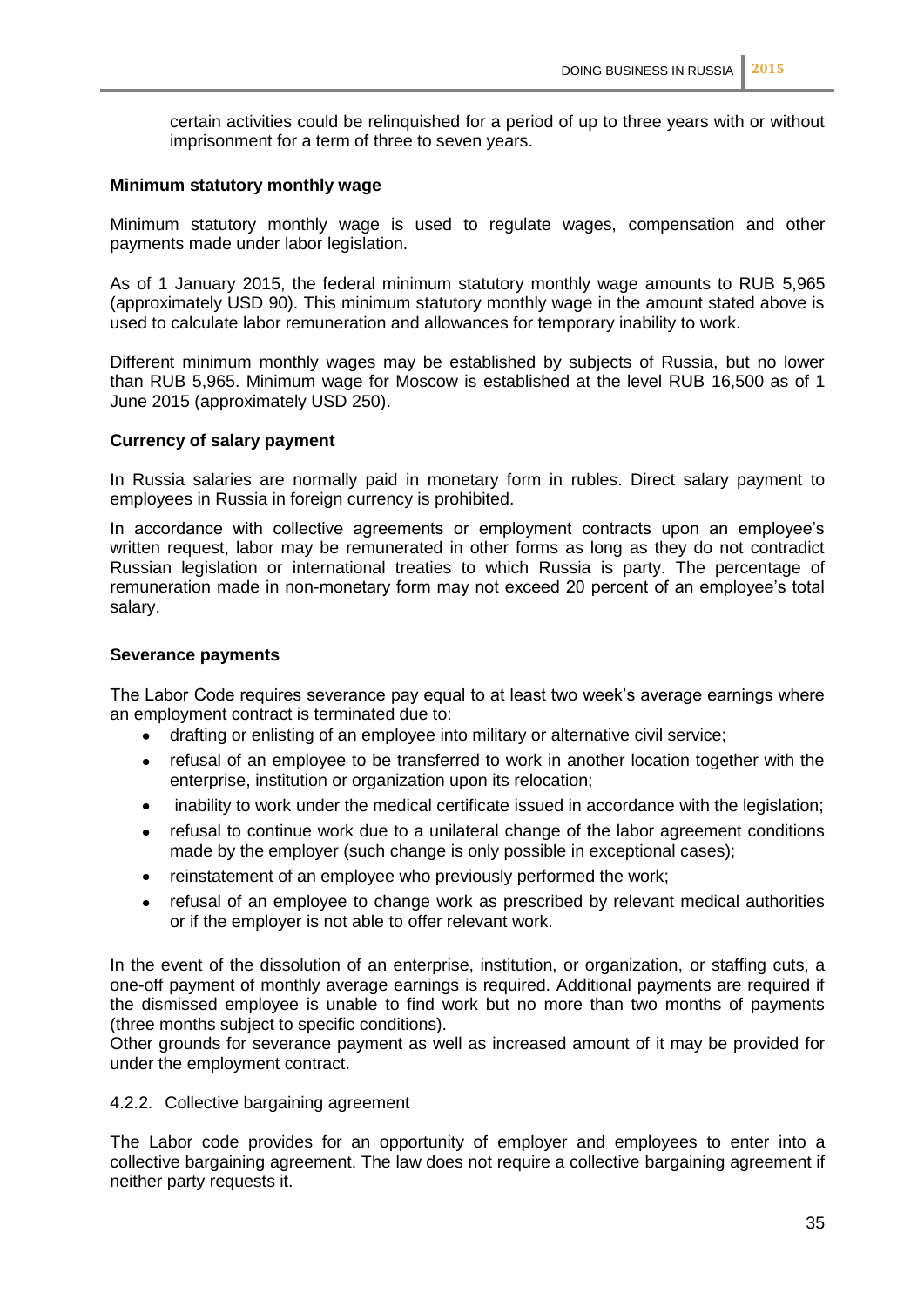The Labor code provides for a procedure of entering into the collective bargaining agreement and requirements to its content though such agreements are not widespread in Russia nowadays.

#### **4.3. Specifics of employment of the foreign nationals**

4.3.1. Work permits for foreign nationals

Requirements to labor activity of foreign nationals are specified by Federal law No 115-FZ "On legal status of foreign nationals in the Russian Federation" dated 25 July 2002.

As a general rule, foreign nationals working on the territory of Russia are required to have a work permit. There are a few exceptions to this rule, mainly related to certain CIS nationals and other foreign nationals who possess residency permits.

The standard work permit application process is quite a lengthy and burdensome procedure consisting of several stages. Each stage involves submission of applications together with an extensive list of documents. These stages include the following:

- registration with the local employment authorities;
- submission of notification on vacancies available in the company to the Employment  $\bullet$ Service for subsequent conclusion of the authorities on the extension of the engagement of foreign nationals for such vacancies ("**Conclusion"**);
- application for a corporate quota for engagement of foreign labor at the Federal  $\bullet$ Migration Service of the Russian Federation **("FMS")** or the Department of the Federal Migration Service of the Russian Federation ("**Corporate Quota**"); and
- application to the FMS for each expatriate's individual Work Permit ("**Individual Work**   $\bullet$ **Permit"**).

#### **Usually the whole procedure to obtain an individual work permit may take up to four months.**

The Individual Work Permit is issued for the period up to one year. Separately, based on the Individual Work Permit, a work visa must be obtained. The procedure for visa issue also includes several stages where the specified set of documents should be submitted to the immigration authorities.

Further, with respect to the regular category of work permit, each year by May 1 companies must report the number of foreign employees they anticipate engaging in the next calendar year. This procedure effectively constitutes a quota application. If the employer does not comply with this and does not receive notification of the approval of a quota, the employer will have work permit applications rejected.

Alternatively, a company that failed to file a quota application or whose application was denied or partially approved may use a list of quota-exempt positions when applying for work permit only if the application meets all the quota-exempt requirements.

4.3.2. Work permit application for highly-qualified specialists ("HQS")

Started from 1 July 2010, simplified procedure of obtaining the work permits for HQS came into force. HQS is a highly-skilled professional who is a foreign employee and has work experience and skills or achievements in a certain area and whose annual salary generally exceeds RUB 2,000,000 (about USD 30,300).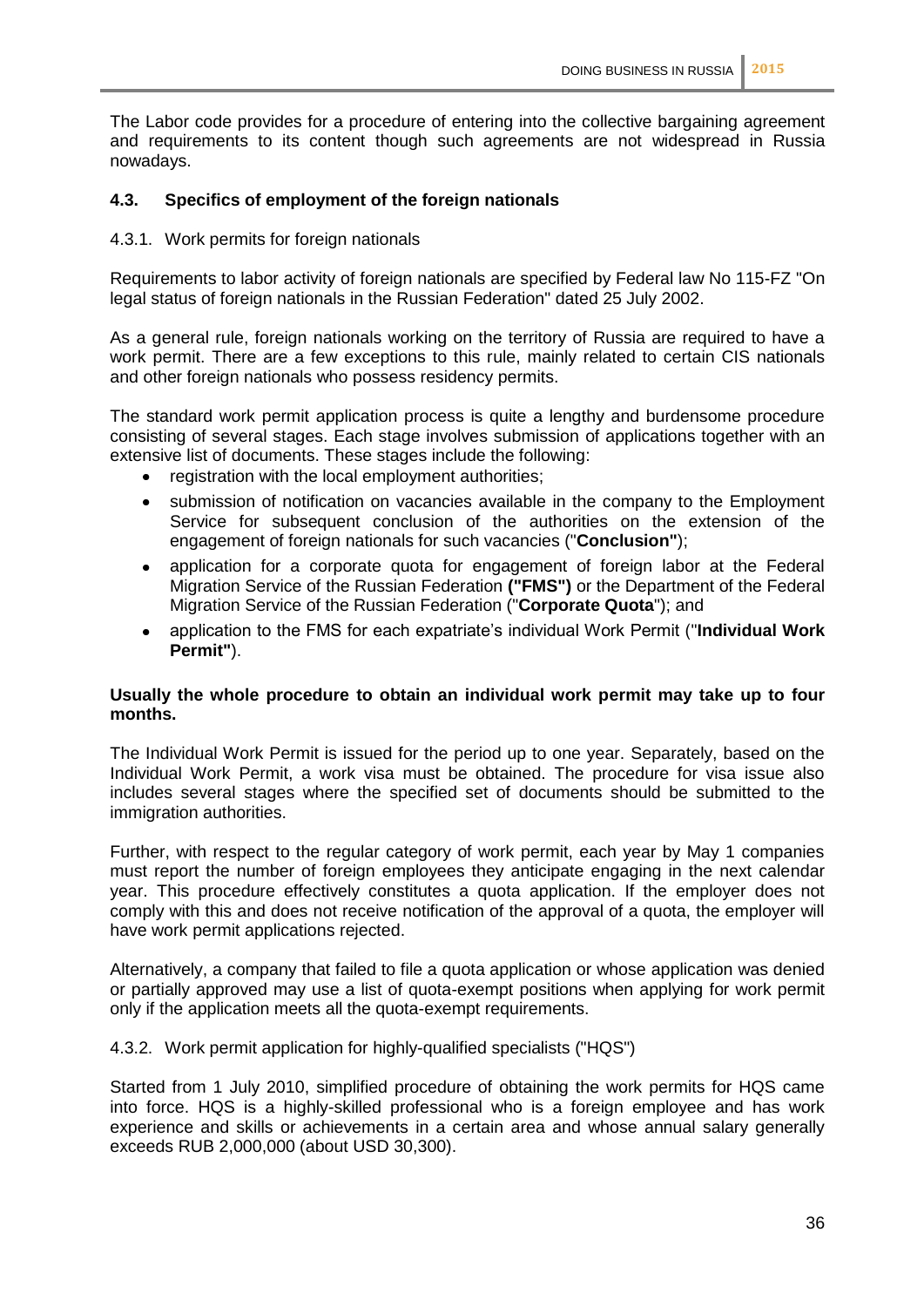Obtaining the work permits for foreign national as for HQS has the following advantages:

- obtaining an employment permit for the Russian employer is not required;
- the quota system is not applied to HQS;  $\bullet$
- the work permit period can be issued for the term of up to three years;
- HQS may obtain multiple work visa for the term of up to three years;
- the procedure of obtaining work permit for HQS takes about fourteen business days from the moment of submission of such application;
- reduced income tax rate of 13 percent applies to salary paid locally to HQS non-tax residents irrespective of their tax residence status; and
- extended length of business trips outside the region/regions for which the HQS work  $\bullet$ permit was obtained as compared with the standard work permit (30 calendar days in total during a calendar year or without limitation for HQS with travelling nature of work).

#### 4.3.3. Migration registration procedure

Migration registration is the process of notifying the immigration authorities of a foreign national's whereabouts (international travel, as well as internal trips within Russia). It is the hosting party which is responsible for such registrations. The hosting party for this purpose is either the hotel or the employer (visa sponsor) or a landlord, if the foreign national is not staying in the hotel.

#### **Upon arrival in Russia, each foreign national must be registered in Russia in his host location.**

This process should be completed within seven business days of arrival every time a foreign national arrives in Russia or travels to another region (changes location) within Russia for more than seven business days.

HQS and his family members are exempt from registration procedures, if they arrive and stay in Russia for the period not exceeding 90 days and 30 days if they travel in Russia to another region. If HQS and his family members stay in Russia for more than 90 days (or 30 days traveling in another region), they are required to be registered within seven business days.

#### **5. ANTIMONOPOLY REGULATIONS**

#### **5.1. General approach**

Anti-monopoly issues in Russia are mainly governed by Federal Law No. 135-FZ "On the Protection of Competition" dated 26 July 2006 (the "**Competition Law**"), while liability for the violation of anti-monopoly regulations is established (in addition to the Competition Law) mainly by the Code on Administrative Offences and the Criminal Code.

The Federal Anti-monopoly Service (the "**FAS**"), a Russian executive authority, controls and enforces compliance with anti-monopoly legislation.

Russian anti-monopoly regulation is constantly developing. In course of recent years several sets of extensive amendments have been introduced into the Competition law. The summary below provides an outline that reflects the most important issues of the revised regulations.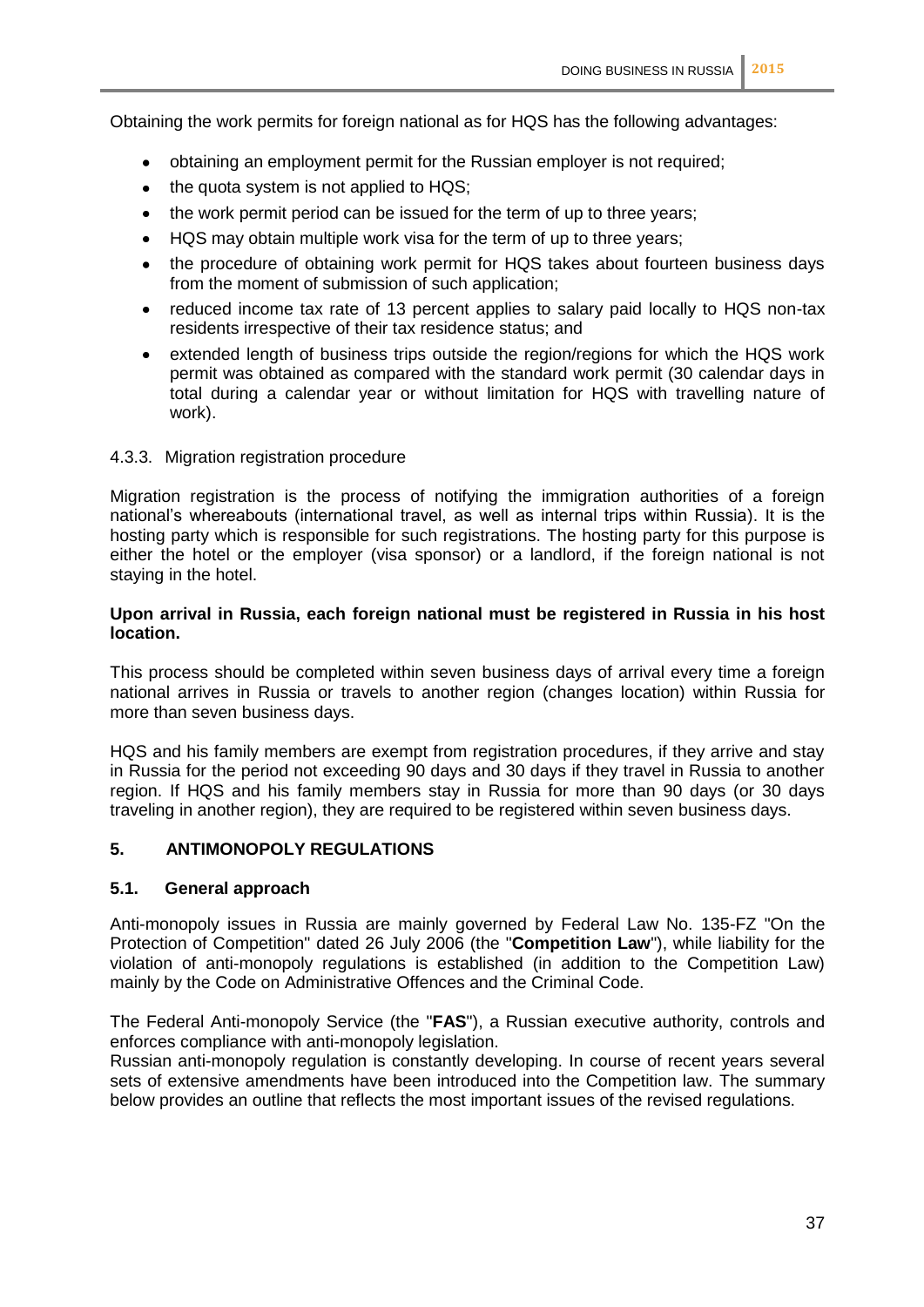#### **5.2. Scope of application of the Competition Law**

The Competition Law applies to the agreements/actions concluded or carried out in or outside Russia between Russian and/or foreign legal entities/individuals, authorities that may in any way influence competition in Russia.

Based on the above, the scope of application of the Competition Law is very broad. In practice, it may cover almost any agreement and may apply to any company directly or indirectly connected with the Russian market or Russia in general.

#### **5.3. Anti-competitive practices and restriction of competition**

The Competition Law covers the following types of anti-competitive practices and activities which may lead to a restriction of competition:

- $\bullet$ abuse of a dominant position;
- cartel agreements and concerted actions;  $\bullet$
- vertical agreements;
- economic coordination; and  $\bullet$
- unfair competition.

The Competition Law also includes rules on transaction clearance. The law is also aimed at protecting competition when making contracts on tenders. Furthermore, it provides for special regulation with regard to prohibition of anticompetition actions of state bodies including Bank of Russia and extra-budgetary funds.

#### 5.3.1. Abuse of a dominant position

The general rule is that a company is deemed dominant if it has a market share of over 50%.

However, in practice, dominance may be established in certain circumstances with a market share of less than 50%. Moreover, the Competition Law contains provisions on collective market dominance of several companies (2 – 5 companies) each of which separately does not meet dominance test.

Market dominance is, in itself, not a violation. However, abuse of the dominant position gives rise to liability. The "dominant" entities are prohibited from:

- fixing or maintaining "monopolistically" high or low prices;  $\bullet$
- establishing different prices for the same commodity without technological or economic  $\bullet$ substantiation;
- establishing discriminatory conditions;
- withdrawal of commodities from circulation if it entails price increase;
- imposing of unfavourable or irrelevant contractual conditions on a contractor;
- decrease or termination in production with no economical or technical justification if  $\bullet$ there exists demand for such production and its cost-effective manufacturing is possible;
- refusal to enter into a contract with particular purchasers (customers) with no  $\bullet$ economical or technical justification ;
- establishing by a financial institution of unreasonably high or unreasonably low price for financial services;
- creating obstacles for access to the commodity market or exit from the commodity  $\bullet$ market for other companies;
- breach of price determination procedure provided for by laws; $\bullet$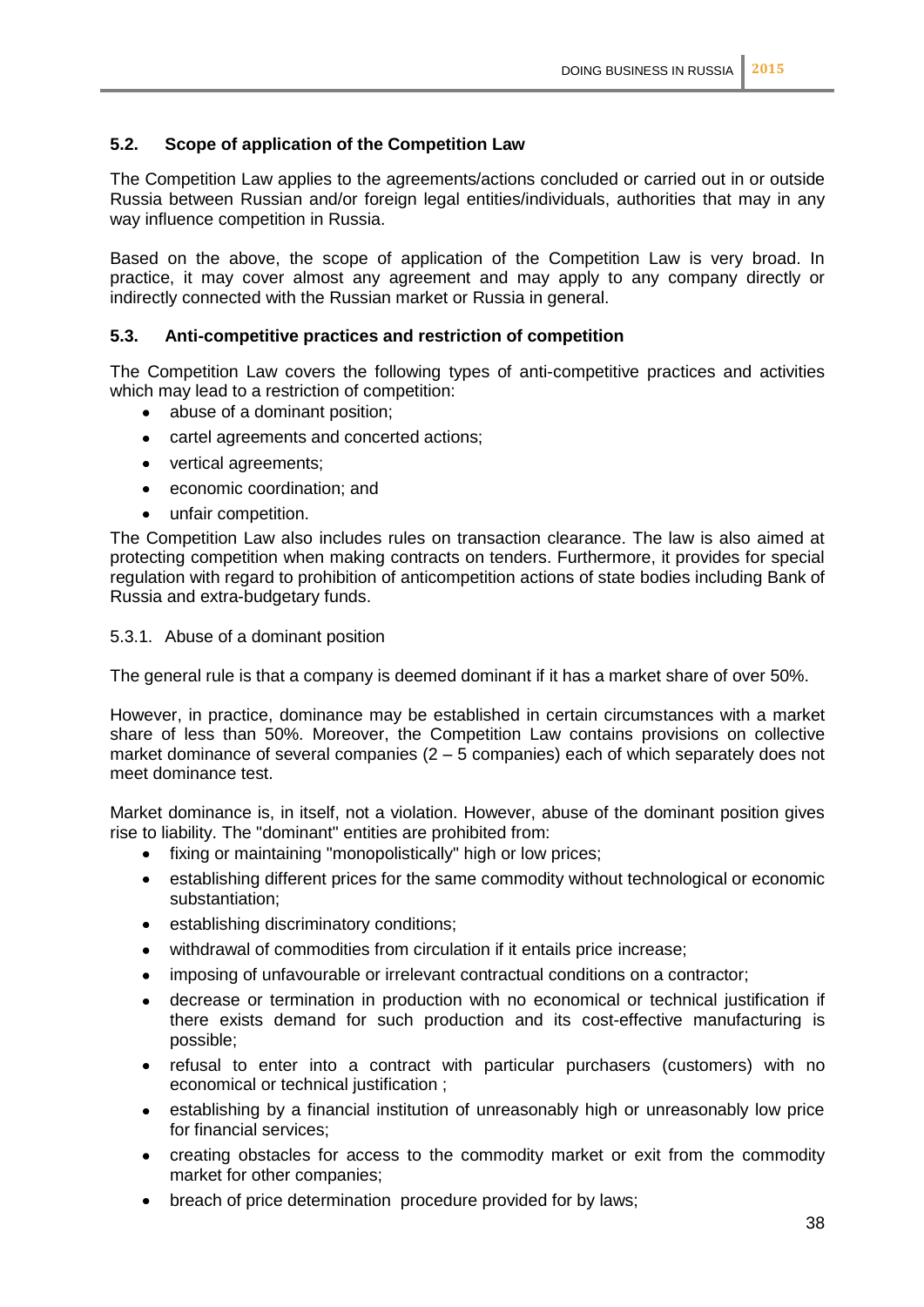price manipulation on wholesale and (or) retail market of electric energy (power) .

#### 5.3.2. Cartel agreements and concerted actions

In brief, the following arrangements are expressly *("per se")* prohibited by the Competition Law in agreements (cartels) and concerted actions between competing market players:

- fixing or maintaining prices/tariffs, discounts, bonus payments or surcharges;  $\bullet$
- increasing, reducing or maintaining prices during auctions;  $\bullet$
- dividing markets by (i) territory; (ii) volume of sales or purchases; (iii) assortment of  $\bullet$ goods (works, services) sold; or (iv) range of sellers or purchasers/ customers;
- refusing to enter into contracts with certain sellers or buyers; and  $\bullet$
- reducing or terminating the production of goods (works, services), main production assets (both tangible and intangible) located in Russia.

Any consent in writing or by word is deemed an agreement.

Concerted actions – actions with no consent of their parties of which every party is aware in advance due to public announcement of such actions by one of the parties. To be considered unlawful such actions should meet interests of every party and not be a consequence of objective market circumstances.

#### 5.3.3. Vertical agreements

If the parties to an agreement are in a sale and purchase relationship, such a "vertical agreement" may not contain any provisions which lead to a restriction of competition in general and, expressly (*"per se"*), may not (i) establish resale prices for goods (works, services), except for maximum resale prices; and (ii) prohibit the purchaser from selling competing products.

#### 5.3.4. Economic coordination

The Competition Law also prohibits any economic coordination exercised by one person or business entity (the "coordinator") over the activities of other business entities if:

- the coordinator does not belong to the same group as the entities it coordinates;  $\bullet$
- the coordinator is not active on the market where it coordinates the business of these  $\bullet$ other business entities; and
- the coordination results in any of the prohibitions as listed in Sections 5.3.2 and 5.3.3  $\bullet$ above.

#### 5.3.5. General Restriction of Competition

Agreements in general may not lead to a restriction of competition on the market. In particular, they may not lead to:

- $\bullet$ setting different prices for the same product (work, service) without economic or technological justification thereto;
- imposing unfavorable terms upon a contracting party;  $\bullet$
- impeding other business entities' access to or withdrawal from a certain market; and
- establishing membership conditions in professional or other associations if these conditions lead or may lead to a restriction of competition.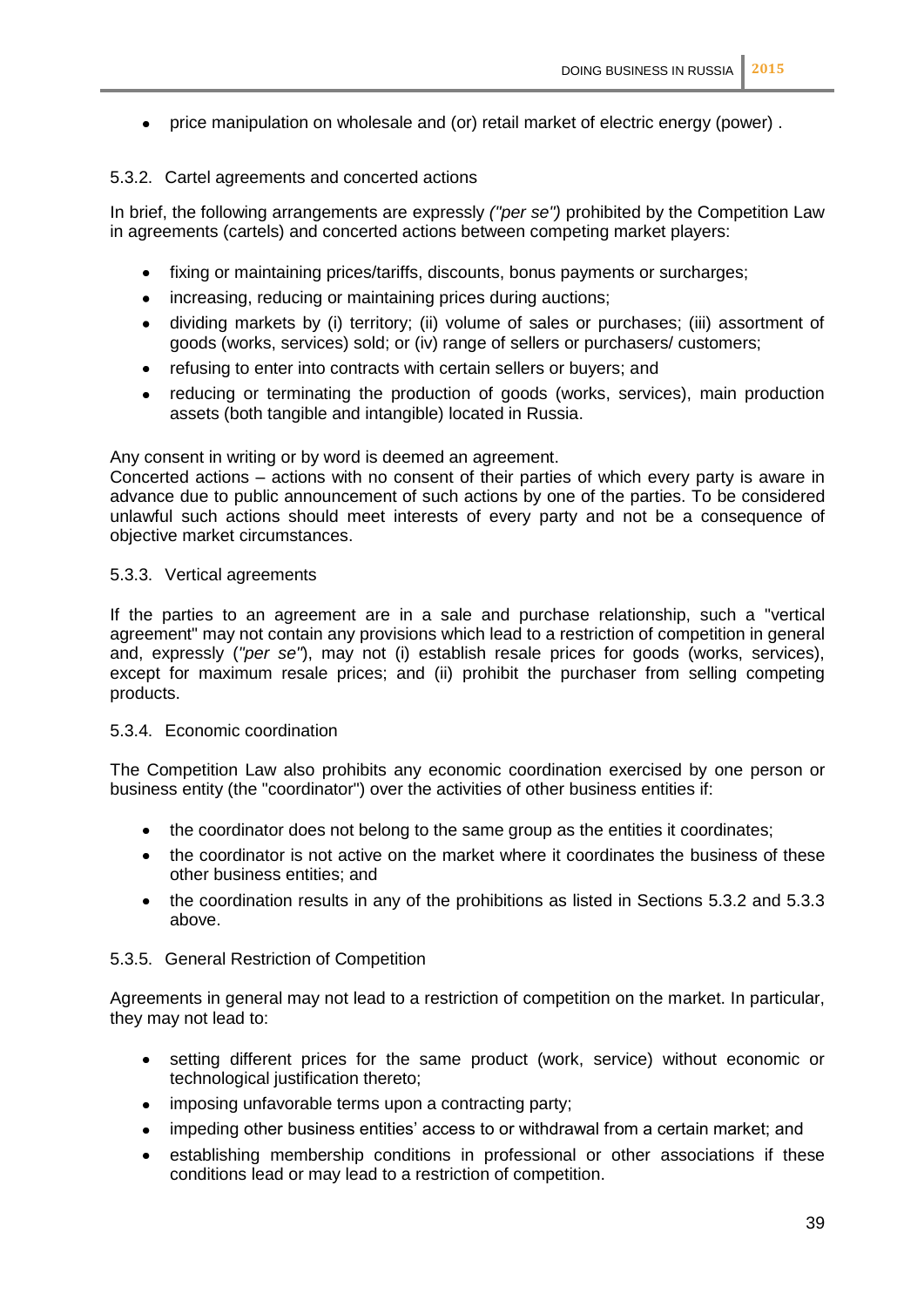It is important that the restrictions outlined in Sections 5.3.2 – 5.3.5 above shall not apply to the agreements or actions between business entities that are part of one group of companies when these entities are controlled by the same company/ individual or if one of them is controlled by another.

#### 5.3.6. Unfair competition

Paris Convention for the Protection of Industrial Property dated 1883 which prohibits unfair competition is applied in Russia. Unfair competition is not permitted under Russian competition legislation as well. In particular, unfair competition includes:

- the distribution of false or incorrect information which may cause damage to a business entity or impair its reputation;
- misleading information in respect of a commodity's (i) nature; (ii) manner and place of  $\bullet$ production; (iii) consumer properties; (iv) quality and quantity; or (v) manufacturers;
- $\bullet$ an incorrect comparison of the commodities produced by a business entity with those produced or sold by other business entities;
- the sale, exchange or other placement into circulation of a commodity in breach of third-party intellectual property rights; and
- the unlawful receipt, use and disclosure of commercial secrets, official secrets or other  $\bullet$ information protected by law.

The above restrictions are closely connected with further restrictions as set forth by Federal Law No. 38-FZ "On Advertising" dated 13 March 2006 (the "**Advertising Law**"). By the Advertising Law the FAS is also authorized to perform monitoring of compliance with the Advertising Law requirements and may hold the companies liable for violation and noncompliance with the respective rules.

#### 5.3.7. Antimonopoly scrutiny of the transaction

#### **Description of the transactions**

Under the Competition Law agreements/actions concluded or carried out in or outside Russia, between Russian and/or foreign legal entities/individuals and which are related to main (fixed production assets), shares or participatory interests in, or control over:

(i) Russian legal entities; or

(ii) foreign legal entities engaged in business activities in Russia

are subject to antimonopoly control.

The wording "legal entity engaged in business activities in Russia" refers to all foreign entities that have supplied goods/works/ services to Russian market in the amount exceeding RUB 1 billion (approximately EUR 20,000,000) during calendar year preceding the date of the respective transaction.

Thereafter the following transactions may require approval from the FAS:

- establishment of a Russian company if (i) its charter capital is paid up by shares  $\bullet$ and/or tangible or intangible assets of another company; and (ii) the new company, as a result, acquires certain rights in respect to such company;
- reorganization (in the form of a merger or accession);
- acquisition of more than 25%, 50% or 75% of voting shares in a Russian joint stock company;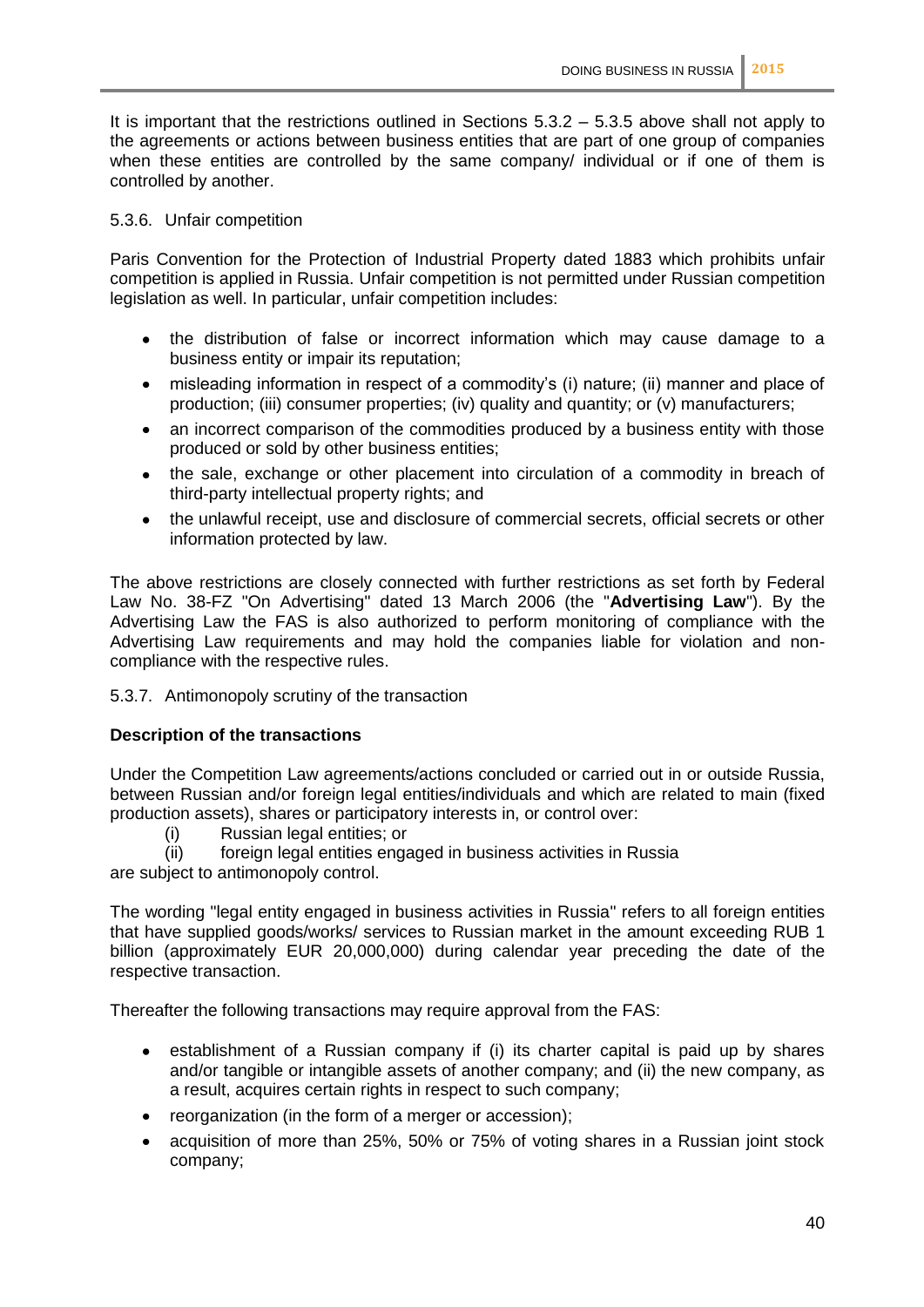- $\bullet$ acquisition of more than 1/3, 50% or 2/3 of the participatory interests in the charter capital of a Russian limited liability company;
- acquisition of control over a Russian company;  $\bullet$
- acquisition of more than 50% of shares/participatory interests or control over a foreign "legal entity engaged in business activities in Russia"; and
- acquisition of the right to own, use or possess the main production and intangible assets of a company if the book value of the acquired assets located in Russia exceeds the following percentages of the total book value of the seller's main production and intangible assets: (i) 20% for companies operating on commodity markets; or (ii) 10% for companies operating on financial markets.

#### **Thresholds**

The transactions as specified above shall be subject to merger clearance from the FAS if the respective thresholds as established by the Competition Law are met.

When the thresholds for prior approval are met, FAS clearance must be obtained before the closing of the transaction.

The thresholds set out below only apply to companies operating on the commodity markets.

For those operating on financial markets, the requirements are different (for example, please see the Section 7 of *Banking Regulations* for information on thresholds for banks (credit organizations).

The Competition Law provides for a special control procedure with regard to transactions made within one group of persons. Providing prior information disclosure with respect to the group of persons according to the prescribed form such transaction requires post-transaction notification to the FAS within 45 calendar days after closing only.

Only such transactions which are made between business entities that are part of one group of companies when these entities are controlled by the same company/ individual or if one of them is controlled by another are completely exempted from control.

#### **5.4. Liability**

#### 5.4.1. General liability

Individuals and legal entities may be subject to administrative and criminal liability for noncompliance with anti-monopoly legislation. Forms of liability may include:

- mandatory directions issued by the FAS to cease a violation and/or transfer to the  $\bullet$ state budget of all revenue received as a result of the violation of anti-monopoly legislation (under the Competition Law);
- $\bullet$ fines calculated on the basis of revenue (up to 15% of the revenue gained during the calendar year preceding the date of the violation of anti-monopoly legislation) and/or disqualification of company officials (under the Code on Administrative Offences); and
- fines, disqualification of company officials and, for the more serious anti-monopoly violations, up to seven years' imprisonment of company officials (under the Criminal Code).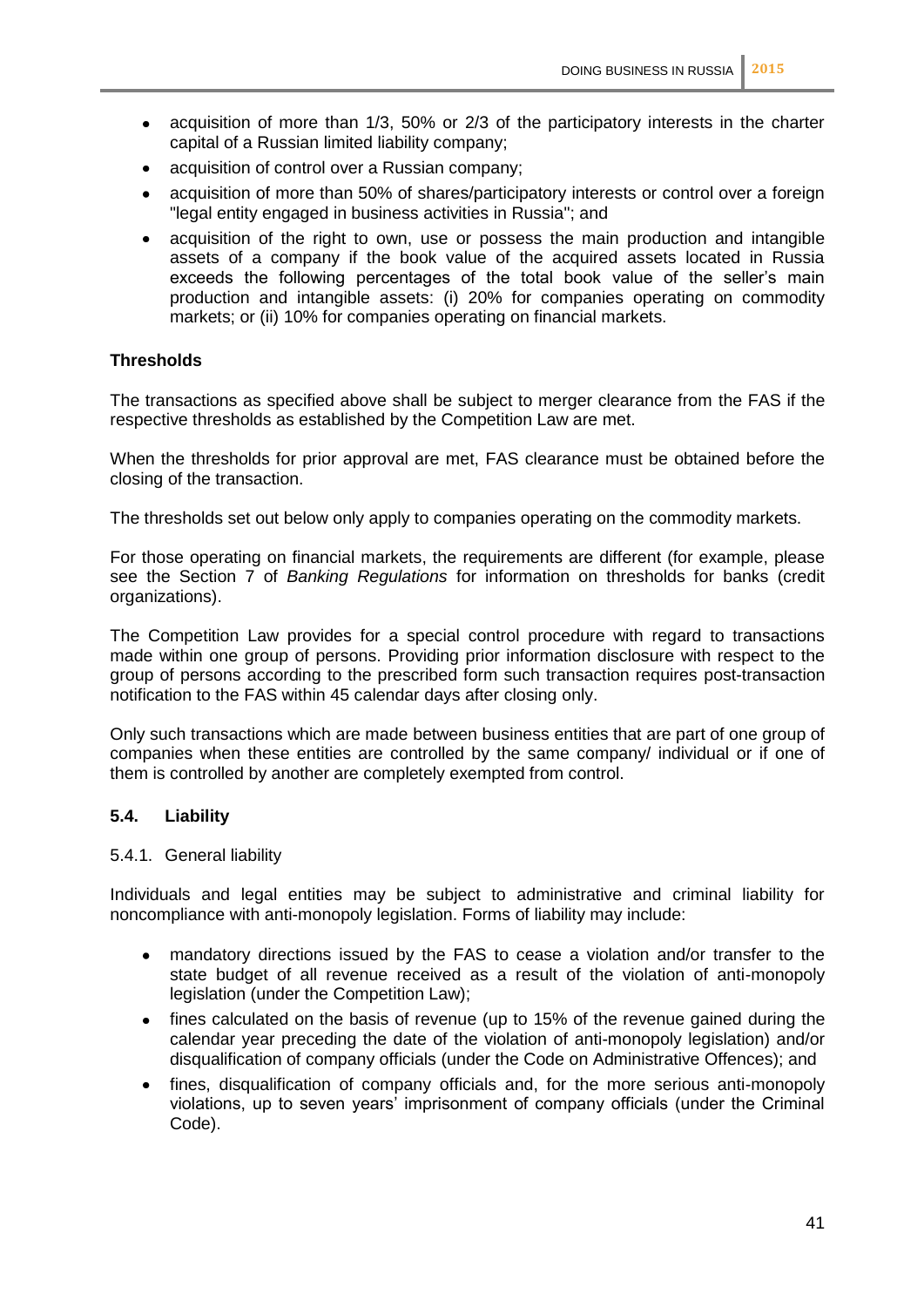Persons whose rights and interests are violated as a result of antimonopoly laws violation are entitled to file suits with courts, including suits on restoration of violated rights, reimbursement of damages including loss of profit, on reimbursement of damage to property.

#### 5.4.2. Specific forms of liability

#### **Prohibited agreements and leniency**

As mentioned above, cartels and concerted actions which violate anti-monopoly regulations are strictly prohibited and may lead to severe sanctions being imposed. The Code on Administrative Offences provides a limited opportunity for companies which have participated in illegal cartels or actions to avoid penalties – the "Leniency Program".

To obtain total immunity under the Leniency Program, a cartel Participant must (i) be the first to inform the FAS of the cartel's existence; (ii) submit sufficient information and/or documents to the FAS to allow an administrative violation to be identified; (iii) fully co-operate with the FAS throughout its investigation; and (iv) cease any involvement in the cartel or other infringement immediately.

It is only possible to benefit from the Leniency Program if the FAS is not aware of the reported infringement. Collective applications for the Leniency Program are not accepted.

#### **6. REAL ESTATE AND CONSTRUCTION**

#### **6.1. General approach**

This section relates to real estate and construction matters in Russia, which are governed by a complex body of laws and regulations. Key legislation in this respect includes:

- $\bullet$ Civil Code of the Russian Federation: Part I dated 30 November 1994; Part II dated  $26$
- January 1996; Part III dated 26 November 2001; Part IV dated 18 December 2006 (the  $\bullet$ "**Civil Code**");
- $\bullet$ Land Code dated 25 October 2001 (the **"Land Code**");
- Town Planning Code dated 29 December 2004 (the "**Town Planning Code**");
- Forest Code dated 4 December 2006;
- Water Code dated 3 June 2006;
- Federal Law No. 102-FZ on Mortgage (Pledge of Immovable Property) dated 16 July  $\bullet$ 1998 (the "**Law on Mortgages**");
- Federal Law No. 122-FZ on the State Registration of Rights to Immovable Property  $\bullet$ and Transactions dated 21 July 1997 (the "**Law on State Registration**"); and
- Federal Law № 221-FZ on the State Cadaster of Real Estate of 24.07.2007.  $\bullet$

#### **6.2. Rights to real estate**

The Land Code provides for two basic types of land right to (a) land plots; and (b) buildings, structures and premises: (i), ownership right (freehold); and (ii) lease right (leasehold). Besides, the Land Code provdes for (iii) easement in respect of land plots for limited use thereof or the use of publicly owned land plots subject to (iv) a permit without the provision of an easement.

Real estate (including land plots) in the Russian Federation may be owned publicly or privately. In relation to land, we would like to outline a number of local particulars.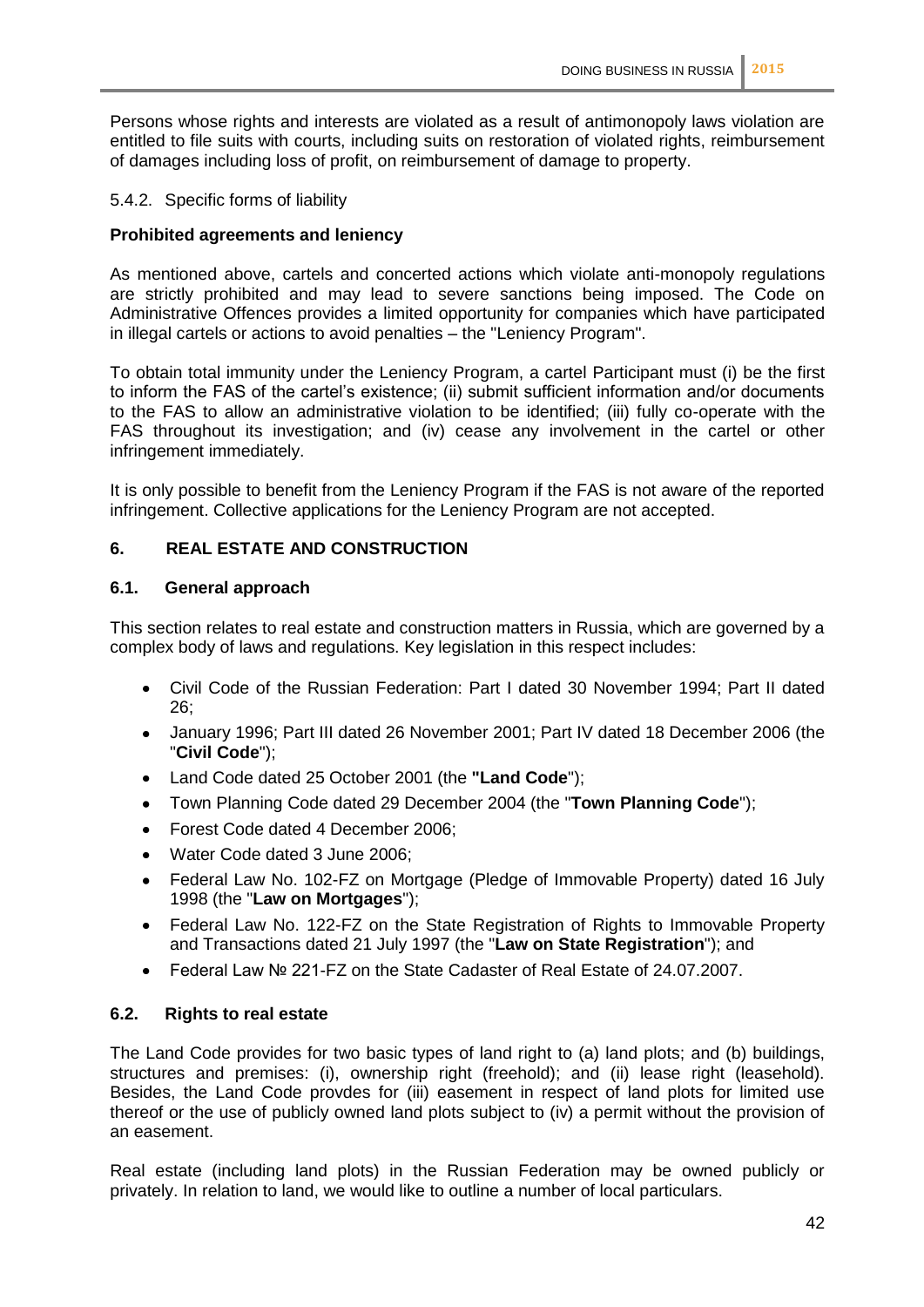#### **Public land ownership**

Publicly owned land means that the land is owned by the State (i.e. the Russian Federation or a region) or a municipality. Substantial areas of land in Russia (particularly in the City of Moscow, which has regional rather than municipal status) have always been state-owned.

Until 2001 (when the Land Code was adopted), there were several legal acts governing the delineation of state-owned and municipal land plots. The process of delineation was complicated and, at times, confusing. It has been clarified by the Land Code and further clarification is ongoing. Pending completion of this process, and to ensure that land is still marketable, public land may be disposed of by municipal authorities. They are authorized to act as landlords in lease agreements, allocate land plots for construction and act as seller during the privatization of public land.

Public land plots may be privatized, subject to a number of statutory restrictions. For example, land plots falling within specially protected areas (such as national parks) or areas required for defense (such as military airports) may only be state-owned.

#### **Private land ownership**

Any legal entity or individual may own private land in the Russian Federation, subject to certain restrictions that relate to the legal status of the land plot. Generally speaking, foreign nationals and legal entities now enjoy the same rights to land plots as Russian individuals and legal entities.

However, certain restrictions apply. In respect of the ownership of land, foreign investors may not, in particular (i) own land in border territories or other territories, specifically designated in the Land Code; and (ii) own agricultural land. This rule also applies to Russian companies with foreign participation in their charter capital of 50% or more.

Foreign investors (as broadly defined above) are only entitled to lease agricultural land, which complicates greenfield projects on this category of land.

#### **Other rights to or affecting land plots**

Russian land legislation that pre-dated the Land Code also provided for other types of land rights, such as, among others, the right of permanent perpetual use of the land plot, or hereditary tenancy.

The right of permanent perpetual use of a land plot was only granted to state, municipal or other public enterprises or to municipal authorities. Legal entities must convert the right of permanent perpetual use into leasehold or freehold rights by 1 July 2012.

Starting from 1 January 2013, legal entities will be penalized if they fail to convert their right of permanent perpetual use. As in other countries, an easement (or servitude) may be established in respect of a land plot that is owned by a third party as well as in respect of publicly owned land plots. This grants the easement holder a variety of rights (including the right toservey work, placement of linear facilities , etc.).

The easement may be public or private, depending on the persons who are interested in it. If the easement is required by a particular person or legal entity, then only a private easement may be established in respect of the relevant land; if the general public is interested in the easement, then a public easement may be established.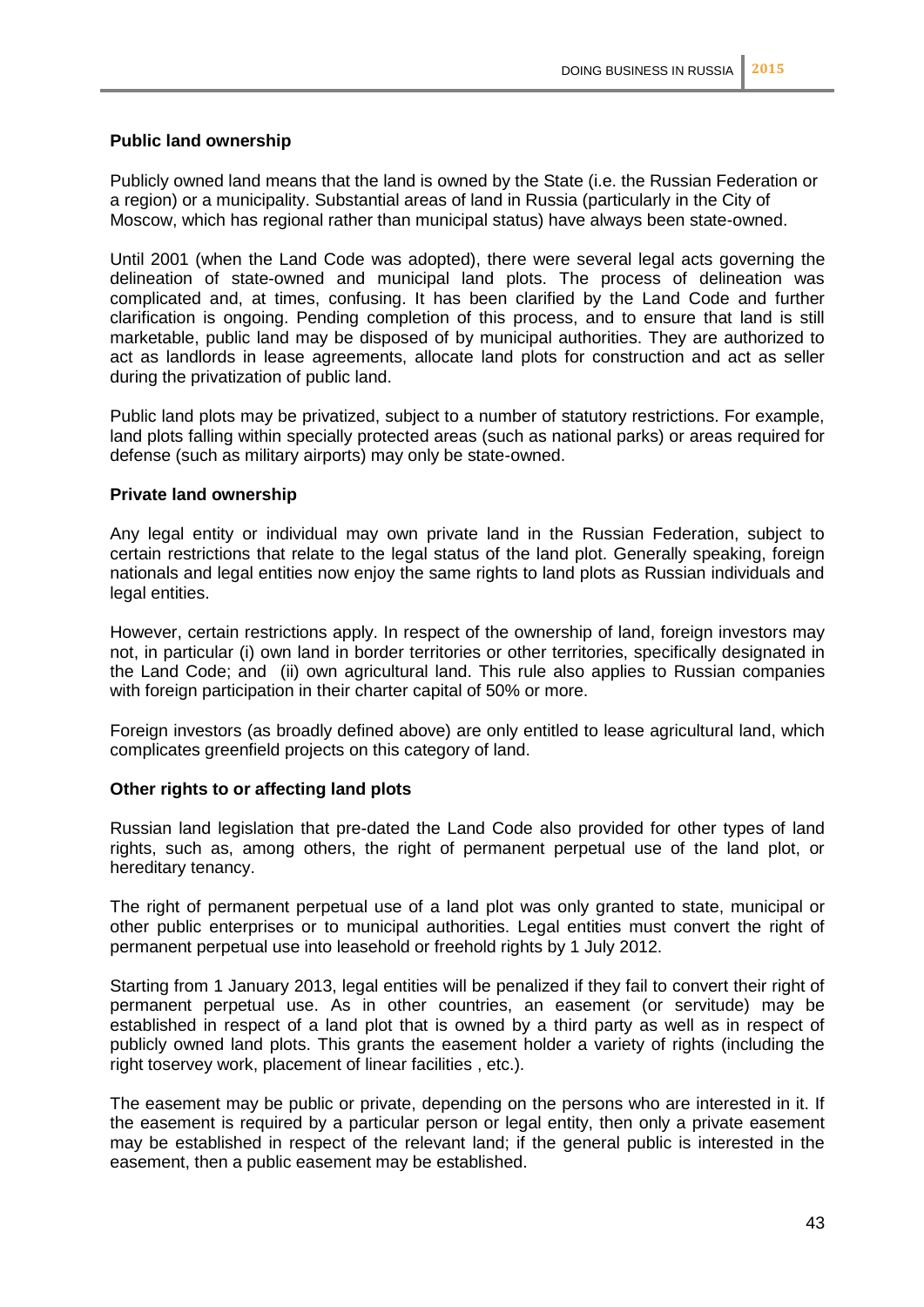The use of a publicly owned land plot without providing or establishing an easement is a new institution of law and an easier way to involve the publicly owned land into business. The law provides for two groups of cases when such a use in permitted:

- Engineering survey, linear facilities repairs, geological study of subsurface (these cases do not imply the construction and reconstruction of real-estate assets);
- Placement of 3 types of assets:
- site of non-stationary retail outlets;
- advertising structures:
- underground linear facilities as well as their surface parts and constructions technologically required for their use and a number of other facilities requiring a permit for construction.

#### **6.3. Real estate transactions**

6.3.1. Sale and purchase transactions

#### **Cadastral and state registration**

A publicly or privately owned land plot may be bought and sold provided that (i) it has A publicly or privately owned land plot may be bought and sold provided that (i) it has undergone all cadastral registration formalities; and (ii) the title to the land plot has been registered, except public land in state ownership that has not been delineated.

Both procedures require the submission of certain documents to the state registration authority, i.e. the Federal Service for State Registration, Cadaster and Cartography or its regional/local departments (the "**Registrar**"). Failure to comply with this requirement may lead to any related real estate transaction being declared null and void.

Private entities can acquire public land for construction purposes exclusively at auction and on the leasehold basis.

Rights to buildings and structures located in Russia are subject to state registration. Rights to a building are not effective until they have been registered in the State Register (i.e. the building/premises legally exist only from their state registration). Moreover, state registration (as evidenced by a title certificate) is the only evidence of ownership right. Only a court decision may overrule state registration.

#### **Buildings on land plots**

A general principle of Russian law is the unity of rights to land plots and buildings. The Land Code prohibits transfers of land without the buildings and structures standing on it. Ownership rights to a building can only be transferred together with rights to the underlying land plot. provided the building seller also owns the land plot. In exceptional cases, title to parts of a building may be transferred separately from the land if it is not possible to separate the respective part of the land plot, or if there is a restriction on the acquisition of this land plot. In such cases, the Purchaser (the new owner of a part of the building) must formalize rights to the underlying land plot jointly with the owner of the other part of the building by concluding a land plot lease agreement with multiple parties as tenant.

Owners of buildings located on a land plot they do not own generally enjoy a preemptive right to purchase the land plot, or a preferential right to lease it. If a land plot is in state or municipal ownership, the owners of buildings generally have exclusive rights to privatize the land plot.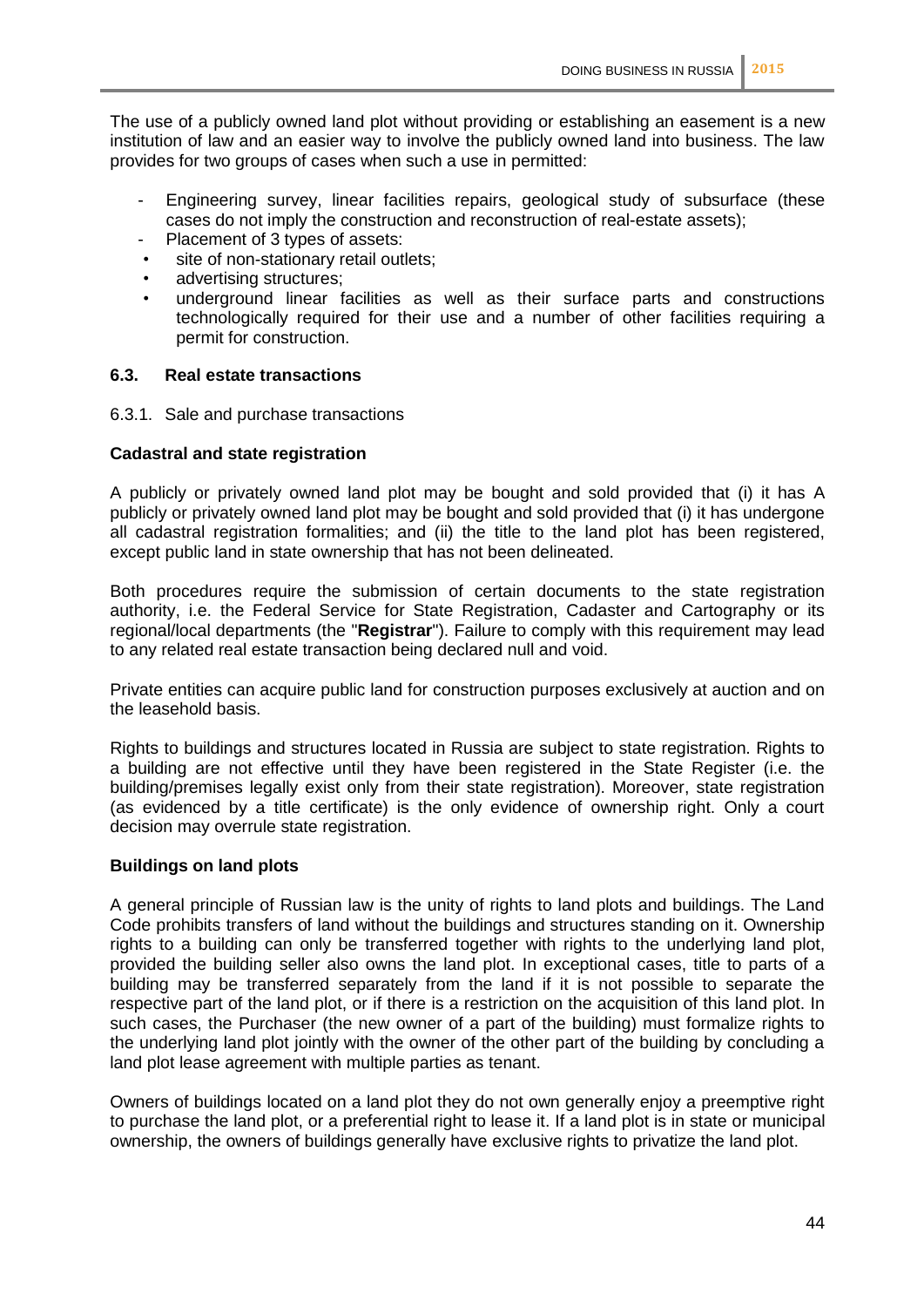#### **Privatization**

Since 30 October 2001, it has no longer been possible to privatize buildings, structures or industrial facilities without simultaneously privatizing the underlying land.

A building owner has exclusive rights to obtain freehold or leasehold rights to a publicly owned land plot on which the building stands. The building owner is free to choose whether to acquire leasehold or freehold rights to the land plot. During privatization, the building owner must pay a purchase price for the land to the state or municipal authorities. The general rule is that the purchase price of the land plot is equal to its purchase price. Many regions establish discounts for certain categories of persons, including property owners, and a purchase price set as a percentage of cadastral value (usually 10% to 30%).

#### **Sale and purchase contract**

Certain conditions of a real estate sale-purchase transaction are deemed material and must be clearly determined in the sale and purchase agreement, such as the subject matter (i.e. the land plot or building/premises) and the price. In addition, the parties to the agreement are entitled to set out their own list of supplemental contractual provisions that they consider to be material to the transaction.

If the sale and purchase agreement does not meet the above requirements, it is deemed not to have been concluded. This means that the plot or property must be vacated and returned to its owner in its original state, and the sale price must be returned to the purchaser.

These consequences arise only if a competent court declares the sale and purchase agreement invalid or the transaction void.

#### **Registration of transfer of title**

The transfer of ownership rights to real estate must be registered in the Consolidated State Register of Real Estate Rights and Transactions (the "**State Register**"), whereas the sale and purchase contract itself does not have to be registered. Registration involves filing the sale and purchase contract and other related documents with the Registrar, as evidence of the transfer of ownership rights.

Title is evidenced by an extract from the State Register issued by Rosreestr. This means that a record of title to a land plot in the State Registrar is prima facie evidence: i.e. it is believed to be true and overrules any other evidence, unless a court decision proves otherwise. However, rights to property that arose before the Law on State Registration came into force (January 1998) are valid even if they are not registered.

Any member of the public may request general information about real estate (owner, registered encumbrances, etc.) in the form of an extract from the State Register. However, certain information relating to the number of plots and/or properties owned by a certain person or legal entity, may only be requested by the owner of the relevant plot or property. Certain types of encumbrance (buffer zones of hazardous facilities, protective zones of cable lines and gas transmission lines, etc.) must be recorded in the State Real Estate Cadaster.

As the recording of such encumbrances in the State Real Estate Cadaster has begun only recently, we recommend site inspections and legal due diligence of the land plot and any properties located on it in order to discover such encumbrances.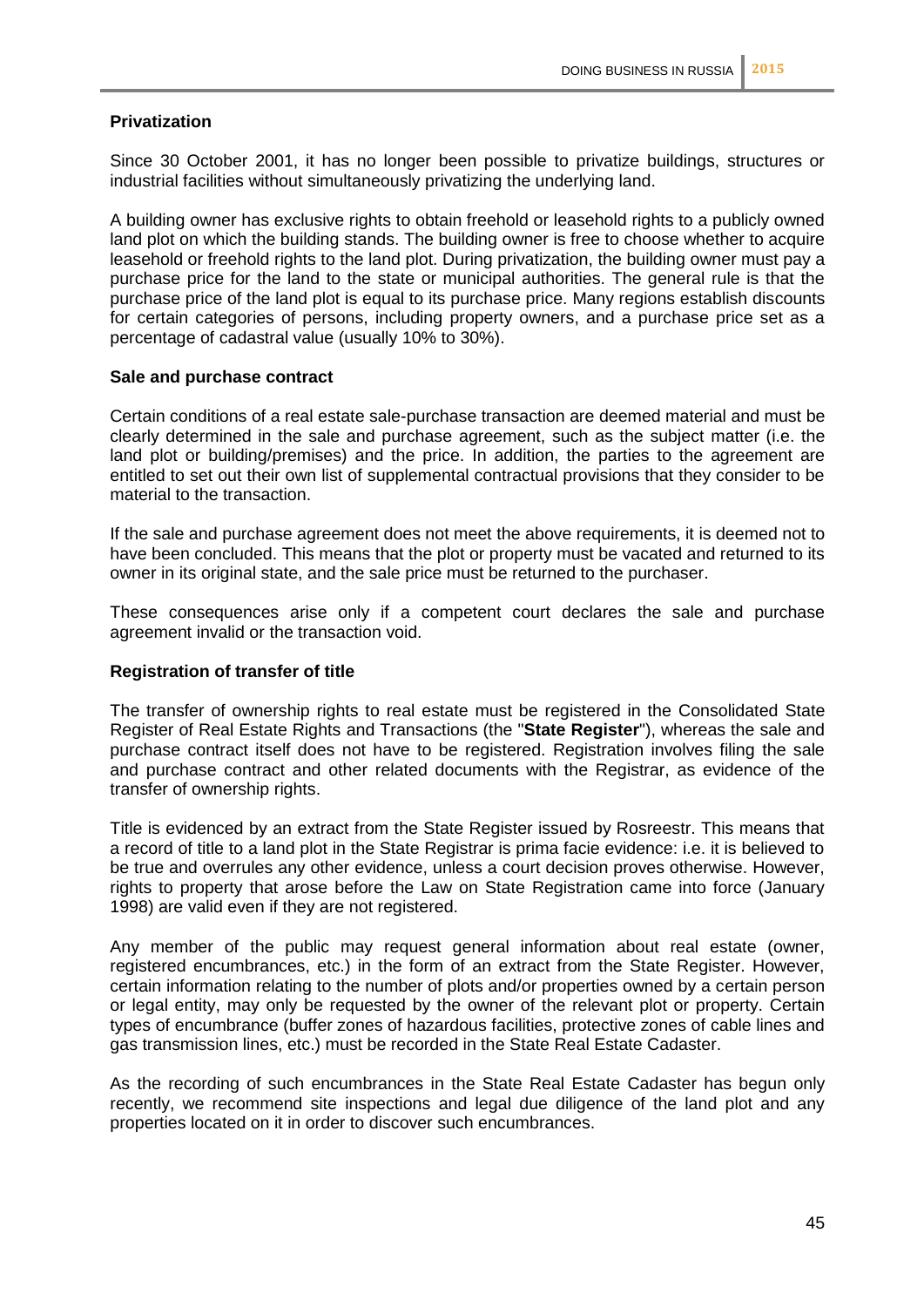#### **Real estate acquisition and antimonopoly control**

As a general rule, real estate acquisitions (land and/or buildings) are not subject to antimonopoly control.

However, antimonopoly control will apply if the net value of the land or property that is the subject matter of a real estate transaction (or a series of related transactions) exceeds 20% of the seller's net asset value.

Depending on whether certain asset value or revenue thresholds are exceeded, either prior consent of, or a post-transaction notification to, the Federal Anti-monopoly Service will be required (please see Section 5 above).

Furthermore, under Federal Law No. 381- FZ on State Regulation of Trade Activities in the Russian Federation dated 28 December 2009, food retailers with a market share in a given area exceeding 25% are prohibited from acquiring or leasing additional outlets in that location.

6.3.2. Leases

#### **Land leases**

A lease agreement in respect of a privately owned land plot may include any provisions not contrary to any mandatory Russian requirements. Material lease conditions, such as the subject matter (i.e. the land plot itself) and the rent, must be clearly determined in the lease agreement. In addition, the parties may set out their own list of supplemental contractual provisions that are material to the transaction.

If a lease agreement does not meet the above requirements, it is deemed not to have been concluded. In this case, the land plot must be vacated and returned to its owner

#### **Term**

Russian legislation places no general limit on the lease term in respect of a privately owned land plot. However, there are certain limits on leases of publicly owned land plots whose lease term depends on specific types of land plot use. . For example, the term for a lease of agricultural land is 3-49 years, for construction – 3-10 years.

Thus, the impact of the lease term should be assessed before any material investments are made.

Any lease agreement concluded for a term of at least one year is subject to registration in the State Register. If the lease agreement does not meet these requirements, then it is deemed not to have been concluded. The legal effect of this is that the lease is treated as if it was not concluded at all. In such cases the land plot must be vacated and returned to its owner.

The Civil Code provides that where a lease agreement does not specify a term, it is deemed concluded for an indefinite term. In such cases, a lease may be terminated simply by either party serving a termination notice on the other party at least three months in advance of the intended date of termination.

#### **Assignment**

It is generally permitted (subject to certain restrictions) to sublet, assign, mortgage or contribute leasehold rights to a land plot to the charter capital of a company. Unless otherwise provided for in the lease agreement, sublease, assignment and mortgage agreements may be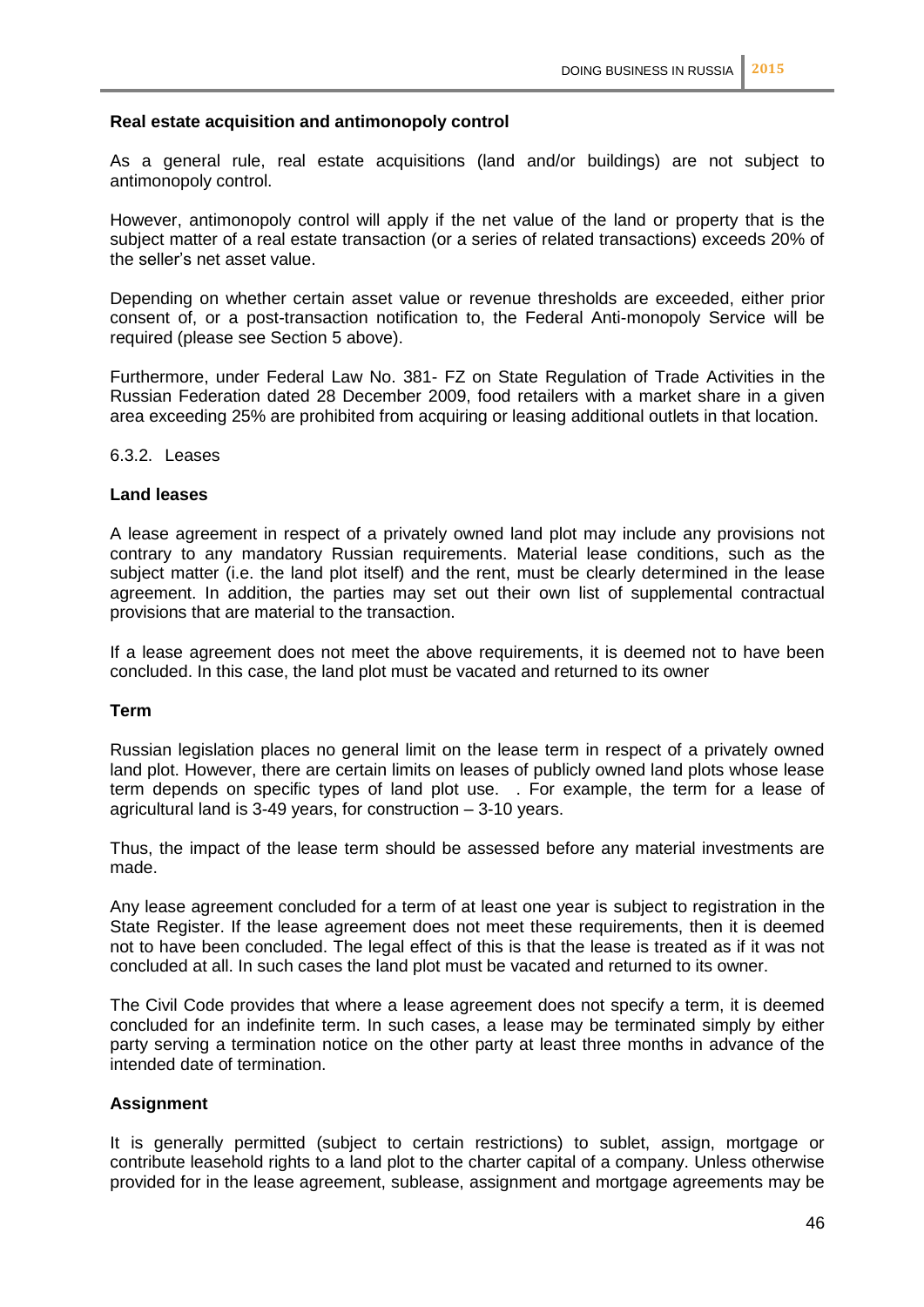entered into without the consent of the landlord (but subject to subsequent notification by the tenant).

In any event, there are a number of circumstances when the tenant's right to sublease or mortgage the plot, or assign lease rights, may not be waived or restricted (such as in the case of leases of public land for more than five years).

#### **Termination**

The Civil Code grants both landlords and tenants the right to terminate an agreement unilaterally, either in the limited number of circumstances stipulated by the Civil Code (via court procedure) or under the lease agreement itself. In the latter case, both in-court and outof-court procedures may be used.

The Land Code stipulates additional circumstances in which a landlord may terminate a lease. These include, among others, use of the land in a manner inconsistent with its land category and permitted use, and appropriation by the state.

In relation to state or municipal land, the Land Code also grants landlords a specific ground for early termination of a lease that has been concluded for a term of more than five years. If a tenant commits a material breach of the terms and conditions of such a lease agreement, the landlord may apply for a court order enabling it to unilaterally terminate the lease.

#### **Commercial leases of buildings, structures and premises**

Commercial leases have been developing rapidly over the past few years. The market is generally dominated by the private sector, which means that legal relationships are heavily influenced by commercial needs, return on investment and the level of yield.

Therefore, the following legal structure has been developed:

- Preliminary Lease Agreement (the "**Preliminary Agreement**");  $\bullet$
- Short Term Lease Agreement (the "**STL**");  $\bullet$

and

Long Term Lease Agreement (the "**LTL**").

This lease structure is also favorable for investment acquisitions since it becomes much easier to calculate the sale value of the property in accordance with international valuation standards.

#### **Preliminary lease**

When a building, or any other property, is under construction, and a potential tenant wishes to "mark out" the building, as well as particular premises within the building, and set the rent, it enters into a Preliminary Agreement with the prospective owner to govern their preregistration relationship.

Until registration of the owner's title to the building, as well as the building itself, in the State Register, no lease agreements may be entered into in respect of the building or premises within the building. The Preliminary Agreement, therefore, contains various obligations (such as the time period for construction, the tenant's requirements for works and fit out of the building and/or premises, etc.).

In order to be legally valid, the Preliminary Agreement must clearly determine its subject matter, sufficiently describe the property to which it relates, and establish all the material terms and conditions of the main lease agreement to be entered into (the "**Main Agreement**").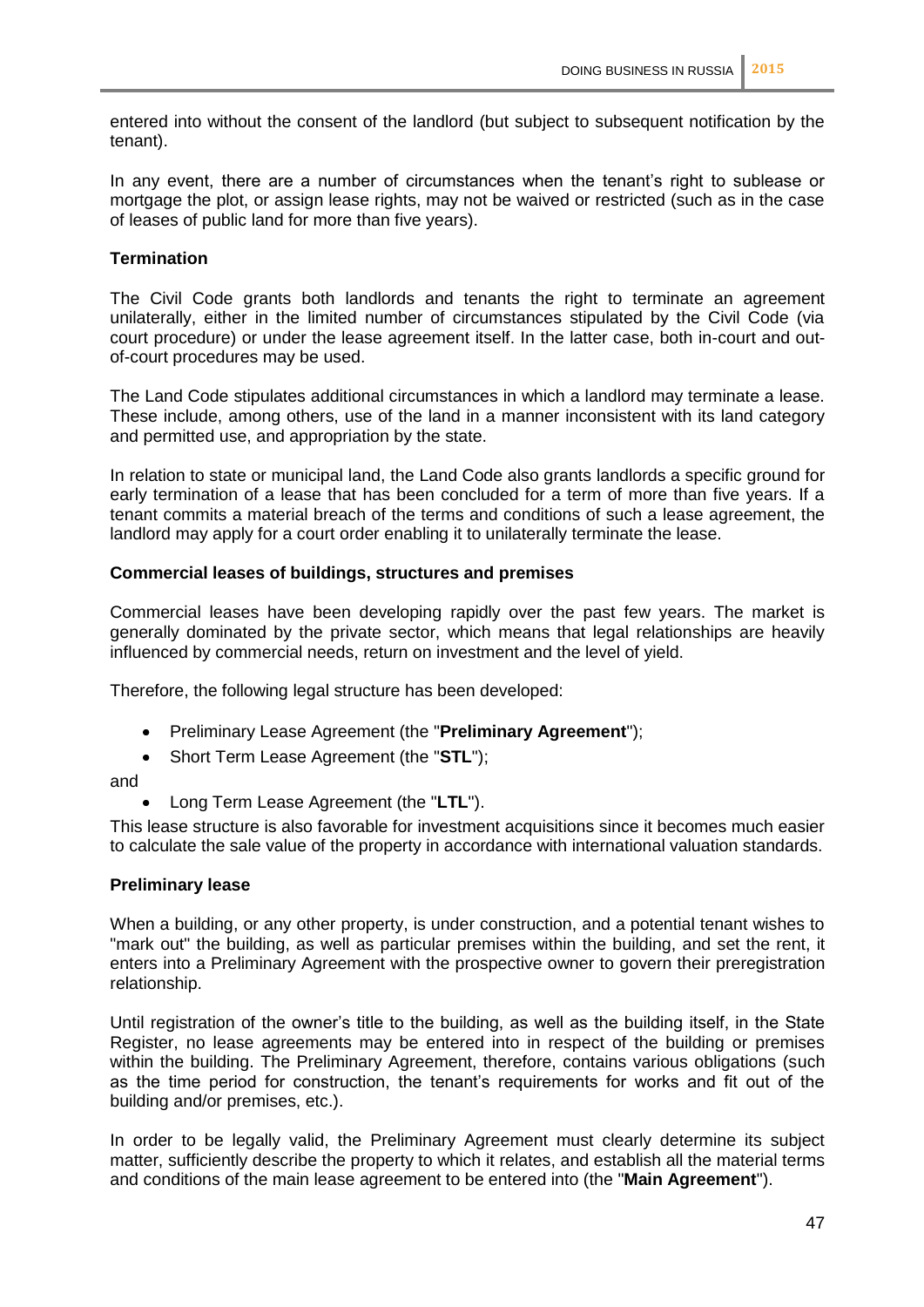The parties to a Preliminary Agreement should determine a time period within which the parties must enter into the Main Agreement. If no time period is specified, the parties should enter into the Main Agreement within one year of the conclusion of the Preliminary Agreement. If the parties fail to enter into the Main Agreement within this time period, the Preliminary Agreement will terminate.

However, if the failure to enter into the Main Agreement was caused by one of the contracting parties, the courts may force the defaulting party to enter into the Main Agreement.

#### 6.3.3. **Mortgages**

#### **Creating a mortgage**

Both freehold and leasehold rights to land and buildings may be mortgaged; there are no restrictions against this in either the Land Code or the Civil Code. Rights to buildings and parts of buildings, including residential buildings and flats, may also be mortgaged.

The terms and conditions of mortgages are governed by the Law on Mortgages, which requires mortgages over the completed buildings and the underlying land plot to be granted simultaneously.

A security interest over a land plot or other property is generally created by the parties entering into an express mortgage agreement. However, a mortgage may arise by operation of law (for example, if the seller sells a property with payment in installments over 10 years. In this case, unless otherwise provided by the sale-purchase agreement, the seller will become the pledgee for the said property by force of law, until the purchaser pays in full. A mortgage by virtue of law is registered in the Consolidated State Register of Real Estate Rights and Transactions).

A mortgage agreement must be drafted as a single contract, signed by both parties, who may choose to do so before a notary, and then registered by the Registrar.

Notably, when a building is mortgaged, the underlying land plot or lease rights must also be leased.

The mortgage comes into effect only upon registration in the State Register.

The parties have two registration options: (i) submit a joint application and a set of necessary documents to the Registrar; or (ii) appoint a notary to submit a notarized application.

The Law on Mortgages sets out the time period within which the Registrar must complete the registration formalities.

For a mortgage of (i) residential property; or (ii) a land plot and non-residential property under a notarized agreement, the time period is five working days. For mortgages of land plots and non-residential property under a simple agreement, the time period is 15 working days.

#### **Enforcing a mortgage**

Upon a material breach of a secured obligation, the mortgagee may enforce the mortgage. There are two methods of enforcement: (i) through the courts, resulting in the secured property being sold at a public auction; or (ii) under a notarized out-of-court enforcement agreement between the mortgagee and the mortgagor.

The Law on Mortgages provides for the following options when the mortgagee is using the outof-court enforcement procedure: